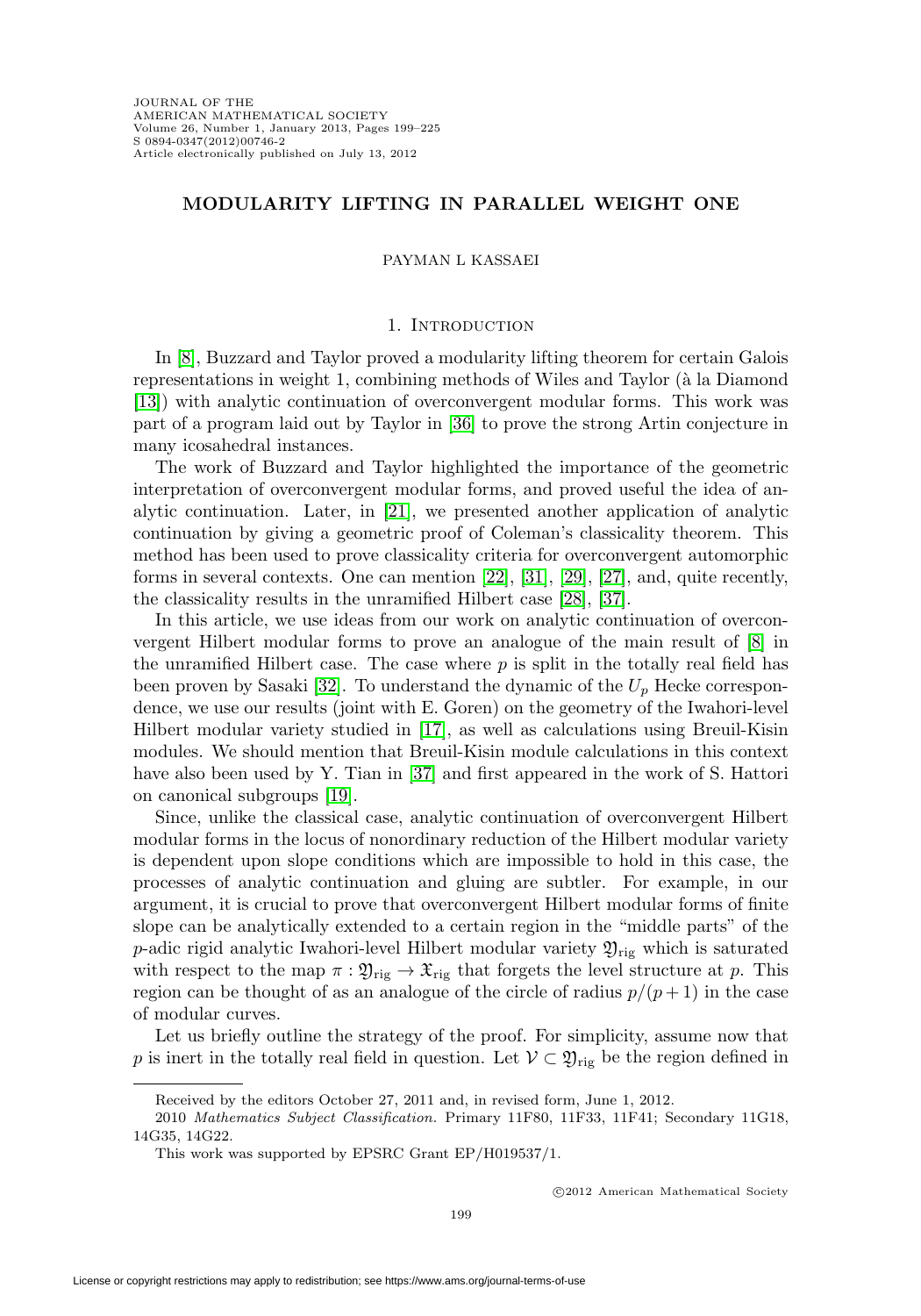[\[17,](#page-25-9) §5.3.]; it can be characterized as the region in  $\mathfrak{Y}_{\text{rig}}$  classifying pairs consisting of a Hilbert-Blumenthal abelian variety and its canonical subgroup. In [\[17\]](#page-25-9), we have proved that every finite slope overconvergent Hilbert modular form can be analytically extended to V. Let  $w : \mathfrak{Y}_{\text{rig}} \to \mathfrak{Y}_{\text{rig}}$  be the Atkin-Lehner involution. Buzzard-Taylor's idea of gluing forms on  $\mathcal V$  and  $w^{-1}(\mathcal V)$  to create a Hilbert modular form on  $\mathfrak{Y}_{\text{rig}}$  fails in this case, as  $\mathcal{V} \cup w^{-1}(\mathcal{V})$  is only a very small region in  $\mathfrak{Y}_{\text{rig}}$ : it misses tubes in  $\mathfrak{Y}_{\text{rig}}$  of Zariski dense open subsets of all the 'vertical' irreducible components of  $\overline{Y}$ , the reduction mod p of a formal model of  $\mathfrak{Y}_{\text{rig}}$ .

At the heart of our argument lies the proof that every overconvergent Hilbert modular form of finite slope can be analytically extended to a region  $\mathcal{R} \subset \mathfrak{Y}_{\text{rig}}$  with the property that the region  $\mathcal{R} \cup w^{-1}(\mathcal{R}) \subset \mathfrak{Y}_{\text{rig}}$  misses, at most, the tube in  $\mathfrak{Y}_{\text{rig}}$ of a divisor in  $\overline{Y}$ . We then show that this divisor collapses to a closed subset of codimension two in  $\overline{X}$ , the reduction mod p of a formal model of  $\mathfrak{X}_{\text{rig}}$ , under the forgetful map  $\pi : \overline{Y} \to \overline{X}$ . On the other hand, we show that the form obtained by gluing two forms on R and  $w^{-1}(\mathcal{R})$  descends under the morphism  $\pi : \mathfrak{Y}_{\text{rig}} \to \mathfrak{X}_{\text{rig}}$ to a form, which, by the above fact, is defined on  $\mathfrak{X}_{\text{rig}}$  away from the tube of a codimension-two subset of  $\overline{X}$ . We then invoke a rigid analytic Koecher principle to show that such a form automatically extends to the entire  $\mathfrak{X}_{\text{rig}}$ , providing us with a classical Hilbert modular form of level prime to p, and weight  $(1, 1, \dots, 1)$ . The geometry of the intersection and interposition of irreducible components of the strata in Y, studied in [\[17\]](#page-25-9), is used crucially, especially in the gluing of forms on  $\mathcal R$ and  $w^{-1}(\mathcal{R})$ .

We now state our main result. Let  $p > 2$  be a prime number, and L a totally real field in which p is unramified. For any prime ideal  $p|p$ , let  $D_p$  denote a decomposition group at p. We prove:

<span id="page-1-1"></span>**Theorem 1.1.** Let  $\rho: Gal(\overline{\mathbb{Q}}/L) \to GL_2(\mathcal{O})$  be a continuous representation, where O is the ring of integers in a finite extension of  $\mathbb{Q}_p$ , and  $\mathfrak{m}$  its maximal ideal. Assume:

- $\bullet$   $\rho$  is unramified outside a finite set of primes.
- For every prime  $\mathfrak{p}|p$ , we have  $\rho_{|_{D_{\mathfrak{p}}}} \cong \alpha_{\mathfrak{p}} \oplus \beta_{\mathfrak{p}}$ , where  $\alpha_{\mathfrak{p}}, \beta_{\mathfrak{p}} : D_{\mathfrak{p}} \to \mathcal{O}^{\times}$  are unramified characters, distinct modulo m.
- $\overline{\rho} := (\rho \mod m)$  is ordinarily modular; i.e., there exists a classical Hilbert modular form h of parallel weight 2, such that  $\rho \equiv \rho_h \pmod{m}$ , and  $\rho_h$ is potentially ordinary and potentially Barsotti-Tate at every prime of L dividing p (see Remark [1.2](#page-1-0)).
- $\overline{\rho}$  is absolutely irreducible when restricted to  $Gal(\overline{\mathbb{Q}}/L(\zeta_p)).$

Then,  $\rho$  is isomorphic to  $\rho_f$ , the Galois representation associated to a Hilbert modular eigenform f of weight  $(1, 1, \dots, 1)$  and level  $\Gamma_{00}(N)$ , for some integer N prime to p.

<span id="page-1-0"></span>*Remark* 1.2. When  $p \geq 7$ , the third assumption in the statement of Theorem [1.1](#page-1-1) is automatic as long as  $[L(\zeta_p):L] > 4$ , by [\[2,](#page-24-0) Theorem 6.1.10]. In applications to the Artin conjecture  $(p = 5)$  this assumption can be arranged to be satisfied.

In [\[23\]](#page-25-11), we generalize Theorem [1.1](#page-1-1) to allow some ramification for the characters  $\alpha_p, \beta_p$ . In [\[32,](#page-25-8) [33\]](#page-25-12), Sasaki employs Taylor's method [\[36\]](#page-26-0) to prove the mod-5 modularity of certain Galois representations in the case of totally real fields in which 5 is split. His method applies equally well to the case where 5 is unramified in the totally real field, as explained in [\[23,](#page-25-11) §4]. Using these results, Theorem [1.1](#page-1-1)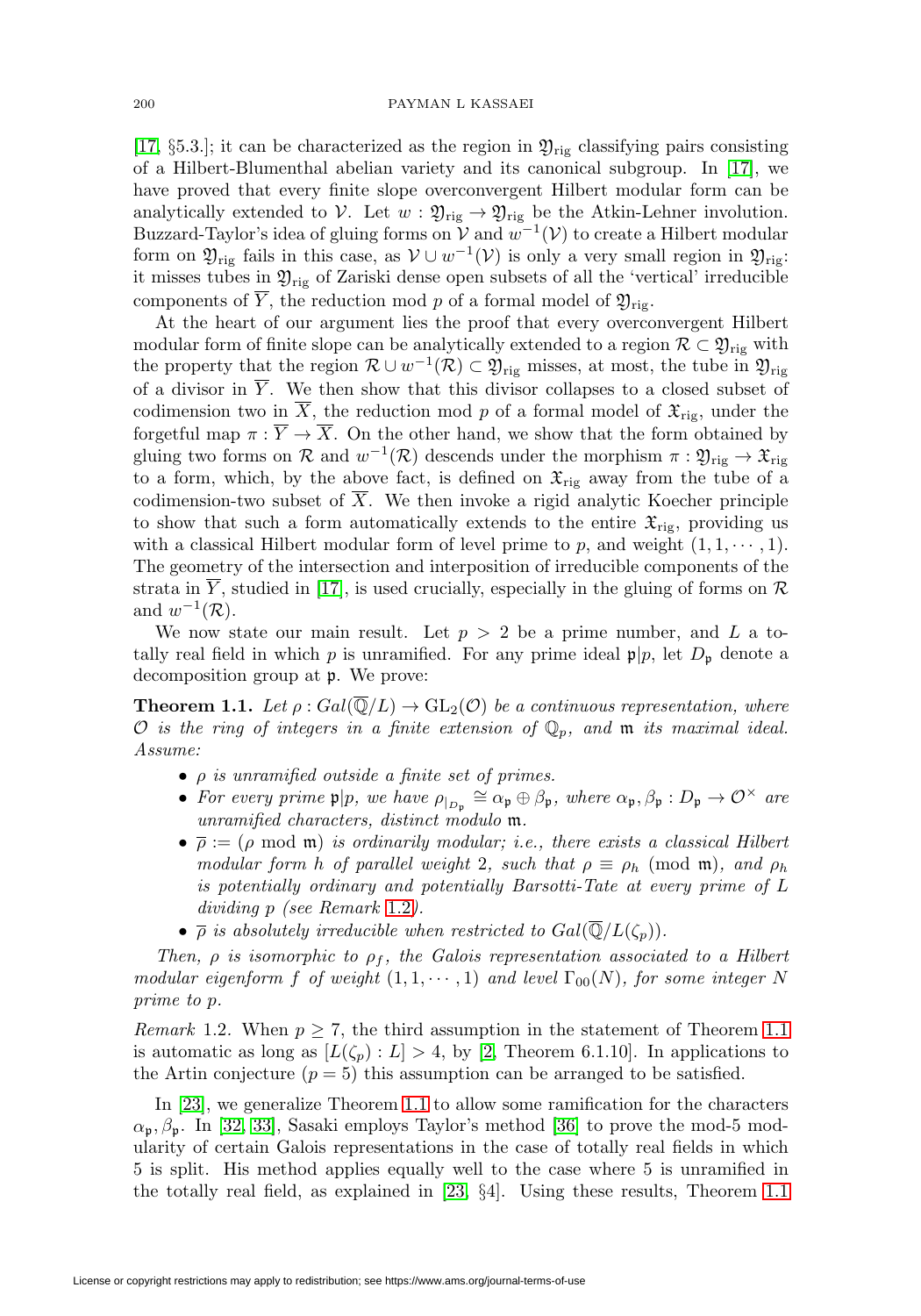immediately implies the following cases of the Strong Artin Conjecture over totally real fields.

<span id="page-2-0"></span>**Theorem 1.3.** Let L be a totally real field in which 5 is unramified. Let

$$
\rho: \operatorname{Gal}(\overline{\mathbb{Q}}/L) \to GL_2(\mathbb{C})
$$

be a totally odd and continuous representation satisfying the following conditions:

- $\rho$  has the projective image  $A_5$ .
- For every place  $\mathfrak p$  of L above 5, the projective image of the decomposition group  $D_{\mathfrak{p}}$  at  $\mathfrak{p}$  has order 2. Furthermore, the quadratic extension of  $L_{\mathfrak{p}}$  fixed by the kernel of  $D_p \hookrightarrow G_L \stackrel{\text{proj}_{\rho}}{\rightarrow} A_5$  is not  $L_p(\sqrt{5})$ .

Then, there exists a holomorphic Hilbert cuspidal eigenform  $f$  of weight  $(1, 1, ..., 1)$ such that  $\rho$  arises from f in the sense of Rogawski-Tunnell, and the Artin L-function  $L(\rho, s)$  is entire.

<span id="page-2-1"></span>In [\[23\]](#page-25-11), we use our generalization of Theorem [1.1](#page-1-1) to prove a more general version of Theorem [1.3.](#page-2-0)

## 2. Geometry of Hilbert modular varieties

In this section, we recall some results on the mod  $p$  and  $p$ -adic geometry of Hilbert modular varieties studied in [\[17\]](#page-25-9) and [\[18\]](#page-25-13).

2.1. **Stratifications in characteristic** p. Let p be a prime number, and  $N \geq 4$ an integer prime to p. Let  $L/\mathbb{Q}$  be a totally real field of degree  $g > 1$  in which p is unramified,  $\mathcal{O}_L$  its ring of integers, and  $\mathfrak{d}_L$  its different ideal. For a prime ideal p of  $\mathcal{O}_L$  dividing p, let  $\kappa_{\mathfrak{p}} = \mathcal{O}_L/\mathfrak{p}$ , a finite field of order  $p^{f_{\mathfrak{p}}}$ . Let  $\kappa$  be a finite field containing an isomorphic copy of all  $\kappa_{\mathfrak{p}}$  and generated by them. We identify  $\kappa_{\mathfrak{p}}$ with a subfield of  $\kappa$  once and for all. Let  $\mathbb{Q}_{\kappa}$  be the fraction field of  $W(\kappa)$ . We fix embeddings  $\mathbb{Q}_{\kappa} \subset \mathbb{Q}_p^{\text{ur}} \subset \overline{\mathbb{Q}}_p$ .

Let  $\mathbb{B} = \text{Emb}(L, \mathbb{Q}_\kappa) = \coprod_{\mathfrak{p} \mid p} \mathbb{B}_{\mathfrak{p}}$ , where  $\mathbb{B}_{\mathfrak{p}} = \{\beta \in \mathbb{B} : \beta^{-1}(pW(\kappa)) = \mathfrak{p}\},\$  for every prime ideal p dividing p. Let  $\sigma$  denote the Frobenius automorphism of  $\mathbb{Q}_{\kappa}$ , lifting  $x \mapsto x^p$  modulo p. It acts on  $\mathbb{B}$  via  $\beta \mapsto \sigma \circ \beta$ , and transitively on each  $\mathbb{B}_{\mathfrak{p}}$ . For  $S \subseteq \mathbb{B}$ , we let  $S^c = \mathbb{B} - S$ , and  $\ell(S) = \{ \sigma^{-1} \circ \beta : \beta \in S \}$ , the left shift of S. Similarly, define the right shift of  $S$ , denoted  $r(S)$ . The decomposition

$$
\mathcal{O}_L \otimes_{\mathbb{Z}} W(\kappa) = \bigoplus_{\beta \in \mathbb{B}} W(\kappa)_{\beta},
$$

where  $W(\kappa)_{\beta}$  is  $W(\kappa)$  with the  $\mathcal{O}_L$ -action given by  $\beta$ , induces a decomposition

$$
M=\bigoplus_{\beta\in\mathbb{B}}M_{\beta},
$$

on any  $\mathcal{O}_L \otimes_{\mathbb{Z}} W(\kappa)$ -module M.

Let  $X/W(\kappa)$  be the Hilbert modular scheme representing the functor which associates to a  $W(\kappa)$ -scheme S, the set of all polarized abelian schemes with real multiplication and  $\Gamma_{00}(N)$ -structure  $\underline{A}/S = (A/S, \iota, \lambda, \alpha)$  as follows: A is an abelian scheme of relative dimension g over S; the real multiplication  $\iota \colon \mathcal{O}_L \hookrightarrow \text{End}_{S}(A)$  is a ring homomorphism endowing A with an action of  $\mathcal{O}_L$ ; the map  $\lambda$  is a polarization as in [\[11\]](#page-25-14);  $\alpha$  is a rigid  $\Gamma_{00}(N)$ -level structure, that is,  $\alpha$ :  $\mu_N \otimes_{\mathbb{Z}} \mathfrak{d}_L^{-1} \to A$  is an  $\mathcal{O}_L$ equivariant closed immersion of group schemes. Since  $p$  is unramified in  $L$ , the existence of  $\lambda$  is equivalent to Lie(A) being a locally free  $\mathcal{O}_L \otimes \mathcal{O}_S$ -module.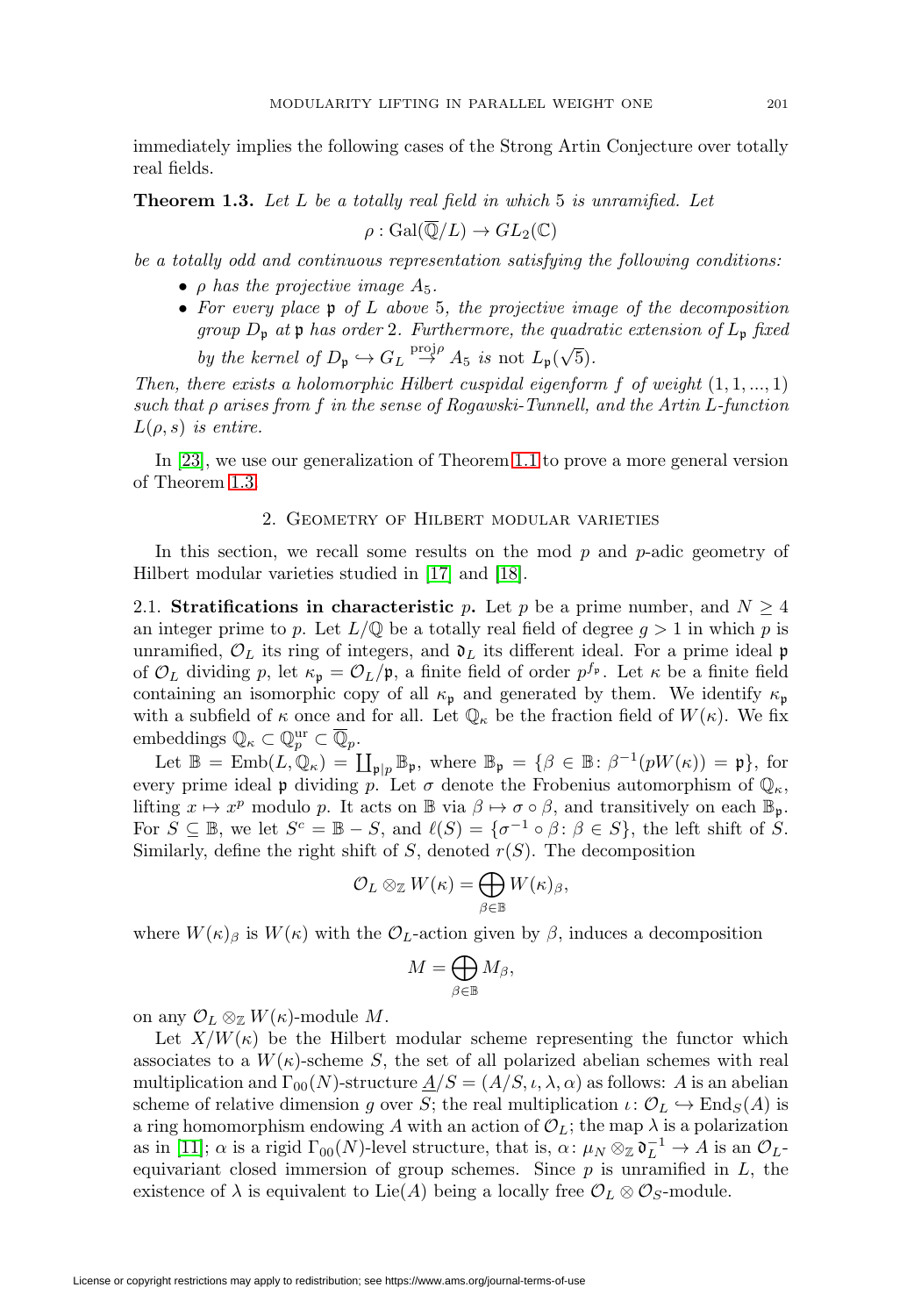Let  $Y/W(\kappa)$  be the Hilbert modular scheme classifying  $(\underline{A}/S, H)$ , where  $\underline{A}$  is as above and H is a finite flat  $\mathcal{O}_L$ -subgroup scheme of  $A[p]$  of rank  $p^g$  which is isotropic with respect to the  $\lambda$ -Weil pairing.

Let **p** be an ideal of  $\mathcal{O}_L$  dividing p. Let  $Y(\mathfrak{p})$  be the scheme which classifies  $(\underline{A}/S, D)$ , where  $\underline{A}$  is as above, and  $D \subseteq A[\mathfrak{p}]$  is an isotropic  $\mathcal{O}_L$ -invariant finite-flat subgroup scheme of rank  $p^{f_p}$ .

If  $(\underline{A}, H)$  is classified by Y, we can decompose

$$
H=\bigoplus_{\mathfrak{p}|p}H_{\mathfrak{p}},
$$

where the decomposition is induced from  $\mathcal{O}_L \otimes \mathbb{Z}_p \cong \Pi_{\mathfrak{p}|p} \mathcal{O}_{L,\mathfrak{p}}$ . It follows that each  $(\underline{A}, H_{\mathfrak{p}})$  is classified by  $Y(\mathfrak{p})$ , and we have  $Y = \Pi_X Y(\mathfrak{p})$ .

Let  $\pi: Y \to X$  be the natural morphism which on points is  $(\underline{A}, H) \mapsto \underline{A}$ . Let  $X, \mathfrak{X}, \mathfrak{X}_{\text{rig}}$  be, respectively, the special fibre of X, the completion of X along X, and the rigid analytic space associated to  $\mathfrak X$  in the sense of Raynaud. We use similar notation  $Y, \mathfrak{Y}, \mathfrak{Y}_{\text{rig}}$  for Y, and let  $\pi$  denote any of the induced morphisms. For a point  $P \in \mathfrak{X}_{\text{rig}}$ , we denote by  $\overline{P} = \text{sp}(P)$  its specialization in  $\overline{X}$ , and similarly for  $Y$ .

Let  $\mathfrak{p}|p$  be a prime ideal of  $\mathcal{O}_L$ . Define  $w_{\mathfrak{p}}: Y \to Y$  to be the automorphism

$$
(\underline{A}, \oplus_{\mathfrak{p}'|p} H_{\mathfrak{p}'}) \mapsto (\underline{A}/H_{\mathfrak{p}}, A[\mathfrak{p}]/H_{\mathfrak{p}} \oplus \oplus_{\mathfrak{p}' \neq \mathfrak{p}} \overline{H_{\mathfrak{p}'}}).
$$

Let  $w: Y \to Y$  be the automorphism  $(A, H) \to (A/H, A[p]/H)$ . The morphisms  $w_{p}$  commute with each other, and their composition is w. We denote by the same notation, the analytifications  $w, w_{\mathfrak{p}} : \mathfrak{Y}_{\mathrm{rig}} \to \mathfrak{Y}_{\mathrm{rig}}$ .

In the following, we recall stratifications on  $\overline{X}$  and  $\overline{Y}$  studied, respectively, in [\[18\]](#page-25-13) and [\[17\]](#page-25-9). First, recall that to any  $(A, H)$  in Y, one can associate the data  $(f: \underline{A} \rightarrow \underline{B})$ , where  $\underline{B} = \underline{A}/H$  is a polarized abelian scheme with real multiplication and  $\Gamma_{00}(N)$ -structure, and  $f: \underline{A} \to \underline{B}$  is the natural projection, which is an  $\mathcal{O}_L$ isogeny killed by p and of degree  $p^g$ . See Lemma 2.12 of [\[17\]](#page-25-9).

Let  $k \supseteq \kappa$  be a field. For a closed point  $\overline{Q} = (\underline{A}, H)$  of  $\overline{Y}$  defined over k, corresponding to  $f: \underline{A} \to \underline{B}$  as above, there is a unique  $\mathcal{O}_L$ -isogeny  $f^t: \underline{B} \to \underline{A}$ such that  $f^t \circ f = [p_A]$  and  $f \circ f^t = [p_B]$ . There are induced morphisms

(2.1) 
$$
\bigoplus_{\beta \in \mathbb{B}} \mathrm{Lie}(f)_{\beta} : \bigoplus_{\beta \in \mathbb{B}} \mathrm{Lie}(\underline{A})_{\beta} \longrightarrow \bigoplus_{\beta \in \mathbb{B}} \mathrm{Lie}(\underline{B})_{\beta},
$$

$$
\bigoplus_{\beta \in \mathbb{B}} \mathrm{Lie}(f^{\dagger})_{\beta} : \bigoplus_{\beta \in \mathbb{B}} \mathrm{Lie}(\underline{B})_{\beta} \longrightarrow \bigoplus_{\beta \in \mathbb{B}} \mathrm{Lie}(\underline{A})_{\beta}.
$$

We note that since Lie( $\underline{A}$ ) is a free  $\mathcal{O}_L \otimes k$ -module, Lie( $\underline{A}$ )<sub>β</sub> is a one-dimensional k-vector space. We let

<span id="page-3-0"></span>
$$
\varphi(\overline{Q}) = \varphi(\underline{A}, H) = \{ \beta \in \mathbb{B} \colon \text{Lie}(f)_{\sigma^{-1} \circ \beta} = 0 \},
$$
  
(2.2) 
$$
\eta(\overline{Q}) = \eta(\underline{A}, H) = \{ \beta \in \mathbb{B} \colon \text{Lie}(f^t)_{\beta} = 0 \},
$$

$$
I(\overline{Q}) = I(\underline{A}, H) = \ell(\varphi(f)) \cap \eta(f) = \{ \beta \in \mathbb{B} \colon \text{Lie}(f)_{\beta} = \text{Lie}(f^t)_{\beta} = 0 \}.
$$

Let  $(\varphi, \eta)$  be a pair of subsets of B. We say that  $(\varphi, \eta)$  is an *admissible pair* if  $\ell(\varphi^c) \subseteq \eta$ . There are 3<sup>g</sup> admissible pairs and for any k-rational point  $\overline{Q}$  of  $\overline{Y}$  the pair  $(\varphi(\overline{Q}), \eta(\overline{Q}))$  is admissible. Given another admissible pair  $(\varphi', \eta')$ , we say that  $(\varphi', \eta') \geq (\varphi, \eta)$  if  $\varphi' \supseteq \varphi$  and  $\eta' \supseteq \eta$ .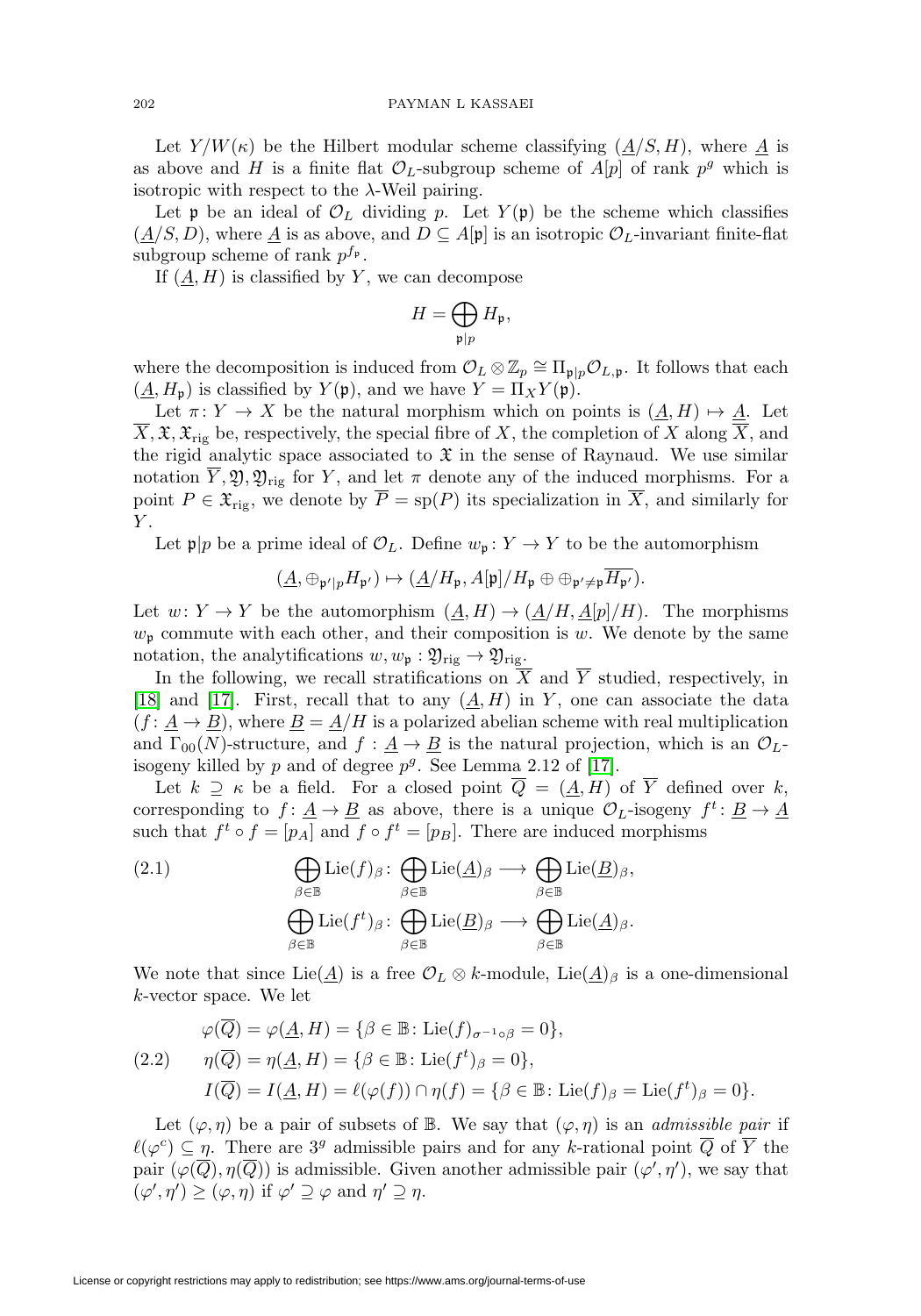In [\[35\]](#page-26-2) it was shown that for a closed point  $\overline{Q}$  of  $\overline{Y}$ , defined over a field  $k \supseteq \kappa$ , there is an isomorphism

<span id="page-4-2"></span>
$$
(2.3) \quad \widehat{\mathcal{O}}_{Y,\overline{Q}} \cong W(k)[\{x_{\beta}, y_{\beta} : \beta \in I(\overline{Q})\}, \{z_{\beta} : \beta \notin I(\overline{Q})\}]/(\{x_{\beta}y_{\beta} - p : \beta \in I\})
$$

inducing

<span id="page-4-1"></span>
$$
(2.4) \qquad \widehat{\mathcal{O}}_{\overline{Y},\overline{Q}} \cong k[\{x_{\beta},y_{\beta}:\beta\in I(\overline{Q})\},\{z_{\beta}:\beta\not\in I(\overline{Q})\}]/(\{x_{\beta}y_{\beta}:\beta\in I\}).
$$

The variables can be, and will always be, chosen such that the vanishing of  $x_\beta$ cuts out the locus where  $\beta \in \eta$ , and the vanishing of  $y_{\beta}$  cuts out the locus where  $\beta\in\ell(\varphi).$ 

Let  $\overline{P}$  be a closed point of  $\overline{X}$  corresponding to  $\underline{A}$  defined over k, a perfect field containing  $\kappa$ . The type of  $\underline{A}$  is defined by

(2.5) 
$$
\tau(\underline{A}) = \{ \beta \in \mathbb{B} : \mathbb{D}(\text{Ker}(\text{Fr}_A) \cap \text{Ker}(\text{Ver}_A))_{\beta} \neq 0 \},
$$

where  $\mathbb D$  denotes the contravariant Dieudonné module.

The relationship between the type and the  $(\varphi, \eta)$  invariants is explained in the following lemma proven in [\[17\]](#page-25-9), Corollary 2.3.4.

# <span id="page-4-3"></span>**Lemma 2.1.** Let  $\overline{Q}$  be a closed point of  $\overline{Y}$ , and  $\overline{P} = \pi(\overline{Q})$ . We have

$$
\varphi(\overline{Q}) \cap \eta(\overline{Q}) \subseteq \tau(\overline{P}) \subseteq (\varphi(\overline{Q}) \cap \eta(\overline{Q})) \cup (\varphi(\overline{Q})^c \cap \eta(\overline{Q})^c).
$$

The Ekedahl-Oort stratification on  $\overline{X}$  was studied in [\[18\]](#page-25-13). Let  $\tau \subseteq \mathbb{B}$ . There is a locally closed subset  $W_{\tau}$  of  $\overline{X}$  with the property that a closed point  $\overline{P}$  of  $\overline{X}$ corresponding to A belongs to  $W_{\tau}$  if and only if  $\tau(A) = \tau$ . These subsets have the following properties:

- (1) The collection  $\{W_\tau : \tau \subseteq \mathbb{B}\}\$ is a stratification of  $\overline{X}$  and  $Z_\tau := \overline{W}_\tau =$  $_{\tau'\supseteq\tau}W_{\tau'}.$
- (2) Each  $W_{\tau}$  is nonempty, regular, and equi-dimensional of dimension  $g \sharp \tau$ .
- (3) The strata  $\{W_\tau\}$  intersect transversally. In fact, let  $\overline{P}$  be a closed k-rational point of  $\overline{X}$ . There is a choice of isomorphism

<span id="page-4-0"></span>(2.6) 
$$
\widehat{\mathcal{O}}_{X,\overline{P}} \cong W(k)[\![t_{\beta} : \beta \in \mathbb{B}]\!],
$$

inducing

(2.7) 
$$
\widehat{\mathcal{O}}_{\overline{X},\overline{P}} \cong k[\![t_{\beta}:\beta\in\mathbb{B}]\!],
$$

such that for  $\tau' \subseteq \tau(\overline{P})$ ,  $W_{\tau'}$  (and  $Z_{\tau'}$ ) are given in  $Spf(\mathcal{O}_{\overline{X},\overline{P}})$  by the equations  $\{t_\beta = 0 : \beta \in \tau'\}.$ 

We now recall the Kottwitz-Rapoport stratification on  $\overline{Y}$  which was studied in [\[17\]](#page-25-9). For an admissible pair  $(\varphi, \eta)$  there is a locally closed subset  $W_{\varphi, \eta}$  of  $\overline{Y}$  whose closed points are those  $\overline{Q}$  in  $\overline{Y}$  with invariants  $(\varphi, \eta)$ . Moreover, the subset

$$
Z_{\varphi,\eta}=\bigcup_{(\varphi',\eta')\geq(\varphi,\eta)}W_{\varphi',\eta'}
$$

is the Zariski closure of  $W_{\varphi,\eta}$ . The following is Theorem 2.5.2 of [\[17\]](#page-25-9).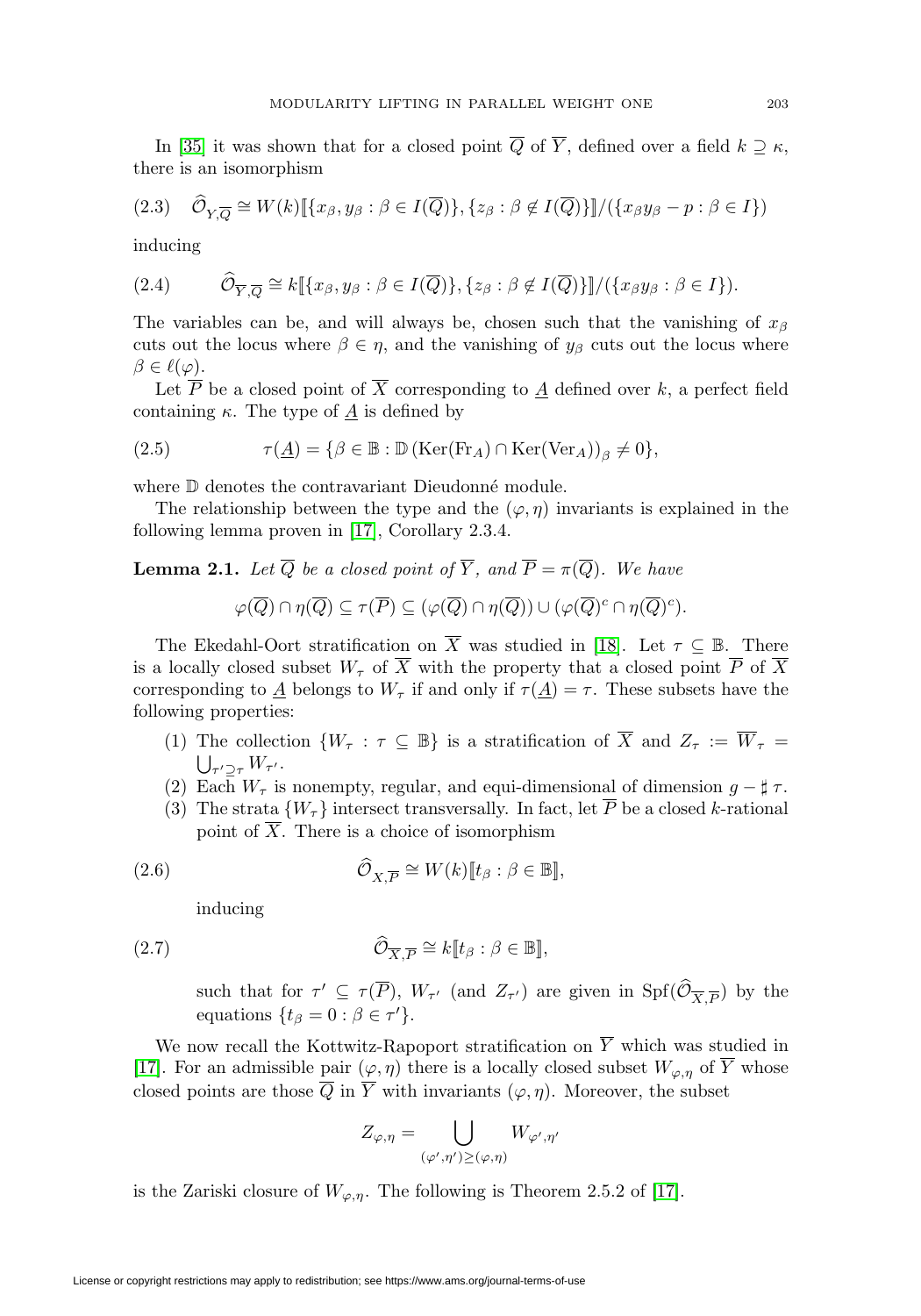<span id="page-5-2"></span>**Theorem 2.2.** Let  $(\varphi, \eta)$  be an admissible pair.

- (1)  $W_{\varphi,\eta}$  is nonempty. The collection  $\{W_{\varphi,\eta}\}$  is a stratification of  $\overline{Y}$  by  $3^g$ strata.
- (2)  $W_{\varphi,n}$  and  $Z_{\varphi,n}$  are equi-dimensional, and

$$
\dim(W_{\varphi,\eta}) = \dim(Z_{\varphi,\eta}) = 2g - (\sharp \varphi + \sharp \eta).
$$

- (3) The irreducible components of  $\overline{Y}$  are the irreducible components of the strata  $Z_{\varphi,\ell(\varphi^c)}$  for  $\varphi \subseteq \mathbb{B}$ .
- (4) We have  $w(Z_{\varphi,\eta}) = Z_{r(\eta),\ell(\varphi)}$ . More generally, for any prime ideal  $\mathfrak{p}|p$ , we have

$$
\varphi(w_{\mathfrak{p}}(\overline{Q})) = (\varphi(\overline{Q}) \cap (\mathbb{B} - \mathbb{B}_{\mathfrak{p}})) \cup (r(\eta(\overline{Q})) \cap \mathbb{B}_{\mathfrak{p}}),
$$
  

$$
\eta(w_{\mathfrak{p}}(\overline{Q})) = (\eta(\overline{Q}) \cap (\mathbb{B} - \mathbb{B}_{\mathfrak{p}})) \cup (\ell(\varphi(\overline{Q})) \cap \mathbb{B}_{\mathfrak{p}}).
$$

(5) Let Q be a closed point of Y with invariants  $(\varphi, \eta)$ , and  $I = \ell(\varphi) \cap \eta$ . For an admissible pair  $(\varphi', \eta')$ , we have  $\overline{Q} \in Z_{\varphi', \eta'}$  if and only if we have:

$$
\varphi \supseteq \varphi' \supseteq \varphi - r(I), \qquad \eta \supseteq \eta' \supseteq \eta - I.
$$

In that case, write  $\varphi' = \varphi - J, \eta' = \eta - K$  (so that  $\ell(J) \subseteq I, K \subseteq I$  and  $\ell(J) \cap K = \emptyset$ ). We have:

$$
\widehat{\mathcal{O}}_{Z_{\varphi',\eta'},\overline{Q}}=\widehat{\mathcal{O}}_{\overline{Y},\overline{Q}}/\mathcal{I},
$$

where  $\mathcal{I} = \langle \{x_\beta : \beta \in I - K\}, \{y_\gamma : \gamma \in I - \ell(J)\}\rangle$ . This implies that each stratum in the stratification  $\{Z_{\varphi,\eta}\}\$  is nonsingular.

<span id="page-5-0"></span>**Definition 2.3.** Let t be an ideal of  $\mathcal{O}_L$  dividing p. Let t<sup>\*</sup> be defined via tt<sup>\*</sup> =  $p\mathcal{O}_L$ , and define  $f_t = \sum_{\mathfrak{p}|\mathfrak{t}} f_{\mathfrak{p}}$ . Let  $\mathbb{B}_{\mathfrak{t}} = \bigcup_{\mathfrak{p}|\mathfrak{t}} \mathbb{B}_{\mathfrak{p}}$ . The horizontal strata of  $\mathfrak{Y}_{\mathrm{rig}}$  are defined to be those of the form  $Z_{\mathbb{B}_t,\mathbb{B}_t*}$ .

We recall the following result (Theorem 2.6.13 of  $[17]$ ) concerning the irreducible components of the strata  $Z_{\varphi,\eta}$ . This result rules out the existence of irreducible components of strata which may be, in some sense, "isolated" without affecting the general combinatorics of the stratification. This is used in this article to prove connectedness of certain regions of  $\mathfrak{Y}_{\text{rig}}$ .

<span id="page-5-1"></span>**Theorem 2.4.** Let C be an irreducible component of  $Z_{\varphi,n}$ . Then

 $C \cap Z_{\mathbb{B},\emptyset} \cap Z_{\emptyset,\mathbb{R}} \neq \emptyset.$ 

We end this section with Theorem 2.6.4 (3) of [\[17\]](#page-25-9).

<span id="page-5-3"></span>**Theorem 2.5.** On every irreducible component of  $Z_{\varphi,\eta}$ , the type is generically  $\varphi \cap \eta$ .

2.2. **p-adic dissections.** Let  $\mathbb{C}_p$  be the completion of an algebraic closure of  $\mathbb{Q}_p$ . It has a valuation val :  $\mathbb{C}_p \to \mathbb{Q} \cup {\infty}$  normalized so that val $(p) = 1$ . Define

$$
\nu(x) = \min\{\text{val}(x), 1\}.
$$

For a point  $P \in \mathfrak{X}_{\text{rig}}$  (respectively,  $Q \in \mathfrak{Y}_{\text{rig}}$ ), we denote its specialization by  $\overline{P}$ (respectively, Q). We recall the definition of valuation vectors for points on  $\mathfrak{X}_{\text{rig}}$ and  $\mathfrak{Y}_{\text{rig}}$  given in [\[17\]](#page-25-9). Let  $P \in \mathfrak{X}_{\text{rig}}$ . Let  $D_P = \text{sp}^{-1}(\overline{P})$ . The parameters  $t_\beta$  in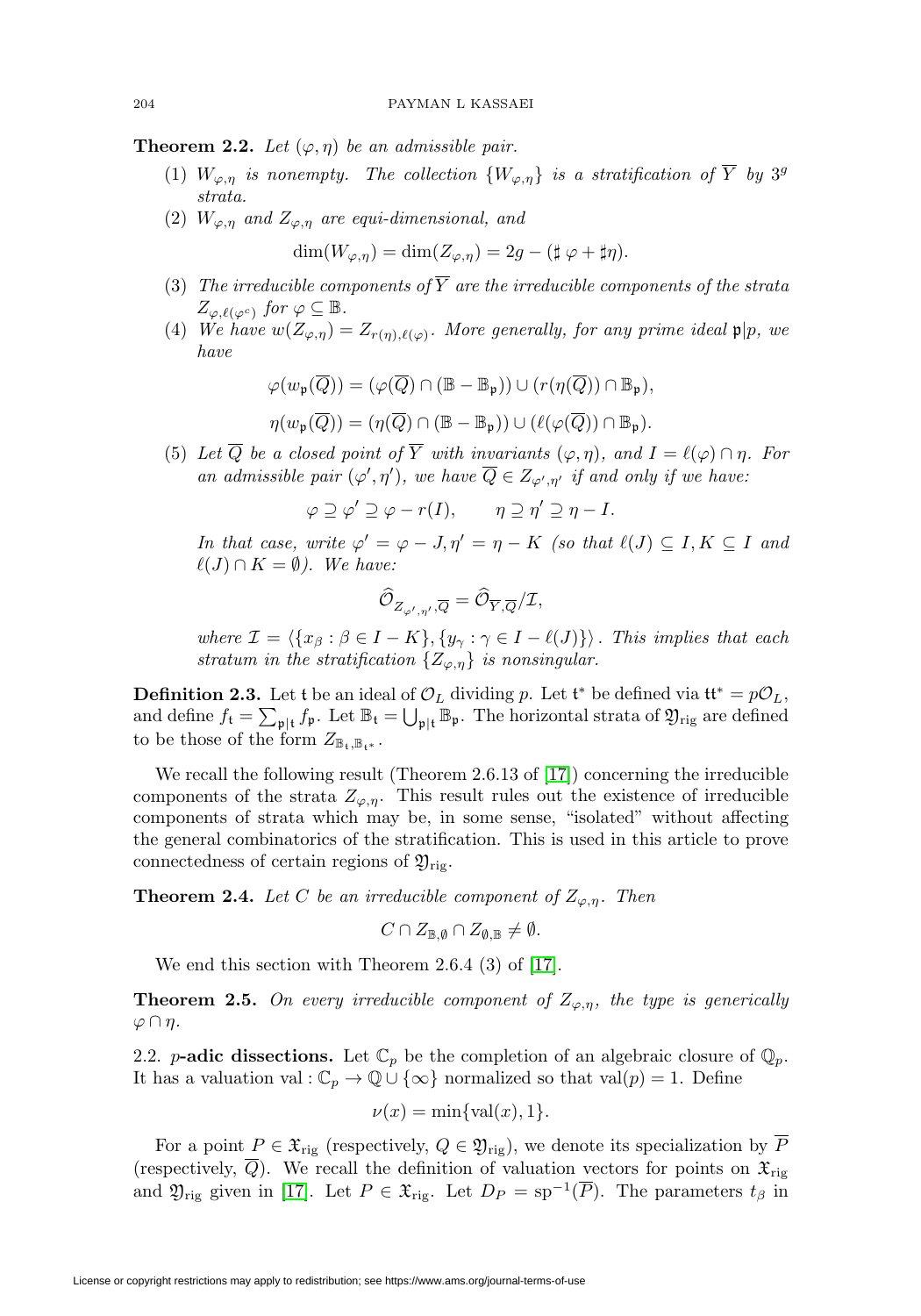[\(2.6\)](#page-4-0) are functions on  $D_P$ . We define  $\nu_{\mathfrak{X}}(P)=(\nu_{\beta}(P))_{\beta\in\mathbb{B}}$ , where the entries  $\nu_{\beta}(P)$ are given by

$$
\nu_{\beta}(P) = \begin{cases} \nu(t_{\beta}(P)) & \beta \in \tau(\overline{P}), \\ 0 & \beta \notin \tau(\overline{P}). \end{cases}
$$

The above definition is independent of the choice of parameters as in [\(2.6\)](#page-4-0). Similarly, for  $Q \in \mathfrak{Y}_{\text{rig}}$ , we can define  $\nu_{\mathfrak{Y}}(Q)=(\nu_{\beta}(Q))_{\beta\in\mathbb{B}}$ , where

$$
\nu_{\beta}(Q) = \begin{cases} 1 & \beta \in \eta(\overline{Q}) - I(\overline{Q}) = \ell(\varphi(\overline{Q}))^c, \\ \nu(x_{\beta}(Q)) & \beta \in I(\overline{Q}), \\ 0 & \beta \notin \eta(\overline{Q}). \end{cases}
$$

This definition is independent of the choice of parameters as in [\(2.4\)](#page-4-1).

It is easy to see the following.

<span id="page-6-0"></span>**Proposition 2.6.** For any  $Q \in \mathfrak{Y}_{\text{rig}}, \beta \in \mathbb{B}_{\mathfrak{p}},$  we have  $\nu_{\beta}(Q) + \nu_{\beta}(w_{\mathfrak{p}}(Q)) = 1$ . In particular, for any  $\beta \in \mathbb{B}$ , we have  $\nu_{\beta}(Q) + \nu_{\beta}(w(Q)) = 1$ .

<span id="page-6-1"></span>**Definition 2.7.** Let  $Q \in \mathfrak{Y}_{\text{rig}}$ . We define  $\nu(Q) = \sum_{\beta \in \mathbb{B}} \nu_{\beta}(Q)$ .

This valuation has values between  $0$  and  $g$ . By the above proposition, we have  $\nu(w(Q)) = g - \nu(Q)$ . For any interval  $I \subset [0, g]$ , there is an admissible open subset  $\mathfrak{Y}_{\text{rig}}I$  whose points are  $\{Q \in \mathfrak{Y}_{\text{rig}} : \nu(Q) \in I\}.$ 

2.2.1. The valuation hypercube. Let  $\Theta = [0, 1]^{\mathbb{B}}$  be the unit cube in  $\mathbb{R}^{\mathbb{B}}$ , whose  $3^g$ "open faces" can be encoded by vectors  $\mathbf{a} = (a_{\beta})_{\beta \in \mathbb{B}}$  such that  $a_{\beta} \in \{0, \ast, 1\}$ . The face corresponding to **a** is the set

$$
\mathcal{F}_{\mathbf{a}} := \{ \mathbf{v} = (v_{\beta})_{\beta \in \mathbb{B}} \in \Theta : v_{\beta} = a_{\beta} \text{ if } a_{\beta} \neq *, \text{ and } 0 < v_{\beta} < 1 \text{ otherwise} \}.
$$

We define  $\text{Star}(\mathcal{F}) = \bigcup_{\mathcal{F}' \supseteq \mathcal{F}} \mathcal{F}'$ , where the union is over all open faces  $\mathcal{F}'$  whose topological closure contains  $\mathcal F$ . For **a** as above, we define

$$
\eta(\mathbf{a}) = \{ \beta \in \mathbb{B} : a_{\beta} \neq 0 \},
$$
  
\n
$$
I(\mathbf{a}) = \{ \beta \in \mathbb{B} : a_{\beta} = * \},
$$
  
\n
$$
\varphi(\mathbf{a}) = r(\eta(\mathbf{a})^c \cup I(\mathbf{a})) = \{ \beta \in \mathbb{B} : a_{\sigma^{-1} \circ \beta} \neq 1 \}.
$$

The following is proven in [\[17\]](#page-25-9). It allows us to visualize various regions of  $\mathfrak{Y}_{\text{rig}}$ using combinatorial data on the g-dimensional hypercube as well as their specializations in terms of the strata  $W_{\varphi,\eta}$ . This is important in understanding the process of analytic continuation.

<span id="page-6-2"></span>**Theorem 2.8.** There is a one-to-one correspondence between the open faces of  $\Theta$ and the strata  $\{W_{\varphi,\eta}\}\;$  of  $\overline{Y}$ , given by

$$
\mathcal{F}_{\mathbf{a}} \mapsto W_{\varphi(\mathbf{a}), \eta(\mathbf{a})}.
$$

It has the following properties:

- (1)  $\nu_{\mathfrak{Y}}(Q) \in \mathcal{F}_a$  if and only if  $\overline{Q} \in W_{\varphi(a), \eta(a)}$ .
- (2) dim $(W_{\varphi(\mathbf{a}), \eta(\mathbf{a})}) = g \dim(\mathcal{F}_{\mathbf{a}}) = \sharp \{\beta : a_{\beta} \neq * \}.$
- (3) The above correspondence is order-reversing: If  $\mathcal{F}_a \subseteq \overline{\mathcal{F}}_b$ , then  $W_{\varphi(b),\eta(b)} \subseteq$  $\overline{W_{\varphi(\mathbf{a}),\eta(\mathbf{a})}}$  and vice versa. In particular,  $\nu_{\mathfrak{Y}}(Q) \in \text{Star}(\mathcal{F}_{\mathbf{a}}) \iff \overline{Q} \in$  $Z_{\varphi(\mathbf{a}),\eta(\mathbf{a})}$ .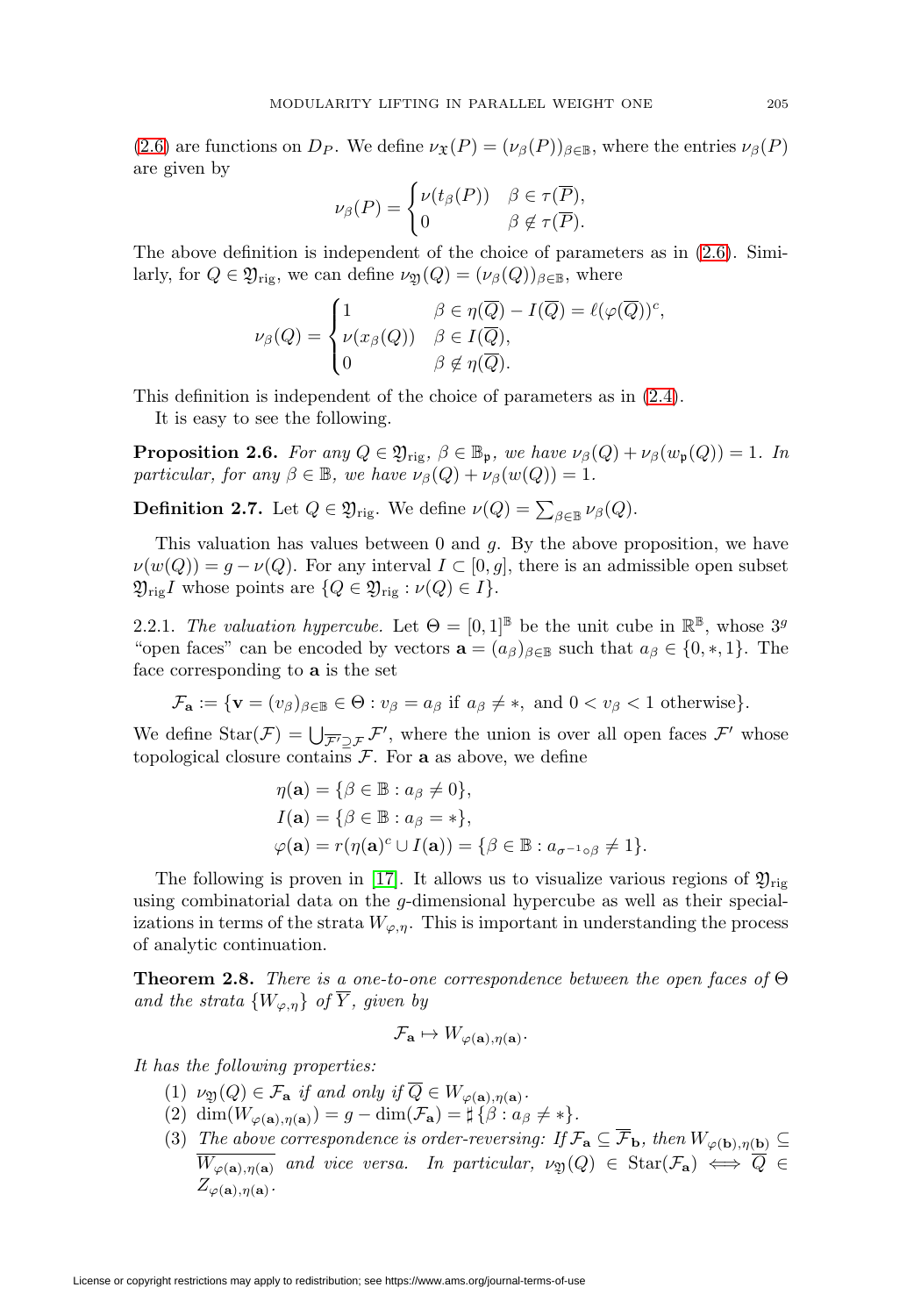We recall a result that provides the first step of our analytic continuation process (see Proposition [5.2\)](#page-12-0). For  $\mathfrak{p}|p$ , let

$$
\mathcal{V}_{\mathfrak{p}} := \{ Q \in \mathfrak{Y}_{\mathrm{rig}} : \nu_{\beta}(Q) + p\nu_{\sigma^{-1}\circ\beta}(Q) < p \quad \forall \beta \in \mathbb{B}_{\mathfrak{p}} \},
$$
\n
$$
\mathcal{W}_{\mathfrak{p}} := \{ Q \in \mathfrak{Y}_{\mathrm{rig}} : \nu_{\beta}(Q) + p\nu_{\sigma^{-1}\circ\beta}(Q) > p \quad \forall \beta \in \mathbb{B}_{\mathfrak{p}} \}.
$$

In §5.3 of [\[17\]](#page-25-9), it is shown that these are admissible open sets and the following lemma is proved.

<span id="page-7-0"></span>**Lemma 2.9.** Let  $\mathfrak{p}|p$  and  $\beta \in \mathbb{B}_{\mathfrak{p}}$ . Let  $Q \in \mathfrak{Y}_{\text{rig}}$ , and  $P = \pi(Q)$ .

- (1) If  $Q \in \mathcal{V}_{\mathfrak{p}}$ , then  $\nu_{\beta}(P) = \nu_{\beta}(Q)$ .
- (2) If  $Q \in \mathcal{W}_{\mathfrak{p}}$ , then  $\nu_{\beta}(P) = p(1 \nu_{\sigma^{-1} \circ \beta}(Q)).$

Before ending this section, we recall a useful rigid analytic Koecher principle, which was proved in Theorem 2 of [\[26\]](#page-25-15) or Theorem 3.5 of [\[3\]](#page-24-1). This was first applied in the context of analytic continuation of automorphic forms by Pilloni in [\[27\]](#page-25-6) to prove automatic extension of overconvergent Siegel modular forms to points of bad reduction.

**Proposition 2.10.** Let  $\mathfrak{Z}$  be an admissible formal scheme with a normal special fibre  $\overline{Z}$  and rigid analytic fibre  $\mathfrak{Z}_{\text{rig}}$ . Let W be a closed subset of  $\overline{Z}$  of codimension greater than 1. Then, any rigid analytic function on  $sp^{-1}(\overline{Z} - W)$  extends to a rigid analytic function on  $\mathfrak{Z}_{\text{rig}}$ .

### 3. Kisin modules and valuations

<span id="page-7-1"></span>In the following, we show that for a point  $Q = (\underline{A}, C)$  of  $\mathfrak{Y}_{\text{rig}}$ , the valuations  $\nu_{\beta}(Q)$  can be read off from the Breuil-Kisin module of C. Our references in this section are [\[4\]](#page-25-16), [\[24\]](#page-25-17), [\[34\]](#page-26-3).

3.1. **Notation.** Let  $\mathcal{O}_K$  be a finite extension of  $W(\kappa)$  of residue field  $\kappa'$  and absolute ramification index  $\nu_K(p) = e$ . Let  $\mathfrak{S}_1$  denote the power series ring  $\kappa'[[u]]$ equipped with its canonical Frobenius morphism  $\phi$  that sends  $h(u) \mapsto (h(u))^p$ . For a finite flat p-torsion group scheme G over  $\mathcal{O}_K$ , we denote the Breuil-Kisin module associated to it by  $\mathfrak{M}(G)$ , and its Frobenius morphism by  $\Phi$ .

3.2. **Subgroups of abelian varietes.** Let  $\underline{A}$  correspond to a point P on  $\mathfrak{X}_{\text{rig}}$ , and assume that all points  $Q \in \pi^{-1}(P)$  are defined over  $\mathcal{O}_K$ . Let  $\mathfrak{M} = \mathfrak{M}(A[p]),$ which is a free  $\mathfrak{S}_1$ -module of rank 2g equipped with a Frobenius morphism  $\Phi$ . The  $\mathcal{O}_L$ -action on A induces an  $\mathcal{O}_L$ -action on  $\mathfrak{M}$ , and the induced  $\mathcal{O}_L \otimes W(\kappa')$ -action on M allows us to decompose

$$
\mathfrak{M}=\bigoplus_{\beta\in\mathbb{B}}\ \mathfrak{M}_{\beta},
$$

where each  $\mathfrak{M}_{\beta}$  is a free  $\mathfrak{S}_1$ -module of rank 2, and  $\Phi(\mathfrak{M}_{\beta}) \subset \mathfrak{M}_{\sigma \circ \beta}$ . The subgroup schemes C of A[p] such that  $(\underline{A}, C) \in \mathfrak{Y}_{\text{rig}}$  are in bijection with free  $\mathcal{O}_L$ -invariant Breuil-Kisin submodules  $\mathfrak{C}$  of  $\mathfrak{M}(A[p])$  of rank  $p^g$ , via

$$
C \mapsto \mathfrak{C} := \mathfrak{M}(A[p]/C).
$$

The induced action of  $\mathcal{O}_L \otimes W(\kappa')$  on  $\mathfrak C$  produces a decomposition

$$
\mathfrak{C}=\bigoplus_{\beta\in\mathbb{B}}\mathfrak{C}_{\beta},
$$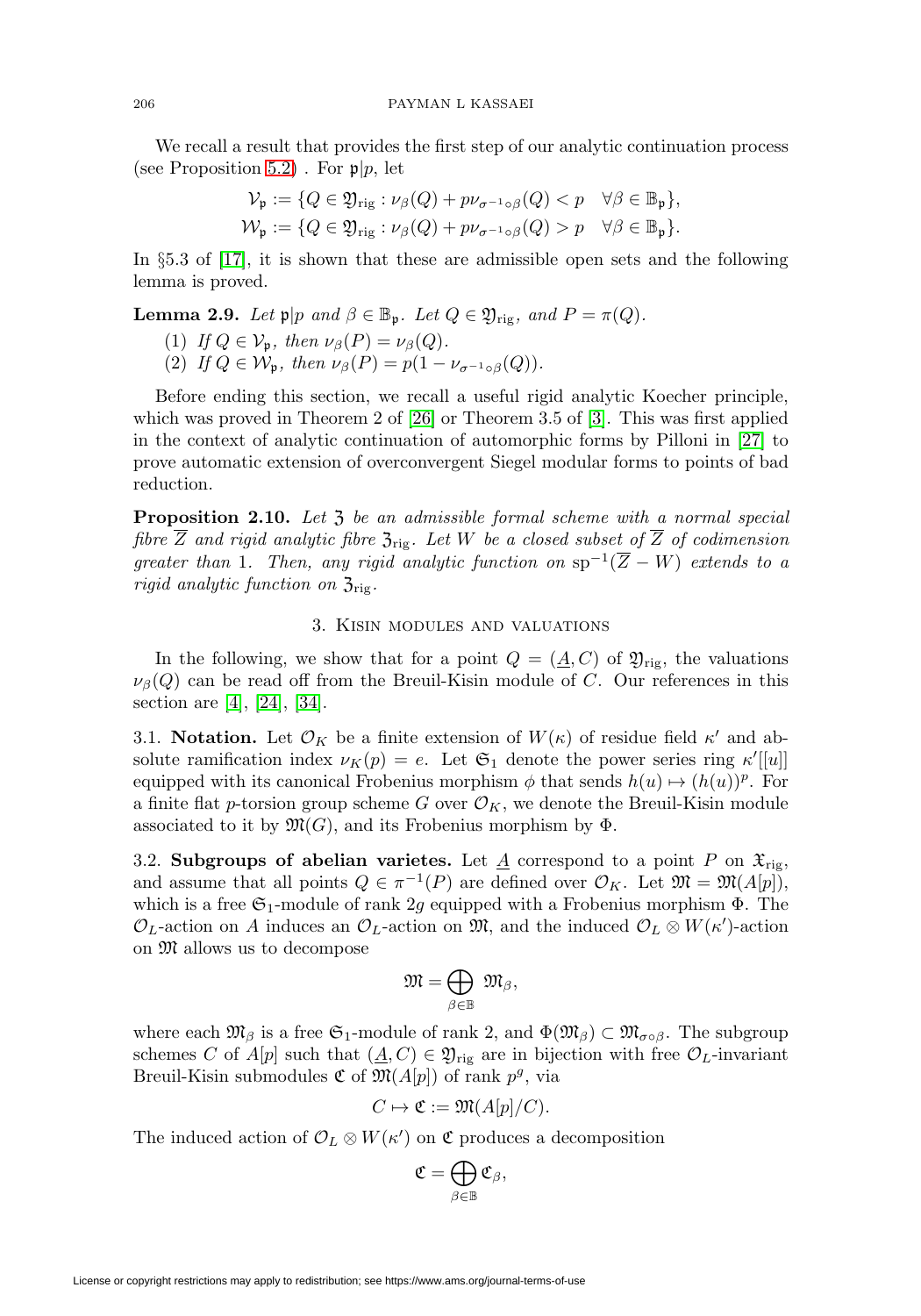where each  $\mathfrak{C}_{\beta}$  is a rank-one free submodule of  $\mathfrak{M}_{\beta}$ . Let  $\mathbf{e}_{\beta}$  denote a generator of  $\mathfrak{C}_{\beta}$ , and assume

$$
\Phi(\mathbf{e}_{\beta})=a_{\beta}u^{r_{\beta}}\mathbf{e}_{\sigma\circ\beta},
$$

where  $a_{\beta}$  is a unit in  $\mathfrak{S}_1$ .

<span id="page-8-0"></span>**Proposition 3.1.** With the above notation, we have  $\nu_{\beta}(\underline{A}, C) = r_{\beta}/e$ .

*Proof.* Let  $Q = (\underline{A}, C), G = \underline{A}[p]/C$ , and  $\mathfrak{M} = \mathfrak{M}(G)$ , as above. We can write  $G = \bigoplus_{\mathfrak{p} | p} G[\mathfrak{p}]$ . Each  $G[\mathfrak{p}]$  is a Raynaud  $\kappa_{\mathfrak{p}}$ -vector space scheme of dimension 1. We have  $\mathfrak{M}(G[\mathfrak{p}]) = \bigoplus_{\beta \in \mathbb{B}_{\mathfrak{p}}} \mathfrak{M}_{\beta}.$ 

By Proposition 2.5 of [\[34\]](#page-26-3), the group scheme associated to  $\mathfrak{M}(G[\mathfrak{p}]),$  i.e.,  $G[\mathfrak{p}],$  has coordinate ring isomorphic to  $\mathcal{O}_K[T_\beta : \beta \in \mathbb{B}_p]/\mathcal{I}$ , where  $\mathcal I$  is an ideal of the form  $\langle T_{\beta}^p - d_{\beta} T_{\sigma \circ \beta} : \beta \in \mathbb{B}_{\mathfrak{p}} \rangle$ , where  $d_{\beta} \in \mathcal{O}_K$ , and  $\nu_K(d_{\beta}) = e - r_{\beta}$ . If we decompose  $\omega_G = \bigoplus (\omega_G)_{\beta}$  according to the  $\mathcal{O}_L \otimes W(\kappa)$ -action, we deduce that for all  $\beta \in \mathbb{B}$ ,  $(\omega_G)_{\beta}$  is isomorphic to  $\mathcal{O}_K/d_{\beta}\mathcal{O}_K$  as an  $\mathcal{O}_K$ -module.

Now consider  $(f^t)^*_{\beta} : (\omega_{\underline{A}})_{\beta} \to (\omega_{\underline{A}/C})_{\beta}$  which is dual to  $Lie(f^t)_{\beta}$  defined in [\(2.2\)](#page-3-0). The  $\mathcal{O}_K$ -module  $(\omega_G)_{\beta}$  can be identified with  $(\omega_{\underline{A}/C})_{\beta}/(f^t)^*_{\beta}(\omega_{\underline{A}})_{\beta}$ . The proof of Theorem 2.4.1 of [\[17\]](#page-25-9) shows that, if  $\beta \in I(Q)$ , this is isomorphic to  $\mathcal{O}_K/y_\beta(Q)\mathcal{O}_K$ , where  $y_\beta$  appears in [\(2.3\)](#page-4-2). It follows that  $e\nu_\beta(Q) = e\nu(x_\beta(Q)) = e - \nu_K(y_\beta(Q)) =$  $e - \nu_K(d_\beta) = r_\beta.$ 

It remains to treat the case  $\beta \notin I(Q) = \ell(\varphi(Q)) \cap \eta(Q)$ . If  $\beta \notin \ell(\varphi(Q))$ , by definition,  $(f^*)_\beta$  is an isomorphism, and hence  $r_\beta = e - \nu_K(d_\beta) = e$ . It also follows from the definition of valuations that  $\nu_\beta(Q) = 1$ . The other remaining case follows similarly.  $\Box$ 

We fix such a subgroup scheme C of A[p]. Let  $\mathbf{w}_{\beta} \in \mathfrak{M}_{\beta}$  be such that  $\{\mathbf{e}_{\beta}, \mathbf{w}_{\beta}\}\$ is a basis for  $\mathfrak{M}_{\beta}$ . Noting that  $\mathfrak{M}(C) = \mathfrak{M}((\underline{A}/C)[p])/\mathfrak{M}(\underline{A}[p]/C)$ , we can apply Proposition [3.1](#page-8-0) to  $(\underline{A}/C, A[p]/C)$  and invoke Proposition [2.6](#page-6-0) to deduce that, for all  $\beta \in \mathbb{B}$ , we have

$$
\Phi(\mathbf{w}_{\beta}) = h_{\beta} \mathbf{e}_{\sigma \circ \beta} + b_{\beta} u^{e - r_{\beta}} \mathbf{w}_{\sigma \circ \beta},
$$

where  $b_{\beta} \in \mathfrak{S}_{1}^{\times}$ ,  $h_{\beta} \in \mathfrak{S}_{1}$ , and  $r_{\beta} = e\nu_{\beta}(\underline{A}, C)$ . If  $(\underline{A}, D)$  is another point on  $\mathfrak{Y}_{\text{rig}}$ , it will also be defined over  $\mathcal{O}_K$  by our assumption, and we can write

$$
\mathfrak{D}:=\mathfrak{M}(\underline{A}[p]/D)=\bigoplus_{\beta}\mathfrak{D}_{\beta}\subset\bigoplus_{\beta}\mathfrak{M}_{\beta}.
$$

By rescaling and modifying the choice of  $\mathbf{w}_{\beta}$  if necessary, we can write  $\mathfrak{D}_{\beta}$  =  $\mathfrak{S}_1(\mathbf{e}_{\beta} + \mu_{\beta} \mathbf{w}_{\beta})$  for some  $0 \neq \mu_{\beta} \in \mathfrak{S}_1$ . If we set  $s_{\beta} = e \nu_{\beta}(\underline{A}, D)$ , Proposition [3.1](#page-8-0) implies that

$$
\Phi(\mathbf{e}_{\beta} + \mu_{\beta} \mathbf{w}_{\beta}) = c_{\beta} u^{s_{\beta}} (\mathbf{e}_{\sigma \circ \beta} + \mu_{\sigma \circ \beta} \mathbf{w}_{\sigma \circ \beta}),
$$

where  $c_{\beta} \in \mathfrak{S}_{1}^{\times}$ . From this, one can extract relations among the  $\mu_{\beta}$ 's. We summarize these in the following proposition.

<span id="page-8-1"></span>**Proposition 3.2.** Let  $(\underline{A}, C)$  be a point in  $\mathfrak{Y}_{\text{rig}}$  defined over  $\mathcal{O}_K$  with  $\nu_\beta(\underline{A}, C) =$  $r_\beta$ /e for  $\beta \in \mathbb{B}$ , where each  $r_\beta$  is an integer between 0 and e. There is a basis  ${e_{\beta}, \mathbf{w}_{\beta}}_{\beta \in \mathbb{B}}$  for  $\mathfrak{M}(\underline{A}[p])$  such that

$$
\Phi(\mathbf{e}_{\beta}) = a_{\beta} u^{r_{\beta}} \mathbf{e}_{\sigma \circ \beta},
$$
  

$$
\Phi(\mathbf{w}_{\beta}) = h_{\beta} \mathbf{e}_{\sigma \circ \beta} + b_{\beta} u^{e-r_{\beta}} \mathbf{w}_{\sigma \circ \beta},
$$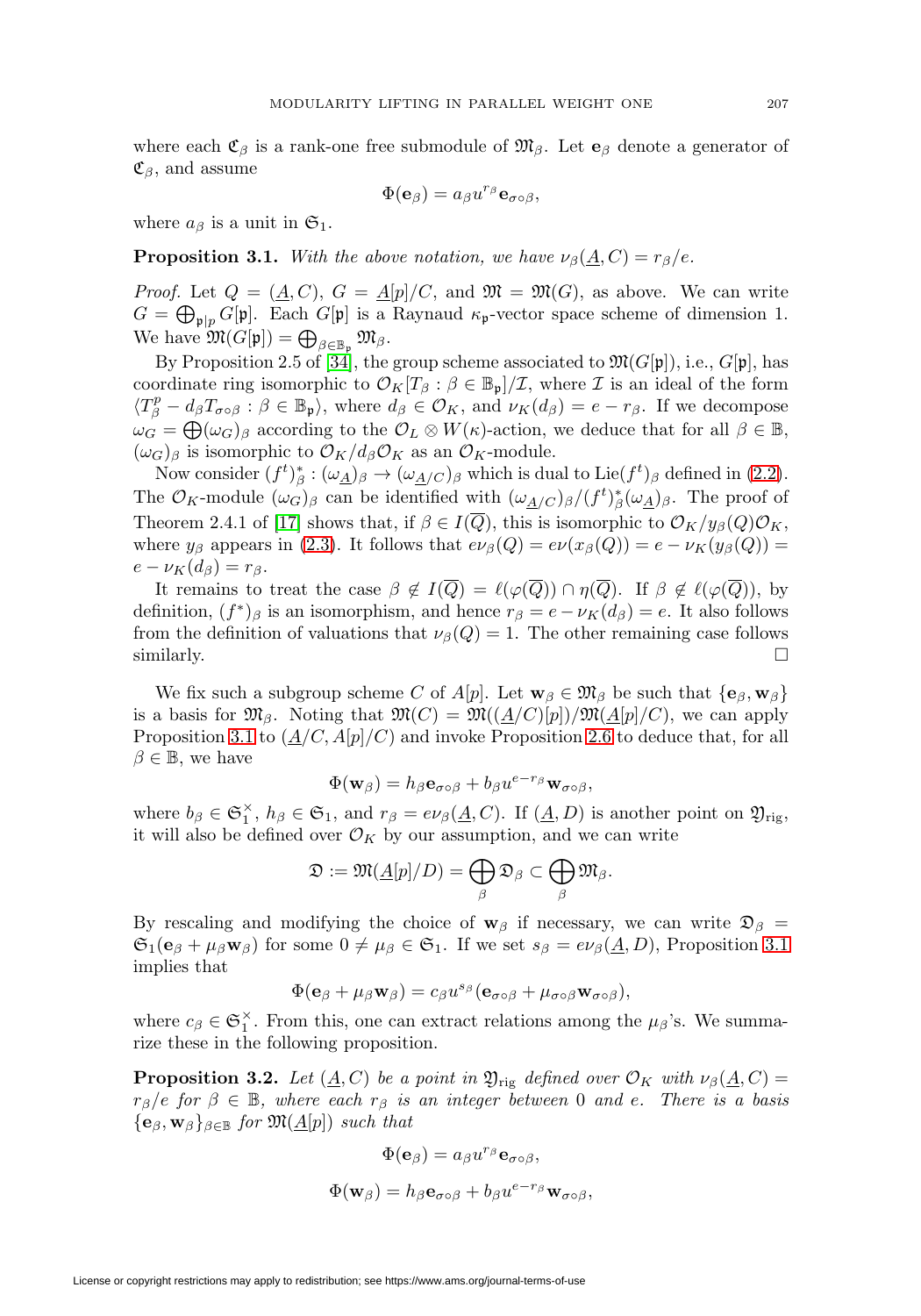where  $a_{\beta}, b_{\beta} \in \mathfrak{S}_1^{\times}$ , and  $h_{\beta} \in \mathfrak{S}_1$ . All other points  $(\underline{A}, D)$  in  $\mathfrak{Y}_{\text{rig}}$ , if all are defined over  $\mathcal{O}_K$ , are in bijection with choices of  $\{\mu_\beta \in \mathfrak{S}_1 - \{0\} : \beta \in \mathbb{B}\}\$  satisfying

$$
a_{\beta}u^{r_{\beta}} + \mu_{\beta}^{p}h_{\beta} = c_{\beta}u^{s_{\beta}},
$$
  

$$
b_{\beta}u^{e-r_{\beta}}\mu_{\beta}^{p} = c_{\beta}u^{s_{\beta}}\mu_{\sigma\circ\beta},
$$

for some choice of integers  $0 \leq s_\beta \leq e$ , and  $c_\beta \in \mathfrak{S}_1^\times$ , for  $\beta \in \mathbb{B}$ , via

$$
(\underline{A}, D) \mapsto \mathfrak{M}(\underline{A}[p]/D) = \bigoplus_{\beta \in \mathbb{B}} \mathfrak{S}_1(\mathbf{e}_{\beta} + \mu_{\beta} \mathbf{w}_{\beta}).
$$

Under this bijection, we have  $\nu_\beta(A, D) = s_\beta/e$ .

The following results will be useful later on.

<span id="page-9-0"></span>**Lemma 3.3.** Let  $\beta \in \mathbb{B}_{p}$ . Let  $m_{\beta}$  denote the u-adic valuation of  $\mu_{\beta} \in \mathfrak{S}_1 - \{0\}$ . We have

$$
(p^{f_{\mathfrak{p}}} - 1)m_{\beta} = \sum_{i=0}^{f_{\mathfrak{p}} - 1} p^{f_{\mathfrak{p}} - 1 - i} (r_{\sigma^i \circ \beta} + s_{\sigma^i \circ \beta} - e).
$$

*Proof.* This follows by a simple calculation from Proposition [3.2.](#page-8-1)

<span id="page-9-1"></span>**Corollary 3.4.** Let  $\beta \in \mathbb{B}_{p}$ . With the above notation, we have

$$
\sum_{i=0}^{f_{\mathfrak{p}}-1} p^{f_{\mathfrak{p}}-1-i}(\nu_{\sigma^{i}\circ\beta}(\underline{A},C)) \geq \sum_{i=0}^{f_{\mathfrak{p}}-1} p^{f_{\mathfrak{p}}-1-i} (1-\nu_{\sigma^{i}\circ\beta}(\underline{A},D)).
$$

*Proof.* Let  $m_\beta$  denote the u-adic valuation of  $\mu_\beta \in \mathfrak{S}_1 - \{0\}$ . The result follows from Lemma [3.3,](#page-9-0) and the fact that  $m_\beta \geq 0$ .  $\Box$ 

Remark 3.5. These results can be stated in terms of the notion of degree of a finite flat group scheme as studied in [\[14\]](#page-25-18). In fact, for every finite flat group scheme C corresponding to a point  $Q \in \mathfrak{Y}_{\text{rig}}$ , this notion can be refined to define partial degrees  $\deg_{\beta}(C) \in [0,1] \cap \mathbb{Q}$ , for every  $\beta \in \mathbb{B}$  (see [\[37,](#page-26-1) Def. 3.6]). One can then show that  $\nu_{\beta}(Q)=1 - \deg_{\beta}(C)$ . Cast in this language, Corollary [3.4](#page-9-1) has been proven in both [\[37\]](#page-26-1) and [\[28\]](#page-25-7).

<span id="page-9-2"></span>**Lemma 3.6.** If  $0 < \nu_\beta(\underline{A}, C) < 1$ , then  $h_\beta \in \mathfrak{S}_1^\times$ .

*Proof.* Let  $\mathfrak{M} = \bigoplus_{\beta \in \mathbb{B}} \mathfrak{M}_{\beta}$  denote  $\mathfrak{M}(\underline{A}[p])$ . Let  $\mathbb{D} = \bigoplus_{\beta \in \mathbb{B}} \mathbb{D}_{\beta}$  denote the Dieudonné module of the reduction of  $\underline{A}[p]$ , and F be the Frobenius. Then  $\mathbb{D}_{\beta}$  is isomorphic to the shift by  $\sigma^{-1}$  of  $\mathfrak{M}_{\beta}/u\mathfrak{M}_{\beta}$ , where F matches with ( $\Phi$  mod u) (see, for instance, Example 12.2.3 of [\[5\]](#page-25-19)). If  $h_\beta$  is not a unit, then, using Proposition [3.2,](#page-8-1) we see that  $F_{\sigma \circ \beta}: \mathbb{D}_{\sigma \circ \beta} \to \mathbb{D}_{\sigma^2 \circ \beta}$  must be the zero morphism, which is impossible since  $\text{Ker}(F_{\sigma \circ \beta})$  is 1-dimensional.

## 4. Overconvergent Hilbert modular forms

<span id="page-9-3"></span>Let  $X_{\mathbb{Q}_{\kappa}}, Y_{\mathbb{Q}_{\kappa}}$  denote, respectively, the base extensions of X, Y to  $\mathbb{Q}_{\kappa}$ , as well as the rigid analytic varieties associated to them.

Let  $\tilde{X}, \tilde{Y}, \tilde{\overline{X}}, \tilde{\overline{Y}}$  denote, respectively, toroidal compactifications of  $X, Y, \overline{X}, \overline{Y}$ based on a common fixed choice of rational polyhedral cone decompositions (one for each representative of  $cl^+(F)$ ). Let  $\mathfrak{X}, \mathfrak{Y}$  denote the completions of X, Y along their special fibres, and  $\mathfrak{X}_{\text{rig}}$ ,  $\mathfrak{Y}_{\text{rig}}$  their associated rigid analytic varieties in the sense of Raynaud. We have inclusions  $\mathfrak{Y}_{\text{rig}} \subset Y_{\mathbb{Q}_{\kappa}} \subset \tilde{\mathfrak{Y}}_{\text{rig}}$ , and similarly for X.

 $\Box$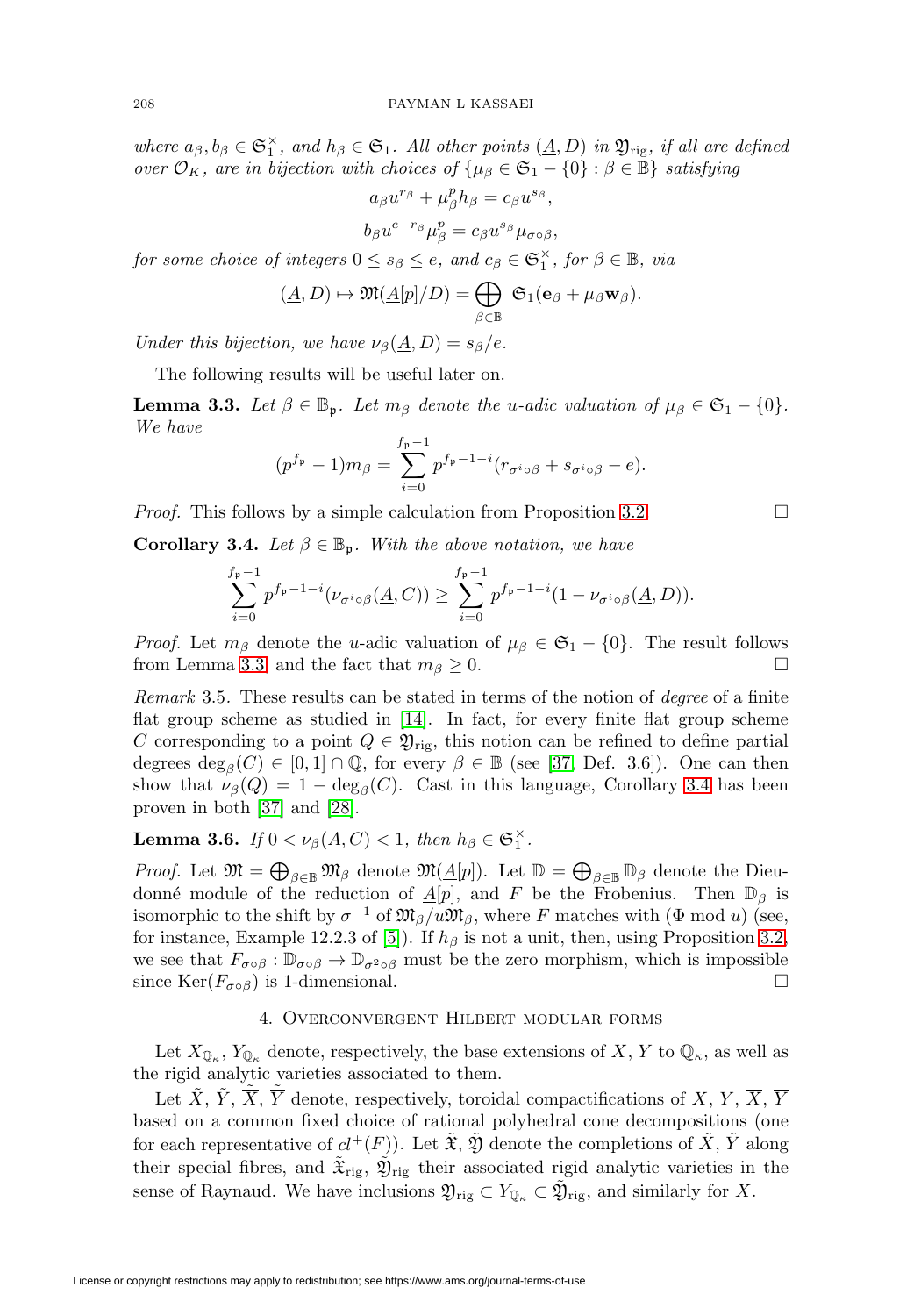For any admissible  $(\varphi, \eta)$ , define  $\tilde{Z}_{\varphi,\eta}$  to be the Zariski closure of  $Z_{\varphi,\eta}$  in  $\tilde{Y}$ . Define

$$
\tilde{W}_{\varphi,\eta} = \tilde{Z}_{\varphi,\eta} - \bigcup_{(\varphi',\eta') > (\varphi,\eta)} Z_{\varphi',\eta'}.
$$

Let  $I \subseteq [0, g]$  be an interval. We define

$$
\tilde{\mathfrak{Y}}_{\mathrm{rig}}I=\mathfrak{Y}_{\mathrm{rig}}I\cup\bigcup_{\mathfrak{t}\vert p,f_{\mathfrak{t}^*}\in I}\mathrm{sp}^{-1}(\tilde{W}_{\mathbb{B}_{\mathfrak{t}},\mathbb{B}_{\mathfrak{t}^*}}),
$$

where  $\mathbb{B}_t$ ,  $\mathbb{B}_{t^*}$ ,  $f_{t^*}$  are given in Definition [2.3,](#page-5-0) and  $\mathfrak{Y}_{\text{rig}}I$  is introduced after Definition [2.7.](#page-6-1) We also define  $Y_{\mathbb{Q}_\kappa}I = \tilde{\mathfrak{Y}}_{\text{rig}}I \cap Y_{\mathbb{Q}_\kappa}$ . For any open subdomain W of  $\tilde{\mathfrak{Y}}_{\text{rig}}$ , we define  $\mathcal{W}I = \mathcal{W} \cap \tilde{\mathfrak{Y}}_{\text{rig}}I$ . A similar notation is used for  $Y_{\mathbb{Q}_r}$ .

We also define auxiliary modular varieties as follows. Let  $\mathfrak{p}|p$  be a prime ideal of  $\mathcal{O}_L$ . Let  $Y^{\mathfrak{p}}_{\mathbb{Q}_\kappa}$  be the scheme which classifies triples  $(\underline{A}, C, D)$  over  $\mathbb{Q}_\kappa$ -schemes, where  $(\underline{A}, C)$  is classified by  $Y_{\mathbb{Q}_{\kappa}}, D$  is classified by  $Y(\mathfrak{p})_{\mathbb{Q}_{\kappa}},$  and  $C \cap D = 0$ . We let  $\tilde{\mathfrak{Y}}_{\text{rig}}^{\mathfrak{p}}$  denote the toroidal compactification of  $Y^{\mathfrak{p}}_{\mathbb{Q}_{\kappa}}$ , obtained using our fixed choice of collection of cone decompositions. We use the same notation to denote the associated rigid analytic variety. There are two finite flat morphisms

$$
\pi_{1,\mathfrak{p}}, \pi_{2,\mathfrak{p}}: \tilde{\mathfrak{Y}}^{\mathfrak{p}}_{\mathrm{rig}} \rightarrow \tilde{\mathfrak{Y}}_{\mathrm{rig}},
$$

defined by  $\pi_{1,p}(\underline{A},C,D)=(\underline{A},C)$  and  $\pi_{2,p}(\underline{A},C,D)=(\underline{A}/D, C + D/D)$  on the noncuspidal part. When  $p$  is inert in  $\mathcal{O}_L$ , we simply denote these maps by

$$
\pi_1, \pi_2 : \tilde{\mathfrak{Y}}_{\mathrm{rig}}^{(p)} \to \tilde{\mathfrak{Y}}_{\mathrm{rig}}.
$$

Let  $\epsilon : \underline{A}^{\text{univ}} \to X$  be the universal abelian scheme. The Hodge bundle  $\omega =$  $\epsilon_* \Omega^1_{\underline{A}^{\text{univ}}/X}$  is a locally free sheaf of  $\mathcal{O}_L \otimes \mathcal{O}_X$ -modules and decomposes as a direct sum of line bundles

$$
\omega = \bigoplus_{\beta} \ \omega_{\beta}.
$$

Let  $\underline{k} = \{k_\beta : \beta \in \mathbb{B}\}\$ be a multiset of integers. We define

$$
\omega^{\underline{k}}=\bigotimes_{\beta}\; \omega_{\beta}^{k_{\beta}}.
$$

We continue to denote by  $\omega^{\underline{k}}$  the pullback of  $\omega^{\underline{k}}$  to Y under π. The locally free sheaf  $\omega^{\underline{k}}$  extends to a locally free sheaf on  $\tilde{X}$  (and similarly for Y), and hence to  $\tilde{\mathfrak{X}}_{\text{rig}}$  (and similarly  $\tilde{\mathfrak{Y}}_{\text{rig}}$ ). Let  $\omega^{\underline{k}}$  also denote the pullback of  $\omega^{\underline{k}}$  to any  $\tilde{\mathfrak{Y}}_{\text{rig}}^{\mathfrak{p}}$  under  $\pi_1$ .

An overconvergent Hilbert modular form f of weight  $k$  and level  $\Gamma_{00}(N)$  is an element of the following space:

$$
\mathcal{M}_{\underline{k}}^{\dagger} = \lim_{r \in \mathbb{Q}^{>0}} H^0(\tilde{\mathfrak{Y}}_{\mathrm{rig}}[0,r], \omega^{\underline{k}}).
$$

The subspace of classical modular forms is defined as

$$
\mathcal{M}_{\underline{k}} = H^0(\tilde{\mathfrak{Y}}_{\mathrm{rig}}, \omega^{\underline{k}}),
$$

where the inclusion  $\mathcal{M}_{\underline{k}} \to \mathcal{M}_{\underline{k}}^{\dagger}$  is the natural map induced by restriction.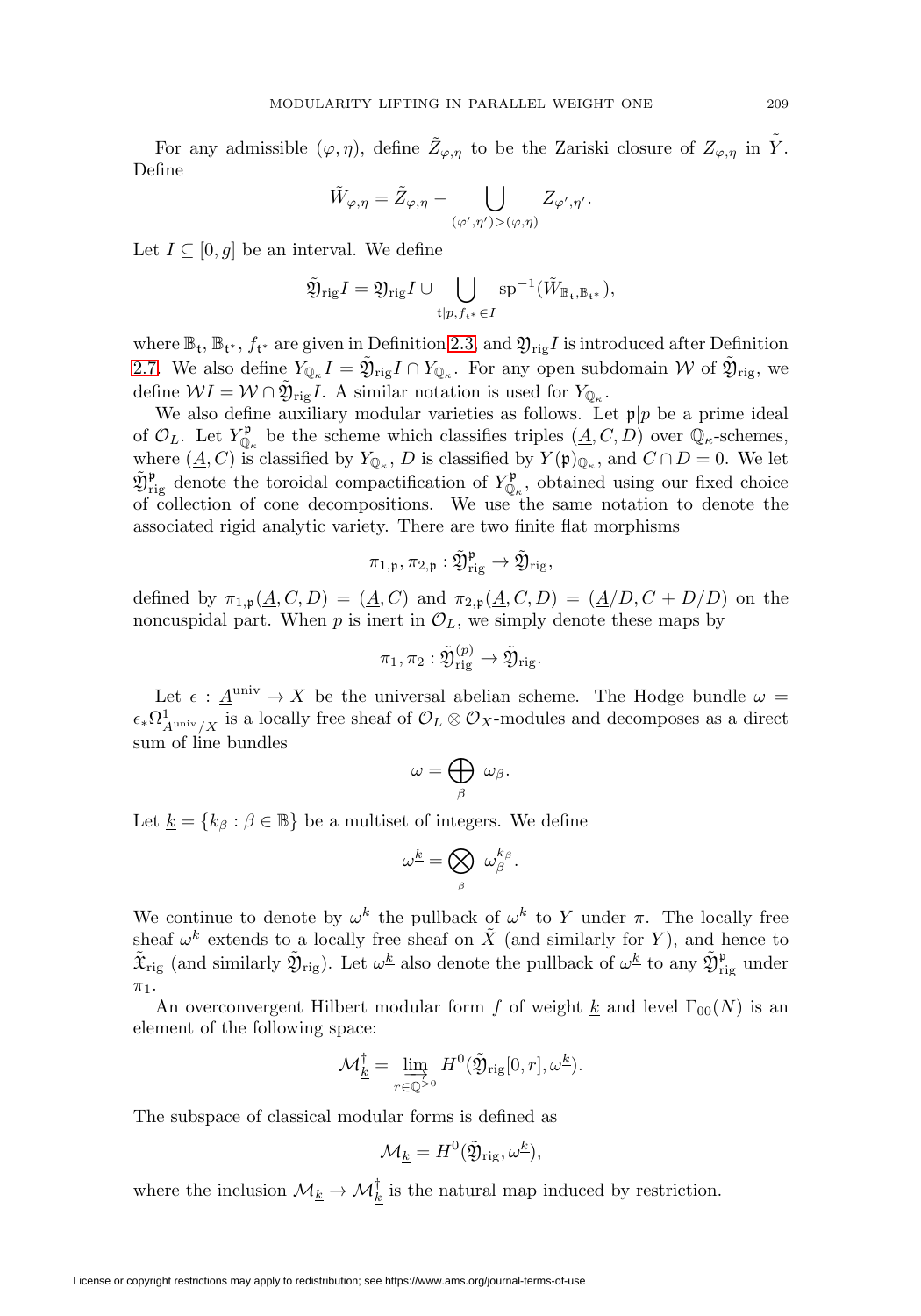Remark 4.1. Using Rapoport's work [\[30\]](#page-25-20), one can show that for each  $r < 1$ , all the natural maps

$$
H^0(\tilde{\mathfrak{Y}}_{\mathrm{rig}}[0,r],\omega^{\underline{k}}) \to H^0(Y_{\mathbb{Q}_\kappa}[0,r],\omega^{\underline{k}}) \to H^0(\mathfrak{Y}_{\mathrm{rig}}[0,r],\omega^{\underline{k}})
$$

are isomorphisms, if  $L \neq \mathbb{Q}$ . See Lemma 4.1.4 of [\[25\]](#page-25-21) for details. This implies that we can define overconvergent Hilbert modular forms using any of the three rigid analytic varieties  $\mathfrak{Y}_{\mathrm{rig}}$ ,  $Y_{\mathbb{Q}_{\kappa}}$ , and  $\mathfrak{Y}_{\mathrm{rig}}$ .

There is a full Hecke algebra acting on  $\mathcal{M}^{\dagger}_k$  preserving  $\mathcal{M}_k$ . In §[5.1,](#page-11-0) we will briefly recall the geometric construction of the  $\overline{U}$ -operators at prime ideals dividing  $p$ .

## 5. Analytic continuation

In this section, we show that every overconvergent Hilbert modular form of finite slope extends automatically to a region of  $\mathfrak{Y}_{\text{rig}}$  which is large enough for our arguments.

<span id="page-11-0"></span>5.1. **The** U<sup>p</sup> **operators.** Recall the standard construction of overconvergent cor-respondences explained in Definition 2.19 of [\[22\]](#page-25-3): If  $\mathfrak{p}|p$ , and we have  $\pi_{1,\mathfrak{p}}^{-1}(\mathcal{U}_1) \subset$  $\pi_{2,\mathfrak{p}}^{-1}(\mathcal{U}_2)$  for admissible open regions  $\mathcal{U}_1, \mathcal{U}_2$  of  $\tilde{\mathfrak{Y}}_{\text{rig}}$ , we can define an operator

$$
U_{\mathfrak{p}}: \omega^{\underline{k}}(\mathcal{U}_2) \to \omega^{\underline{k}}(\mathcal{U}_1),
$$

via

$$
U_{\mathfrak{p}}(f) = (1/p^{f_{\mathfrak{p}}})(\pi_{1,\mathfrak{p}})_*(res(\mathrm{pr}^*\pi_{2,\mathfrak{p}}^*(f))),
$$

where res is restriction from  $\pi_{2,\mathfrak{p}}^{-1}(\mathcal{U}_2)$  to  $\pi_{1,\mathfrak{p}}^{-1}(\mathcal{U}_1)$ , and  $pr^* : \pi_{2,\mathfrak{p}}^* \omega^{\underline{k}} \to \pi_{1,\mathfrak{p}}^* \omega^{\underline{k}}$  is a morphism of sheaves on  $\mathfrak{D}^{\mathfrak{p}}_{\text{rig}}$ , which at  $(\underline{A}, \underline{C}, D)$  is induced by  $\text{pr}^* : \Omega_{A/D} \to \Omega_A$ , the pullback map of differentials under the natural projection pr :  $A \rightarrow A/D$ .

**Definition 5.1.** The  $U_{\mathfrak{p}}$  operator on  $\mathcal{M}^{\dagger}_k$  is obtained as above, using the fact that, by Lemma [2.9,](#page-7-0) for any  $0 < r < 1$ , we have

$$
\pi_{1,\mathfrak{p}}^{-1}(\tilde{\mathfrak{Y}}_{\mathrm{rig}}[0,r]) \subset \pi_{2,\mathfrak{p}}^{-1}(\tilde{\mathfrak{Y}}_{\mathrm{rig}}[0,r)).
$$

The  $U_{\mathfrak{p}}$  operators commute with each other and their composition is called  $U_{p}$ .

We also define, for any  $\mathcal{U} \subset \tilde{\mathfrak{Y}}_{\text{rig}}$ , and any  $\mathfrak{p}|p$ ,

$$
w_{\mathfrak{p}} : \omega^{\underline{k}}(\mathcal{U}) \to \omega^{\underline{k}}(w_{\mathfrak{p}}(\mathcal{U})),
$$

by  $w_{\mathfrak{p}}(f) = \text{pr}^* w_{\mathfrak{p}}^*(f)$ . We can similarly define

$$
w: \omega^{\underline{k}}(\mathcal{U}) \to \omega^{\underline{k}}(w(\mathcal{U})).
$$

For  $Q = (\underline{A}, H) \in \mathfrak{Y}_{\text{rig}}$ , we can decompose  $H = \bigoplus_{\mathfrak{p}|p} H_{\mathfrak{p}}$ . For a fixed  $\mathfrak{p}_0|p$ , we define

$$
\mathrm{Sib}_{\mathfrak{p}_0}(Q) := \{ (\underline{A}, H') \in \mathfrak{Y}_{\mathrm{rig}} : H'_{\mathfrak{p}} = H_{\mathfrak{p}} \iff \mathfrak{p} \neq \mathfrak{p}_0 \},
$$
  

$$
\mathrm{Sib}(Q) := \pi^{-1}(\pi(Q)) - \{Q\}.
$$

Elements of Sib(Q) are points of  $\mathfrak{Y}_{\text{rig}}$  corresponding to all  $(\underline{A}, H')$ , in which H' is different from H. By definition, we have  $U_{\mathfrak{p}}(Q) = (1/p^{f_{\mathfrak{p}}}) \sum_{Q' \in \text{Sib}_{\mathfrak{p}}(Q)} w_{\mathfrak{p}}(Q')$  as a correspondence on  $\mathfrak{Y}_{\mathrm{rig}}$ .

We recall an analytic continuation result proved essentially in [\[17\]](#page-25-9).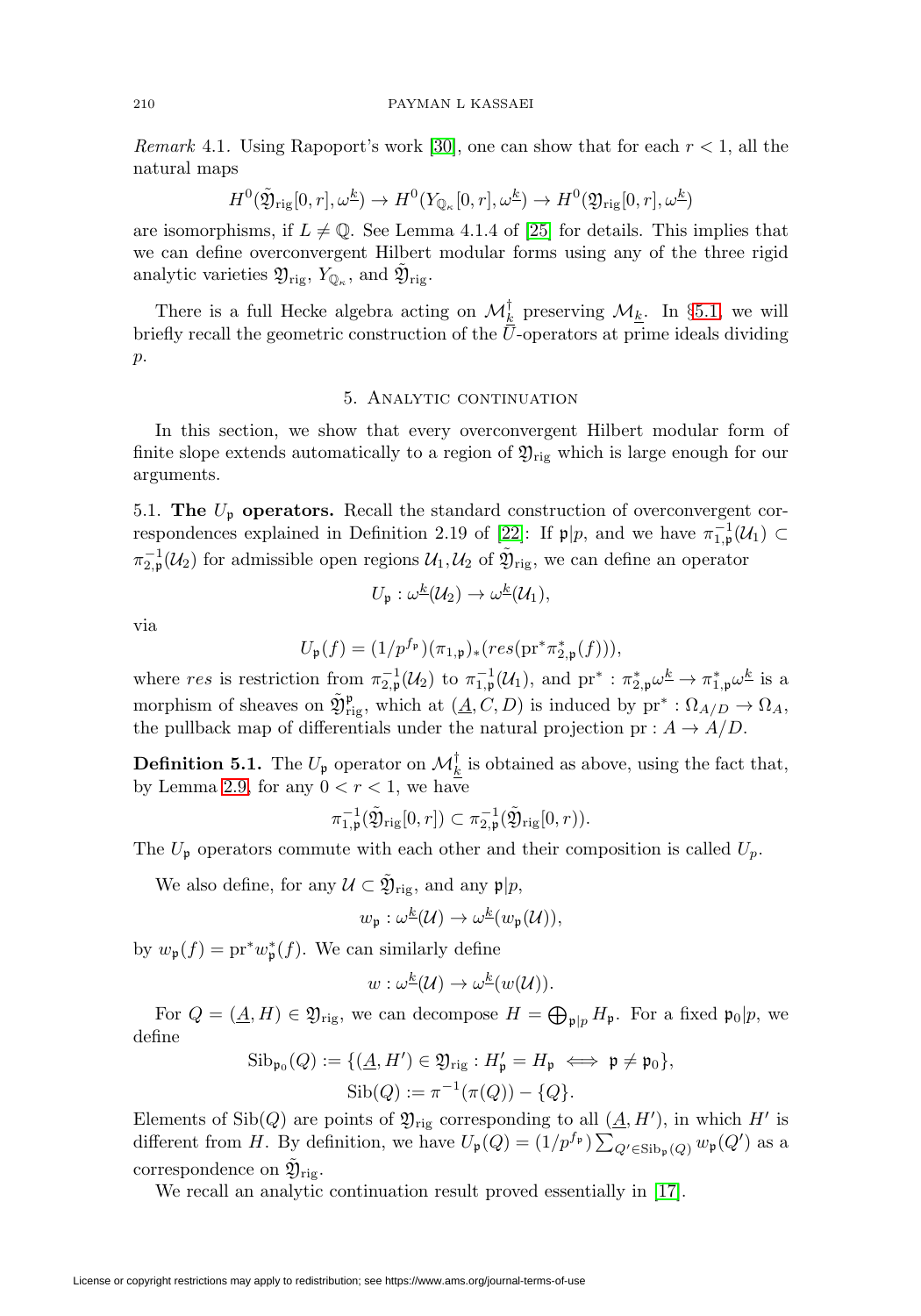<span id="page-12-0"></span>**Proposition 5.2.** Let  $f \in \mathcal{M}_k^{\dagger}$  be a  $U_p$ -eigenform with eigenvalue  $a_p \neq 0$ . Then, f can be extended to a section of  $\omega^k$  on  $V := \{Q \in \tilde{\mathfrak{Y}}_{\text{rig}} : \nu_\beta(Q) + p \nu_{\sigma \circ \beta}(Q)$ p,  $\forall \beta \in \mathbb{B}$ .

*Proof.* Assume  $f \in H^0(\tilde{\mathfrak{Y}}_{\text{rig}}[0,r],\omega^{\underline{k}})$ . Let  $\mathcal{V}(s) = \{Q \in \tilde{\mathfrak{Y}}_{\text{rig}} : \nu_\beta(Q) + p\nu_{\sigma \circ \beta}(Q) \leq$ s,  $\forall \beta \in \mathbb{B}$ . It is enough to show that for any  $s < p$ , we can extend f to  $\mathcal{V}(s)$ . Let  $M \geq 0$  be an integer such that  $\mathcal{V}(p^{-M}s) \subset \tilde{\mathfrak{Y}}_{\text{rig}}[0,r]$ . We consider f as a section of  $\omega^{\underline{k}}$  over  $V(p^{-M}s)$  by restriction. Consider the sequence of admissible open sets in  $\mathfrak{Y}_{\text{rie}}$ :

$$
\mathcal{V}(p^{-M}s) \subset \mathcal{V}(p^{-M+1}s) \subset \cdots \subset \mathcal{V}(s).
$$

By Proposition 3.1 of [\[22\]](#page-25-3), to extend f from  $\mathcal{V}(p^{-M}s)$  to  $\mathcal{V}(s)$ , it is enough to show that for all  $1 \leq i \leq M$ , we have  $\pi_1^{-1}(\mathcal{V}(p^{-M+i}s)) \subset \pi_2^{-1}(\mathcal{V}(p^{-M+i-1}s))$ . This follows immediately from Lemma [2.9](#page-7-0) and Proposition [2.6.](#page-6-0)

<span id="page-12-3"></span>5.2. **The locus**  $|\tau| \leq 1$ . By properties of the stratification  $\{W_{\tau}\}\)$  of X recalled in §[2,](#page-2-1) the union

$$
W_1:=\bigcup_{|\tau\cap\mathbb{B}_\mathfrak{p}|>1, \exists\mathfrak{p}} W_\tau
$$

is a closed subscheme of  $\overline{X}$ , and, in fact, a closed subscheme of  $\tilde{\overline{X}}$ . We define

$$
\tilde{\overline{X}}^{|\tau|\leq 1} := \text{sp}^{-1}(\tilde{\overline{X}} - W_1),
$$
  

$$
\tilde{\overline{Y}}^{|\tau|\leq 1} := \pi^{-1}(\tilde{\overline{X}}^{|\tau|\leq 1}).
$$

We also define  $\tilde{\mathfrak{X}}_{\text{rig}}^{|\tau|\leq 1} := \text{sp}^{-1}(\tilde{\overline{X}}^{|\tau|\leq 1})$  and  $\tilde{\mathfrak{Y}}_{\text{rig}}^{|\tau|\leq 1} := \text{sp}^{-1}(\tilde{\overline{Y}}^{|\tau|\leq 1}) = \pi^{-1}(\tilde{\mathfrak{X}}_{\text{rig}}^{|\tau|\leq 1}).$ These are admissible open subsets of  $\tilde{\mathfrak{X}}_{\text{rig}}$  and  $\tilde{\mathfrak{Y}}_{\text{rig}}$ , respectively. We will study the dynamics of the Hecke correspondences  $U_{\mathfrak{p}}$  on  $\tilde{\mathfrak{Y}}_{\text{rig}}^{|\tau|\leq 1}$ .

<span id="page-12-2"></span>5.3. **Analytic continuation.** From this point on, to keep the notation less cluttered, and the presentation clearer, we will assume that p is inert in  $\mathcal{O}_L$ . In §[7,](#page-21-0) we will indicate how to extend these arguments to the general case where  $p$  is unramified in  $\mathcal{O}_L$ . The passage from the inert case to the general case is mostly of a combinatorial nature. If p is inert in  $\mathcal{O}_L$ , then the notation simplifies as follows:

$$
\mathrm{Sib}(Q) = \mathrm{Sib}_{(p)}(Q), \ U_p = U_{(p)}, \ W_1 = \bigcup_{|\tau|>1} W_{\tau}, \ \pi_1 := \pi_{1,(p)}, \pi_2 := \pi_{2,(p)}, w = w_{(p)}.
$$

First, we prove a lemma regarding valuations of points in  $\tilde{\mathfrak{Y}}_{\text{rig}}^{|\tau|\leq 1}$ .

<span id="page-12-1"></span>**Lemma 5.3.** Let  $Q \in \tilde{\mathfrak{D}}_{\text{rig}}^{|\tau| \leq 1}$  be of nonordinary reduction. Let  $\tau(\pi(Q)) = \{\beta_0\}.$ There exists a unique  $0 \leq m \leq g-1$ , such that

$$
\nu_{\beta}(Q) = \begin{cases} 1 & \beta = \sigma^j \circ \beta_0, \quad 0 \le j < m, \\ \in [0, 1) & \beta = \sigma^m \circ \beta_0, \\ 0 & \beta = \sigma^j \circ \beta_0, \quad m < j \le g - 1. \end{cases}
$$

In particular, for such points,  $\nu(Q)$  determines  $\nu_{\beta}(Q)$  for all  $\beta \in \mathbb{B}$ , by simply choosing m to be the integral part of  $\nu(Q)$ . Furthermore, we have  $I(\overline{Q}) = {\sigma^m \circ \beta_0}$ if  $\nu(Q) \notin \mathbb{Z}$ , and  $I(\overline{Q}) = \emptyset$  otherwise.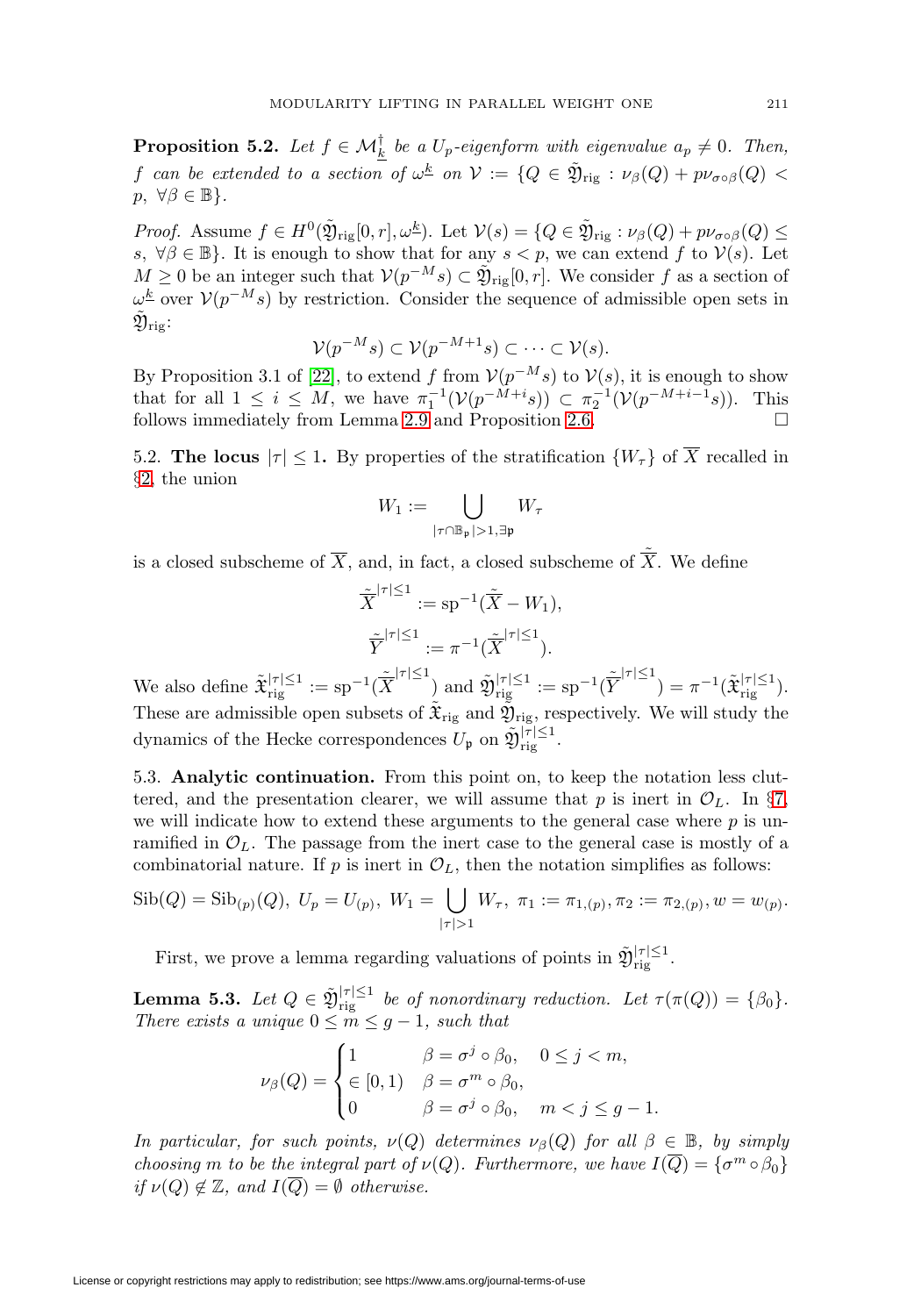*Proof.* Assume that for some  $0 \le r \le g-1$ , we have  $\nu_{\sigma^r \circ \beta_0}(Q) \neq 1$ . We show that  $\nu_{\sigma^s \circ \beta_0}(Q) = 0$  for all  $r < s < g$ . If  $r = g - 1$ , then there is nothing to prove. Otherwise, using part (1) of Theorem [2.8,](#page-6-2) it follows that  $\sigma^{r+1} \circ \beta_0 \in \varphi(\overline{Q})$ . Since  $\sigma^{r+1} \circ \beta_0 \notin \tau(\overline{\pi(\overline{Q})}),$  Lemma [2.1](#page-4-3) implies that  $\sigma^{r+1} \circ \beta_0 \notin \eta(\overline{Q})$ . This, in turn, implies that  $\nu_{\sigma^{r+1} \circ \beta_0}(Q) = 0$ . We can now replace r with  $r + 1$ , and repeat the same argument until we arrive at  $r = g - 1$  and the claim is proved. Since Q has nonordinary reduction, there is  $0 \le r \le g-1$ , such that  $\nu_{\sigma^r \circ \beta}(Q) \neq 1$ . Taking m to be the smallest such r proves the first part of the lemma.

If we write  $\nu(Q)=[\nu(Q)]+\{\nu(Q)\}\$ as the sum of its integer and fractional parts, the valuation vector of Q can be determined as in the statement of the lemma with  $m = [\nu(Q)]$ , and with  $\nu_{\sigma^{m} \circ \beta_0}(Q) = {\nu(Q)}$ . The final statement follows immediately from the definition of valuations. ⊔

<span id="page-13-2"></span>**Definition 5.4.** For future reference, we denote the valuation vector obtained in the lemma by  $v(\beta_0, m, g, x)$ , where  $x = v_{\sigma^{m} \circ \beta_0}(Q)$ .

We will use the following lemma in what follows.

<span id="page-13-0"></span>**Lemma 5.5.** Let  $Q = (\underline{A}, C) \in \tilde{\mathfrak{Y}}_{\text{rig}}$  have a valuation vector as in Lemma [5.3](#page-12-1), and assume that  $\nu(Q) \notin \mathbb{Z}$ . Then,  $Q \in \tilde{\mathfrak{Y}}_{\mathrm{rig}}^{|\tau| \leq 1}$ .

*Proof.* Part (1) of Theorem [2.8](#page-6-2) allows us to calculate the  $(\varphi, \eta)$ -invariants of  $\overline{Q}$  using the valuation vector of Q, and observe that  $\varphi(\overline{Q}) \cap \eta(\overline{Q}) = {\beta_0},$  and  $\varphi(\overline{Q})^c \cap \eta(\overline{Q})^c =$  $\emptyset$ . Lemma [2.1](#page-4-3) implies that  $\tau(\pi(\overline{Q})) = {\beta_0}$  and the lemma follows.  $\Box$ 

**Definition 5.6.** Let  $\mathcal{R}$  be the admissible open subset of  $\tilde{\mathfrak{Y}}_{\text{rig}}^{|\tau| \leq 1}$  defined as

$$
\mathcal{R} = \tilde{\mathfrak{Y}}_{\text{rig}}^{|\tau| \le 1} [0, g - \sum_{i=1}^{g-1} 1/p^i).
$$

<span id="page-13-1"></span>**Proposition 5.7.** Let f be an overconvergent Hilbert modular form of weight k, which is a  $U_p$  eigenform with a nonzero eigenvalue  $a_p$ . Then f extends analytically from  $\mathfrak{Y}_{\mathrm{rig}}[0,0]$  to  $\mathcal{R}$ .

*Proof.* By Proposition [5.2,](#page-12-0) f extends to  $V \cap \tilde{\mathfrak{Y}}_{\text{rig}}^{|\tau| \leq 1} = \tilde{\mathfrak{Y}}_{\text{rig}}^{|\tau| \leq 1} [0, 1]$ . By Proposition 3.1 of [\[22\]](#page-25-3), to extend f further to  $\mathcal{R}$ , it is enough to show that

$$
\pi_1^{-1}(\mathcal{R}) \subset \pi_2^{-1}(\tilde{\mathfrak{Y}}_{\mathrm{rig}}^{|\tau| \leq 1}[0,1)).
$$

Let  $R = (\underline{A}, C, D)$  be such that  $Q = (\underline{A}, C) \in \mathcal{R}$ . We can assume that Q has nonordinary reduction, and, hence,  $\tau(\underline{A}) = {\beta_0}$ , for some  $\beta_0 \in \mathbb{B}$ . We want to show that  $\pi_2(R) \in \tilde{\mathfrak{Y}}_{\text{rig}}^{|\tau| \leq 1}[0,1]$ . This is equivalent to showing that for every  $Q' \in \text{Sib}(Q)$ , we have  $w(Q') \in \tilde{\mathfrak{Y}}_{\text{rig}}^{|\tau| \leq 1}[0,1)$ . Equivalently, we must show that  $|\tau(w(Q'))| \leq 1$  and  $Q' \in \tilde{\mathfrak{Y}}_{\text{rig}}(g-1,g]$ . We argue that the first assertion follows from the second one. Since  $Q' \in \mathfrak{Y}_{\text{rig}}^{|\tau| \leq 1}$ , the valuation vector of  $Q'$  is as in Lemma [5.3](#page-12-1) for some m. If  $Q' \in \mathfrak{Y}_{\text{rig}}(g-1,g]$ , then  $m = g-1$ , which implies that the valuation vector of  $w(Q')$  must also be as in Lemma [5.3](#page-12-1) (for  $m = 0$ ). Lemma [5.5,](#page-13-0) then, implies that  $|\tau(w(Q'))| \leq 1$ . The second assertion, i.e.,  $Q' \in \tilde{\mathfrak{Y}}_{\text{rig}}(g-1,g]$ , is equivalent to  $\nu_{\sigma^{g-1} \circ \beta_0}(Q') \neq 0$  by Lemma [5.3.](#page-12-1) Assume it doesn't hold. Then, writing the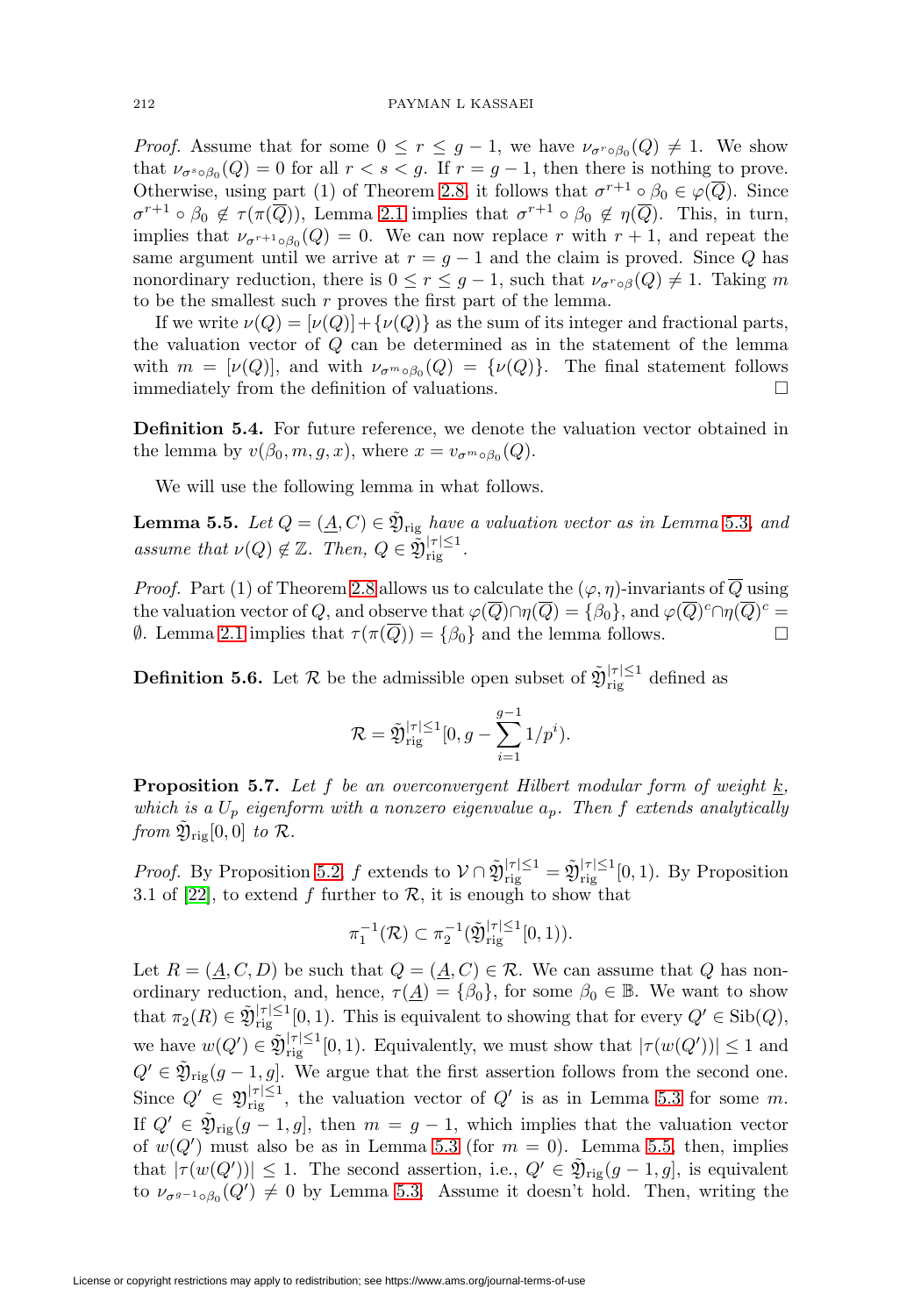inequality from Corollary [3.4](#page-9-1) for  $\beta = \sigma^{g-1} \circ \beta_0$  and noting that  $\nu_\beta(Q) \leq 1$  for all  $\beta \in \mathbb{B}$ , we deduce

$$
p^{g-1}\nu_{\sigma^{g-1}\circ\beta_0}(Q)+\sum_{i=1}^{g-1}p^{g-1-i}\geq p^{g-1},
$$

whence,  $\nu_{\sigma^{g-1} \circ \beta_0}(Q) \geq 1 - \sum_{i=1}^{g-1} 1/p^i$ . Lemma [5.3](#page-12-1) now implies that  $\nu(Q) \geq g$  $\sum_{i=1}^{g-1} 1/p^i$ , which contradicts our choice of Q. This proves the claim.  $\Box$ 

<span id="page-14-1"></span>Remark 5.8. It follows immediately from the proof of Proposition [5.7](#page-13-1) that  $\pi_1^{-1}(\mathcal{R}) \subset$  $\pi_2^{-1}(\mathcal{R}).$ 

The following is a key result. It is more refined than necessary for the purpose of the analytic continuation in Proposition [5.7,](#page-13-1) but it is important for the gluing process and the proof of classicality that follow.

<span id="page-14-2"></span>**Lemma 5.9.** Let  $Q \in \tilde{\mathfrak{Y}}_{\mathrm{rig}}^{|\tau| \leq 1} (g - 1, g - \sum_{i=1}^{g-1} 1/p^i)$ . Then  $\mathrm{Sib}(Q) \subset \tilde{\mathfrak{Y}}_{\mathrm{rig}}^{|\tau| \leq 1} (g-1, g-1)$  $\overline{\mathcal{F}}$  $i=1$  $1/p^i$ ).

In other words,  $\tilde{\mathfrak{Y}}_{\text{rig}}^{|\tau|\leq 1}(g-1,g-\sum_{i=1}^{g-1}1/p^i)$  is saturated with respect to  $\pi:\tilde{\mathfrak{Y}}_{\text{rig}} \to$  $\mathfrak{X}_{\text{rig}}$ .

*Proof.* Assume  $\tau(\overline{Q}) = {\beta_0}$ , and let  $Q' \in \text{Sib}(Q)$ . We freely use the notation from §[3](#page-7-1) by setting  $Q = (\underline{A}, C)$  and  $Q' = (\underline{A}, D)$ . By Proposition [3.1](#page-8-0) and Lemma [5.5,](#page-13-0) we have  $r_{\sigma^i \circ \beta_0} = e$  for all  $0 \le i \le g-2$  and  $r := r_{\sigma^{g-1} \circ \beta_0} \in (0, e(1 - \sum_{i=1}^{g-1} 1/p^i)).$ From the proof of Proposition [5.7,](#page-13-1) we have  $s_{\sigma^i \circ \beta_0} = e$  for all  $0 \leq i \leq g-2$  and  $s := s_{\sigma^{g-1} \circ \beta_0} \in (0, e)$ . If  $s \leq r$ , we are done. Assume  $s > r$ .

Proposition [3.2](#page-8-1) gives us  $a_{\sigma g^{-1} \circ \beta_0} u^r + \mu_{\sigma g^{-1} \circ \beta_0}^p h_{\sigma g^{-1} \circ \beta_0} = c_{\sigma g^{-1} \circ \beta_0} u^s$ . By Lemma [3.6,](#page-9-2) we have  $h_{\sigma^{g-1}\circ\beta_0} \in \mathfrak{S}_1^{\times}$ . Therefore, comparing u-adic valuations, we deduce that the valuation of  $\mu_{\sigma^{g-1} \circ \beta_0}$  equals  $r/p$ . This valuation is calculated in Lemma [3.3.](#page-9-0) It follows that

$$
s = e - (r/ep^g) - e \sum_{i=1}^{g-1} 1/p^i < e(1 - \sum_{i=1}^{g-1} 1/p^i).
$$

Therefore,  $\nu(Q') \in (g-1, g-\sum_{i=1}^{g-1} 1/p^i)$ , as desired.

## 6. The main result

6.1. **The statement.** Let  $p > 2$  be a prime number and L a totally real field in which p is unramified. Let  $\mathcal{S} = {\{\mathfrak{p} \mid p\}}$  be the set of all prime ideals of  $\mathcal{O}_L$  dividing p. For every  $\mathfrak{p} \in \mathbb{S}$ , let  $D_{\mathfrak{p}} \subset Gal(\mathbb{Q}/L)$  denote a decomposition group at  $\mathfrak{p}$ .

<span id="page-14-0"></span>**Theorem 6.1.** Let  $\rho: Gal(\overline{\mathbb{Q}}/L) \to GL_2(\mathcal{O})$  be a continuous representation, where  $\mathcal O$  is the ring of integers in a finite extension of  $\mathbb Q_p$ , and  $\mathfrak m$  its maximal ideal. Assume:

- $\bullet$   $\rho$  is unramified outside a finite set of primes.
- For every prime  $\mathfrak{p}|p$ , we have  $\rho_{|_{D_{\mathfrak{p}}}} \cong \alpha_{\mathfrak{p}} \oplus \beta_{\mathfrak{p}}$ , where  $\alpha_{\mathfrak{p}}, \beta_{\mathfrak{p}} : D_{\mathfrak{p}} \to \mathcal{O}^{\times}$  are unramified characters distinct modulo m.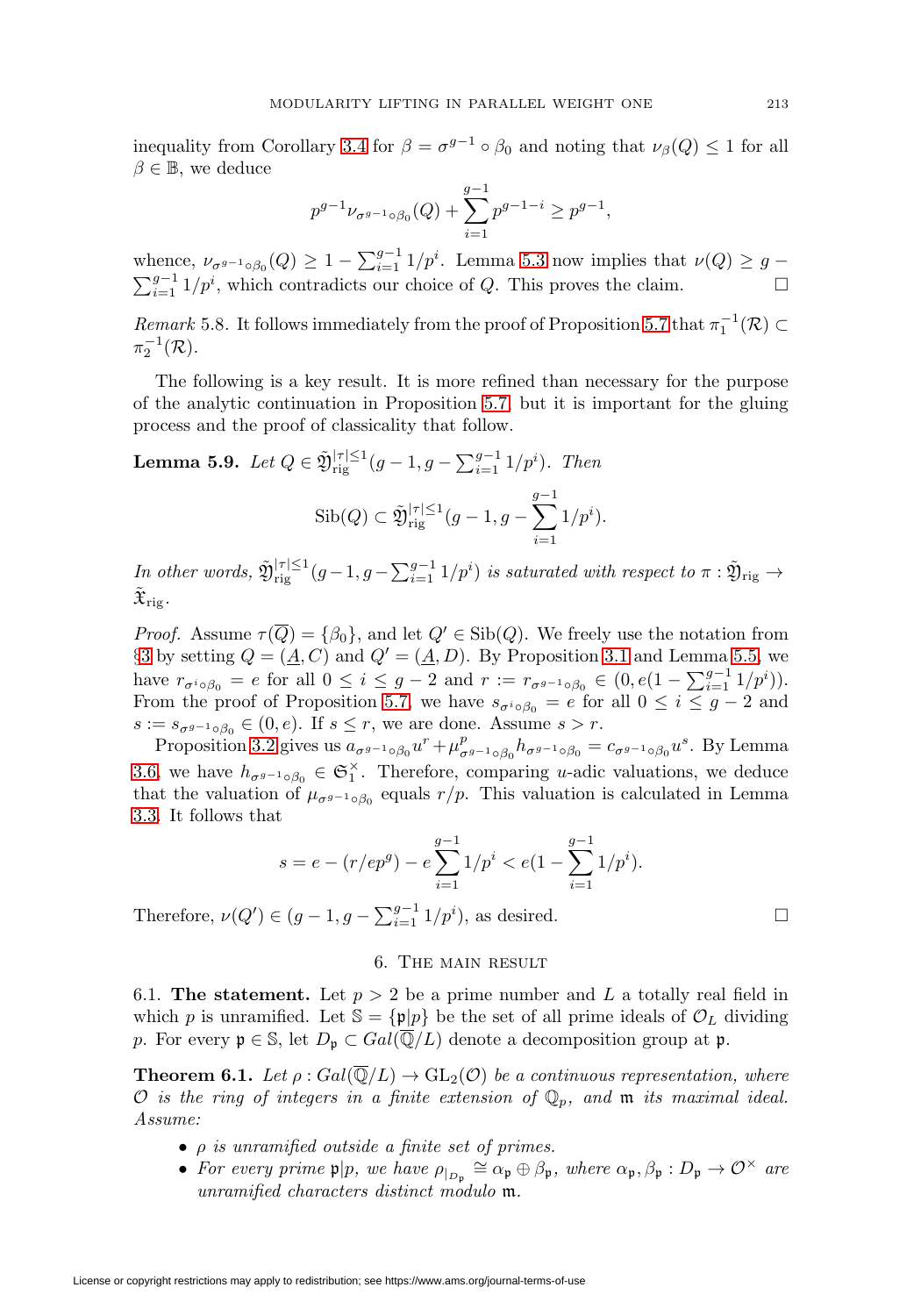- $\overline{\rho} := (\rho \mod m)$  is ordinarily modular; i.e., there exists a classical Hilbert modular form h of parallel weight 2, such that  $\rho \equiv \rho_h \pmod{m}$ , and  $\rho_h$ is potentially ordinary and potentially Barsotti-Tate at every prime of L dividing p (see Remark [1.2](#page-1-0)).
- $\overline{\rho} := (\rho \mod m)$  is absolutely irreducible when restricted to  $Gal(\overline{\mathbb{Q}}/L(\zeta_n))$ .

Then,  $\rho$  is isomorphic to  $\rho_f$ , the Galois representation associated to a Hilbert modular eigenform f of weight  $(1, 1, \dots, 1)$  and level  $\Gamma_{00}(N)$  for some integer N prime to p.

For any  $\mathfrak{p} \in \mathbb{S}$ , let  $a_{\mathfrak{p}} = \alpha_{\mathfrak{p}}(Frob_{\mathfrak{p}})$  and  $b_{\mathfrak{p}} = \beta_{\mathfrak{p}}(Frob_{\mathfrak{p}})$ . Then,  $a_{\mathfrak{p}}, b_{\mathfrak{p}}$  are nonzero, and  $a_p \neq b_p$  for all  $p \in \mathbb{S}$ . One can repeat Buzzard-Taylor's argument [\[8\]](#page-25-0) using Gee's results on companion Hilbert modular forms [\[16\]](#page-25-22), and applying Taylor-Wiles arguments à la Diamond/Fujiwara [\[15\]](#page-25-23), to produce a collection of  $2^{|S|}$ overconvergent Hilbert eigenforms

$$
\{f_T : T \subset \mathbb{S}\},\
$$

of weight  $(1, \dots, 1)$  with identical Hecke eigenvalues corresponding to prime-to-p ideals, and such that  $U_{\mathfrak{p}}(f_T) = a_{\mathfrak{p}} f_T$  if  $\mathfrak{p} \in T$ , and  $U_{\mathfrak{p}}(f_T) = b_{\mathfrak{p}} f_T$  if  $\mathfrak{p} \notin T$ , which satisfy  $\rho \cong \rho_{fT}$  for all  $T \subset \mathbb{S}$ . A detailed argument is written in §7 of [\[32\]](#page-25-8), where Kisin's modularity results have been used instead. The assumption that  $p$  is split in the totally real field is not necessary for the argument presented there, as long as  $p \neq 2$ . In what follows, we show that the existence of  $\{f_T : T \subset \mathbb{S}\}\)$ , as described above, implies that they are all classical, proving the theorem.

6.2. **Analytic continuation and gluing.** In the following, we prove that certain overconvergent Hilbert modular forms are classical. This applies to finish the proof of Theorem [6.1.](#page-14-0) As before (starting from §[5.3\)](#page-12-2), for clarity of presentation, we will write the proof in the case that  $p$  is inert in  $L$ . The general case will be discussed in §[7.](#page-21-0)

<span id="page-15-1"></span>**Theorem 6.2.** Assume p is inert in  $\mathcal{O}_L$ . Let  $f_1, f_2$  be two overconvergent Hilbert modular eigenforms of level  $\Gamma_{00}(N)$  and weight k. Assume that for  $i = 1, 2, f_i$  is a  $U_p$ -eigenform with eigenvalue  $a_{i,p} \neq 0$ , and that  $a_{1,p} \neq a_{2,p}$ . Furthermore, assume that the Hecke eigenvalues of  $f_1$  and  $f_2$  are equal at all ideals prime to  $p\mathcal{O}_L$ . Then  $f_1$  and  $f_2$  are classical and, indeed, are the two p-stabilizations of a Hilbert modular form of level  $\Gamma_{00}(N)$ .

We prove the theorem in what follows. First, we use the condition on the qexpansions to prove an equality of sections of  $\omega^{\underline{k}}$  over a certain region of  $\tilde{\mathfrak{Y}}_{\text{rig}}^{(p)}$ . We need a lemma. For any choice of the polarization module  $(\mathfrak{a}, \mathfrak{a}^+)$ , denote the corresponding connected component of  $\mathfrak{Y}_{\text{rig}}$  by  $\mathfrak{Y}_{\text{rig},\mathfrak{a}}$ , and that of  $\overline{Y}$  with  $\overline{Y}_{\mathfrak{a}}$ . For any admissible open W of  $\tilde{\mathfrak{Y}}_{\text{rig}}$ , set  $\mathcal{W}_{\mathfrak{a}} = \mathcal{W} \cap \tilde{\mathfrak{Y}}_{\text{rig},\mathfrak{a}}$ . Applying this convention to  $\mathcal{R}$ , we can define  $\mathcal{R}_{a}$ .

<span id="page-15-0"></span>**Lemma 6.3.** For any choice of the polarization module  $(a, a^+)$ , the region  $\mathcal{R}_a$  is connected.

*Proof.* It is enough to show that  $\mathcal{R}_{\mathfrak{a}} \cap \mathfrak{Y}_{\text{rig}}$  is connected. To ease the notation, throughout this proof, we continue to denote  $\mathcal{R}_{\alpha} \cap \mathfrak{Y}_{\text{rig}}$  with  $\mathcal{R}_{\alpha}$ . We first show that  $\mathcal{R}_{\mathfrak{a}}[0, g-1]$  is connected. For  $0 \leq m \leq g-1$ , let

$$
\Phi_m = \{ \varphi \subset \mathbb{B} \mid \exists \beta \in \mathbb{B} : \varphi = \{ \beta, \sigma^{-1} \circ \beta, \cdots, \sigma^{1+m-g} \circ \beta \} \},
$$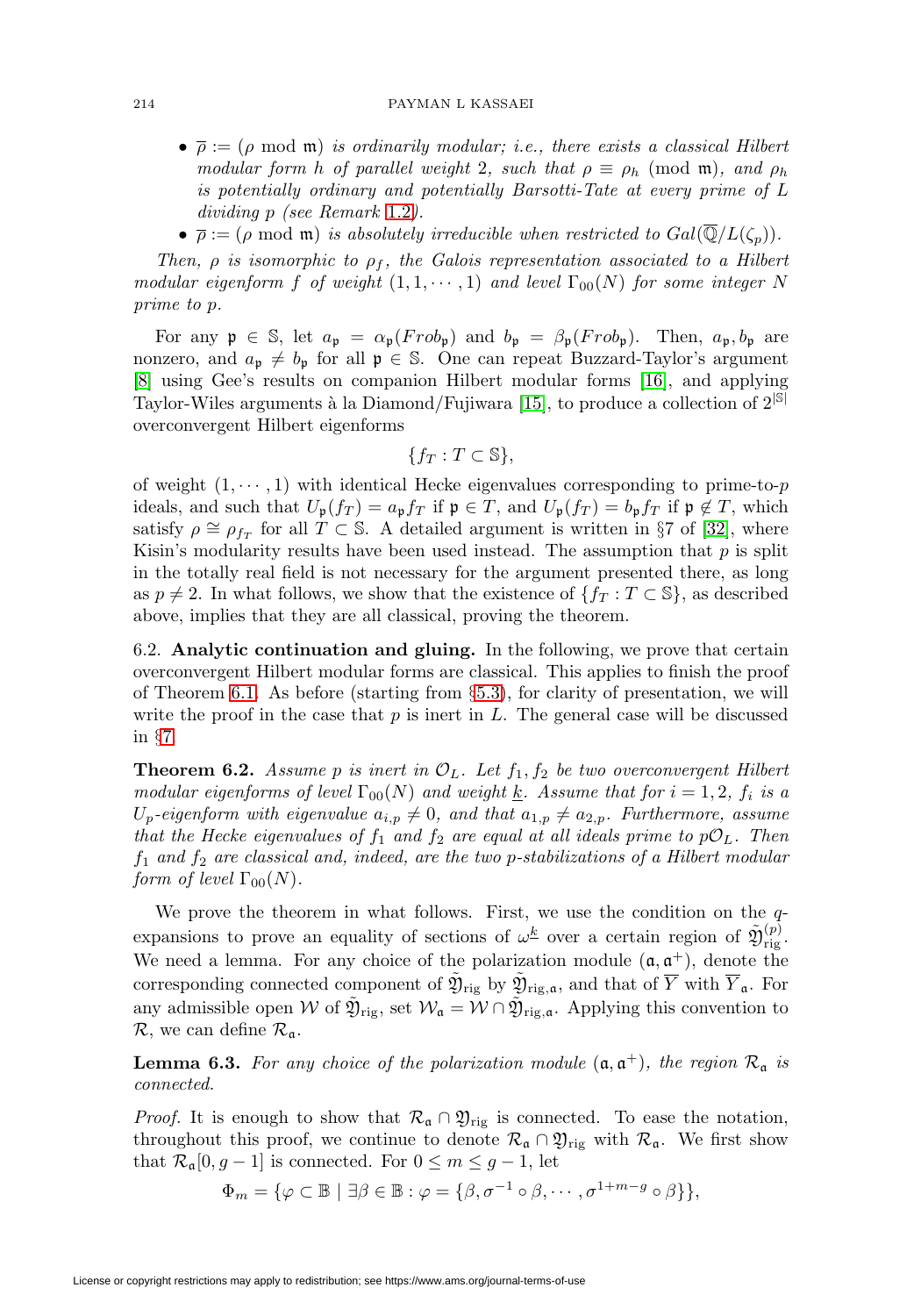and, for  $0 \leq i \leq g-1$ , set

$$
W'(i) = \bigcup_{0 \le m \le i} \bigcup_{\varphi \in \Phi_m} Z'_{\varphi, \ell(\varphi)^c},
$$

where,  $Z'_{\varphi,\ell(\varphi)^c} = Z_{\varphi,\ell(\varphi)^c}$  if  $m < g-1$ , and  $Z'_{\varphi,\ell(\varphi)^c} = Z_{\varphi,\ell(\varphi)^c} - Z_{\emptyset,\mathbb{B}}$  if  $m = g-1$ . Define

$$
W(i) = W'(i) \cap \overline{Y}_{\mathfrak{a}}^{|\tau| \leq 1}.
$$

Using Theorem [2.8,](#page-6-2) it is easy to see that  $\mathcal{R}_{\mathfrak{a}}[0, g - 1] = sp^{-1}(W(g - 1))$ . The claim would follow if we show that  $W(g - 1)$  is connected. We argue by induction. For  $i = 0$ ,  $W(0)$  contains the ordinary locus in  $(Z_{\mathbb{B},\emptyset})_{\mathfrak{a}}$ , and, hence, is a dense subset in (the nonsingular)  $(Z_{\mathbb{B},\emptyset})_{\mathfrak{a}}$ . It follows that  $W(0)$  is irreducible and, hence, connected. Now, assume  $W(i)$  is connected. Pick any  $\overline{Q} \in W(i) - W(i-1)$ , and set  $\varphi = \varphi(\overline{Q}) = \{\beta, \cdots, \sigma^{1+i-g} \circ \beta\}$  for some  $\beta \in \mathbb{B}$ . Let  $\varphi' = \{\sigma^{i-g} \circ \beta\} \cup \varphi$ . Let C be an irreducible component of  $Z_{\varphi,\ell(\varphi)^c}$  which contains  $\overline{Q}$ . Theorems [2.4](#page-5-1) and [2.2](#page-5-2) imply that C intersects  $Z_{\varphi',\ell(\varphi')^c} \subset \widetilde{W}'(i-1)$ . To show that  $W(i)$  is connected, it is enough to show that  $C \cap \overline{Y}_{\mathfrak{a}}^{|\tau| \leq 1}$  is connected, and  $Z_{\varphi', \ell(\varphi')^c} \cap C \cap \overline{Y}_{\mathfrak{a}}^{|\tau| \leq 1}$  is nonempty. The first statement follows from Theorem [2.5,](#page-5-3) which shows that type is generically  $\varphi \cap \ell(\varphi)^c = \{\beta\}$  on  $Z_{\varphi,\ell(\varphi)^c}$ , and hence on C. For the second statement, note that  $Z_{\varphi',\ell(\varphi')^c} \cap C$  is a union of irreducible components of

$$
Z_{\varphi',\ell(\varphi')^c} \cap Z_{\varphi,\ell(\varphi)^c} = Z_{\varphi',\ell(\varphi)^c}.
$$

By Theorem [2.5,](#page-5-3) on every such irreducible component the type is generically  $\varphi' \cap$  $\ell(\varphi)^c = \{\beta\}.$  Hence  $Z_{\varphi',\ell(\varphi')^c} \cap C \cap \overline{Y}_{\mathfrak{a}}^{|\tau| \leq 1}$  is Zariski dense in  $Z_{\varphi',\ell(\varphi')^c} \cap C$  and hence is nonempty. It just remains to note that the same argument works in the last step of the induction (where definitions are a bit modified) as  $Z'_{\varphi,\ell(\varphi)^c}$  is a dense

open subset of  $Z_{\varphi,\ell(\varphi)^c}$ , and  $Z_{\varphi,\ell(\varphi)^c} - Z'_{\varphi,\ell(\varphi)^c}$  doesn't intersect  $Z_{\varphi',\ell(\varphi')^c} \cap \overline{Y}_{\mathfrak{a}}^{\, |\tau| \leq 1}$ .

We now prove that  $\mathcal{R}_{\mathfrak{a}}$  is connected. It is enough to show that  $\mathcal{R}_{\mathfrak{a}}[0, g - 1 + v]$ is connected for all rational  $0 < v < 1 - \sum_{i=1}^{g-1} 1/p^i$ . Assume this does not hold for some such v. Let W be a connected component of  $\mathcal{R}_{\mathfrak{a}}[0, g-1+v]$  which doesn't intersect the connected domain  $\mathcal{R}_a[0, g-1]$ . Since  $\mathcal{R}_a[0, g-1+v]$  is quasi-compact, so will be W. Therefore, there is  $\epsilon > 0$  such that  $\mathfrak{Y}_{\text{rig}}[0, g - 1 + \epsilon] \cap \mathcal{W} = \emptyset$ . Let  $Q \in \mathcal{W}$  and assume  $\tau(\pi(\overline{Q})) = {\beta_0}$ . By Lemma [5.3,](#page-12-1)  $I(\overline{Q}) = {\sigma^{g-1} \circ \beta_0}$ , and  $\nu(Q) = g - 1 + \nu(x_{\sigma^{g-1} \circ \beta_0}(Q)) > g - 1 + \epsilon$ . In fact, by the definition of valuations, this statement is also valid for every  $Q' \in sp^{-1}(\overline{Q}) \cap W$ . Let  $\mathcal{A} =$  $\text{sp}^{-1}(\overline{Q})[0, g-1+v] \subset \mathcal{R}_{\mathfrak{a}}$ . Using the isomorphism  $(2.3)$ , it follows that  $\text{sp}^{-1}(\overline{Q})$ is a product of  $g-1$  open discs and one annulus with variable  $x_{\sigma^{g-1}\circ\beta_0}$ , and A is the subset given by  $\nu(x_{\sigma^{g-1} \circ \beta_0}) \leq v$ . Therefore, A is connected and we must have  $\mathcal{A} \subset \mathcal{W}$ . But this implies that on  $\mathcal{A}$ , we must have  $\nu(x_{\sigma g-1 \circ \beta_0}) > \epsilon > 0$ , which is clearly not true. This completes the proof of the lemma.  $\Box$ 

**Definition 6.4.** We define  $C = \tilde{\mathfrak{Y}}_{\text{rig}}^{|\tau| \leq 1} (g - 1, g - \sum_{i=1}^{g-1} 1/p^i).$ 

<span id="page-16-0"></span>**Lemma 6.5.** We have  $C \subseteq \mathcal{R} \cap w^{-1}(\mathcal{R})$ .

*Proof.* It is enough to show that for every  $Q \in \mathcal{C}$ , we have  $|\tau(\pi(w(\overline{Q})))| \leq 1$ . Since  $|\tau(Q)| \leq 1$ , the valuation vector  $(\nu_{\beta}(Q))_{\beta \in \mathbb{B}}$  is given as in Lemma [5.3](#page-12-1) for the choice of  $m = g - 1$ . Applying Proposition [2.6,](#page-6-0) we deduce that the valuation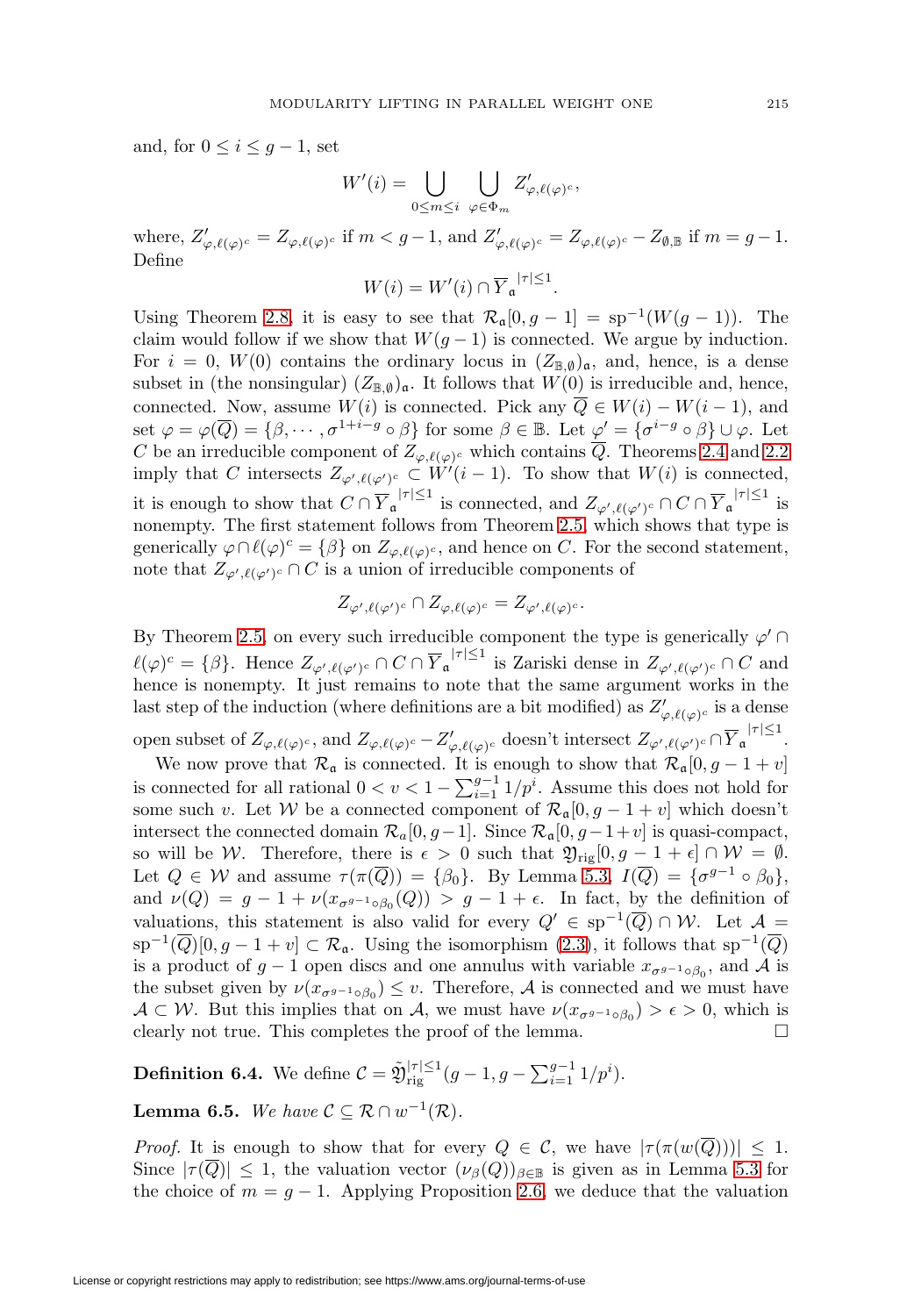vector  $(\nu_\beta(w(Q)))_{\beta \in \mathbb{B}}$  is also given as in Lemma [5.3,](#page-12-1) and  $\nu(w(Q)) \in (\sum_{i=1}^{g-1} 1/p^i, 1)$ . Applying Lemma [5.5](#page-13-0) implies that  $w(Q) \in \mathfrak{Y}_{\text{rig}}^{|\tau| \leq 1}$ , as desired.

<span id="page-17-0"></span>**Lemma 6.6.** The region C intersects every connected component of  $\mathcal{R} \cap w^{-1}(\mathcal{R})$ .

*Proof.* For  $1 \leq i \leq g-1$ , and  $\beta \in \mathbb{B}$ , let  $\varphi_i = \{\beta, \sigma^{-1} \circ \beta, \cdots, \sigma^{1+i-g} \circ \beta\}.$ 

For  $1 < i < g-1$ , we set  $Z_i' = Y_i' = Z_{\varphi_i, \ell(\varphi_i)^c}$ . We also set

 $Z_1'=Y_1'=Z_{\varphi_1,\ell(\varphi_1)^c}-Z_{\mathbb{B},\emptyset},\ \ Z_{g-1}'=Z_{\varphi_{g-1},\ell(\varphi_{g-1})^c}-Z_{\emptyset,\mathbb{B}},\ \ Y_{g-1}'=Z_{\varphi_{g-1},\ell(\varphi_{g-1})^c}.$ If  $g = 2$ , we modify the above definitions by setting  $Z'_1 = Z_{\varphi_1, \ell(\varphi_1)^c} - (Z_{\mathbb{B}, \emptyset} \cup Z_{\emptyset, \mathbb{B}})$ .

Let  $Q \in \mathcal{R} \cap w^{-1}(\mathcal{R})$  be such that  $\nu(Q) \in [1, g-1]$ . Assume  $\tau(\pi(\overline{Q})) = {\beta}.$ Then, by Lemma [5.3](#page-12-1) and part (1) of Theorem [2.8,](#page-6-2) we have  $\overline{Q} \in Z'_m$  for some  $1 \leq m \leq g-1$ . Let  $C'_m$  be an irreducible component of  $Z'_m$  which contains  $\overline{Q}$ . By Theorem [2.4,](#page-5-1)  $C'_m$  intersects an irreducible component  $C'_{m+1}$  of  $Z'_{m+1}$ . Continuing this way, we construct a chain  $\{C_i' \subset Z_i': m \leq i \leq g-1\}$ , such that  $C_i'$  is irreducible and  $C'_i \cap C'_{i+1} \neq \emptyset$ . Let

$$
W_1' = \bigcup_{m \le i \le g-1} C_i',
$$

a connected locally closed subset of  $\overline{Y}$  containing  $\overline{Q}$ . Let  $Z_i = Z'_i \cap \overline{Y}^{|\tau| \leq 1} \cap$  $w^{-1}(\overline{Y}^{|\tau|\leq 1})$ . Similarly, define  $Y_i = Y_i' \cap \overline{Y}^{|\tau|\leq 1} \cap w^{-1}(\overline{Y}^{|\tau|\leq 1})$ , and  $C_i = C_i' \cap$  $\overline{Y}^{|\tau|\leq 1}\cap w^{-1}(\overline{Y}^{|\tau|\leq 1}).$  Let

$$
W_1 = W'_1 \cap \overline{Y}^{|\tau| \le 1} \cap w^{-1}(\overline{Y}^{|\tau| \le 1}) = \bigcup_{m \le i \le g-1} C_i,
$$
  

$$
\varphi_i \cap \ell(\varphi_i)^c = \{\beta\}.
$$

Theorem [2.5](#page-5-3) implies that type is generically  $\{\beta\}$  on  $Z_i'$ . By Theorem [2.2,](#page-5-2) we have  $w^{-1}(Z_{\varphi_i,\ell(\varphi_i)^c}) = Z_{\varphi_i^c,\ell(\varphi_i)},$  on which type is generically  $\varphi_i^c \cap \ell(\varphi_i) = \{\sigma^{i-g} \circ \beta\}.$ This shows that  $Z_i$  is an open dense subset of  $Z'_i$ . The same argument can be applied to

$$
Z_i' \cap Z_{i+1}' = Z_{\varphi_{i+1}, \ell(\varphi_i)^c}
$$

to show that  $Z_i \cap Z_{i+1}$  is open dense in  $Z_i' \cap Z_{i+1}' = Z_{\varphi_{i+1}, \ell(\varphi_i)^c}$ . All these statements remain valid, replacing  $Z_i$ 's with Y<sub>i</sub>'s. It follows that for each  $m \leq i \leq g-1$ ,  $C_i$ is open dense in (the nonsingular)  $C_i'$ , and, hence, connected. It also follows that  $C_i \cap C_{i+1}$  is open dense in  $C'_i \cap C'_{i+1}$ , and, hence, nonempty. Furthermore, since  $Q \in \mathcal{R} \cap w^{-1}(\mathcal{R})$ , we have  $\overline{Q} \in C_m$ . Putting all this together, we find that  $W_1$ is a locally closed connected subset of  $\overline{Y}$  containing  $\overline{Q}$ , which does not intersect  $Z_{\emptyset,\mathbb{B}} \cup Z_{\mathbb{B},\emptyset}$ . Therefore,  $U_1 := sp^{-1}(W_1)$  is a connected admissible open subset of  $\mathcal{R} \cap w^{-1}(\mathcal{R}) \cap \mathfrak{Y}_{\text{rig}}[1, g-1]$  containing Q.

Repeating the above argument by replacing  $Z_i$ 's with  $Y_i$ 's, we obtain locally closed subsets  $W'_2$  and  $W_2$  of  $\overline{Y}$ , satisfying

 $W'_1 \subset W'_2$ ,  $W_1 \subset W_2$ ,  $U_1 \subset U_2 := sp^{-1}(W_2)$ ,

such that  $W_2$ , and, hence,  $U_2$  is a connected subset. Since  $W_2-W_1\subset Y_{q-1}-Z_{q-1}\subset Y_q$  $Z_{\emptyset,\mathbb{B}}$ , and, by construction, we have  $U_2 - U_1 \subset \mathfrak{Y}_{\mathrm{rig}}^{|\tau| \leq 1}(g-1,g)$ , and, hence,  $U_2$  is a connected admissible open set in  $(\mathcal{R} \cap w^{-1}(\mathcal{R})) \cup \mathfrak{Y}_{\text{rig}}^{|\tau| \leq 1}(g-1,g)$  containing Q.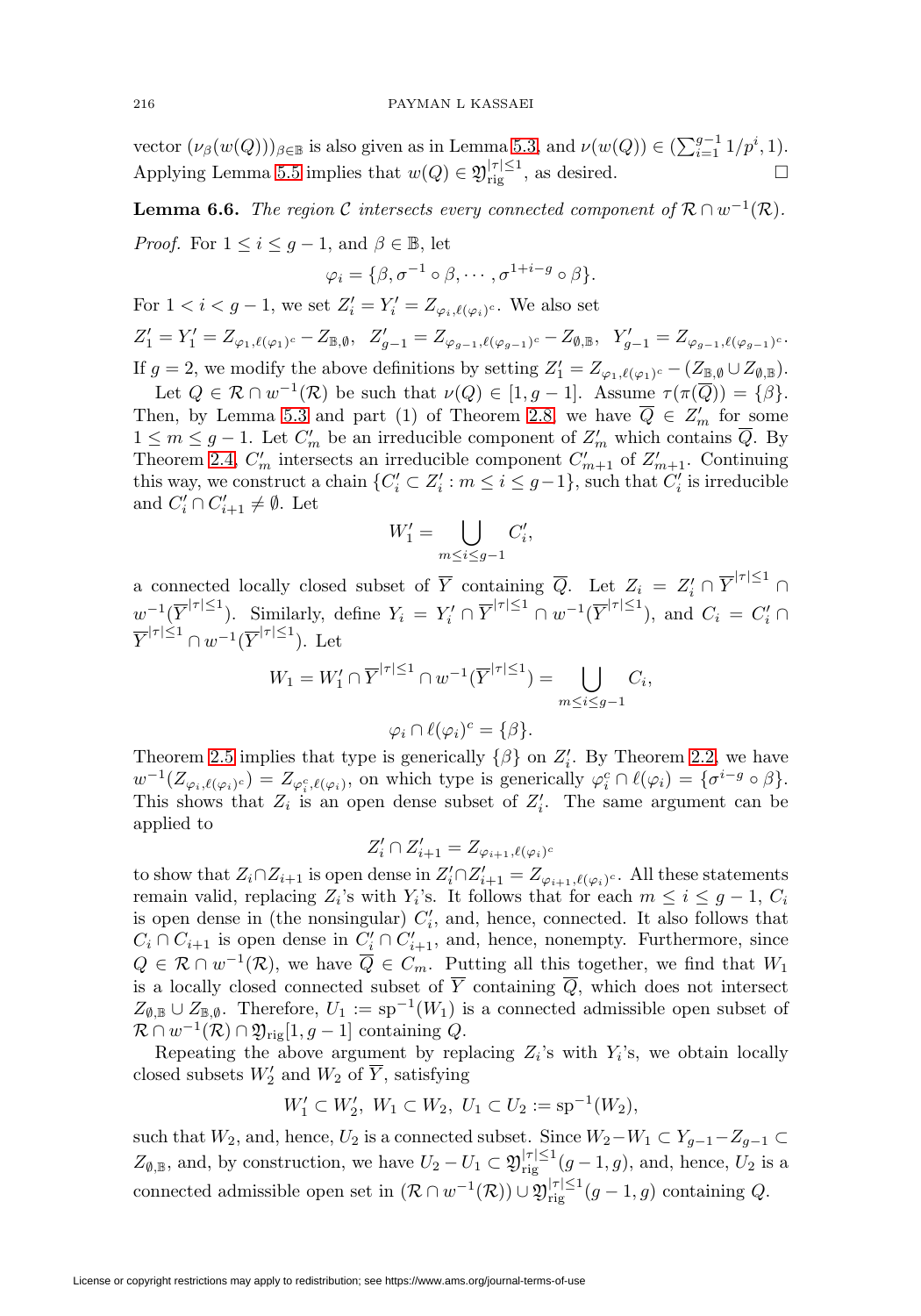Let D be a connected component of  $\mathcal{R} \cap w^{-1}(\mathcal{R})$ . If D contains a  $Q \in \mathfrak{Y}_{\text{rig}}(g 1, g - \sum_{i=1}^{g-1} 1/p^i$ , then  $Q \in \mathcal{C}$ , and we are done. Assume not, i.e.,  $D \cap \mathcal{C} = \emptyset$ . Then, using an argument exactly as in the final paragraph of the proof of Lemma  $6.3$ , we see that D must contain a point Q such that  $\nu(Q) \in [1, g-1]$ . By the above arguments, there is a connected admissible open subset  $U_1$  of  $\mathcal{R} \cap w^{-1}(\mathcal{R})$ , and a connected subset  $U_2$  satisfying

$$
Q \in U_1 \subset U_2 \subset (\mathcal{R} \cap w^{-1}(\mathcal{R})) \cup \mathfrak{Y}_{\mathrm{rig}}^{|\tau| \leq 1} (g-1, g),
$$

such that  $U_2-U_1 \subset \mathfrak{Y}_{\text{rig}}^{|\tau| \leq 1}(g-1,g)$ . Our assumption on  $\mathcal D$  implies that  $(U_2-U_1) \cap$  $\mathcal{D} = \emptyset$ . Therefore,  $((U_2-U_1) \cap \mathcal{R} \cap w^{-1}(\mathcal{R}))$  is admissibly disjoint from  $\mathcal{D}$ , and hence from  $U_1$ . Choosing a rational  $\epsilon \in (0, 1 - \sum_{i=1}^{g-1} 1/p^i)$ , we also have that  $U_1$  (which is a subset of  $\mathfrak{Y}_{\text{rig}}^{|\tau|\leq 1}(0, g-1]$ ) is admissibly disjoint from  $(U_2-U_1) \cap \mathfrak{Y}_{\text{rig}}^{|\tau|\leq 1}[g-1+\epsilon, g)$ . Since, using Lemma [6.5,](#page-16-0) we can write

$$
U_2 - U_1 = ((U_2 - U_1) \cap \mathcal{R} \cap w^{-1}(\mathcal{R})) \cup ((U_2 - U_1) \cap \mathfrak{Y}_{\text{rig}}^{|\tau| \leq 1} [g - 1 + \epsilon, g)),
$$

admissibly, it follows that  $U_2 - U_1$  is admissibly disjoint from  $U_1$ . The connectivity of  $U_2$  implies that we must have  $U_2 = U_1$ . On the other hand, since  $W_2 - W_1$  is an open dense subset of  $Y_{g-1} - Z_{g-1}$ , we deduce that  $U_2 - U_1$  is nonempty. This is a contradiction.

Remark 6.7. Lemma [6.6](#page-17-0) will be used in the gluing process. The reason it is necessary for our argument is that w does not preserve the property  $|\tau| \leq 1$ ; if F is defined over  $\tilde{\mathfrak{Y}}_{\text{rig}}^{|\tau|\leq 1}$ , one cannot deduce that  $w(F)$  is defined over  $\tilde{\mathfrak{Y}}_{\text{rig}}^{|\tau|\leq 1}$ . To prove such a result, one has to show that F extends to an open U containing  $\tilde{\mathfrak{Y}}_{\text{rig}}^{|\tau|\leq 1}$ , such that  $w(U) = U$ , and this is what the lemma helps prove (see proof of Corollary [6.11\)](#page-20-0). There is a simpler argument in the inert case that bypasses the use of Lemma [6.6,](#page-17-0) but for the argument to apply to the general unramified case, it is necessary to argue as above.

Note that, by Proposition [5.7,](#page-13-1) we know that both  $f_1, f_2$  can be extended to  $\mathcal{R}$ . Recall from Remark [5.8](#page-14-1) that  $\pi_1^{-1}(\mathcal{R}) \subset \pi_2^{-1}(\mathcal{R})$ .

<span id="page-18-0"></span>**Proposition 6.8.** Let  $f_1, f_2$  be normalized overconvergent Hilbert eigenforms as in Theorem [6.2](#page-15-1). We have the following equality over  $\pi_1^{-1}(\mathcal{R})$ :

$$
\pi_1^*(a_{1,p}f_1 - a_{2,p}f_2) = \mathrm{pr}^*\pi_2^*(f_1 - f_2),
$$

where  $pr^* : \pi_2^* \omega^{\underline{k}} \to \pi_1^* \omega^{\underline{k}}$  is the natural map defined in §[5.1](#page-11-0).

Proof. In this argument, we extend scalars to a finite extension of the base containing an Np-th root of unity. Let  $(a, a^+)$  be a representative of a class in  $cl^+(L)$ . Fix a rational polyhedral cone decomposition  $\{\sigma_{\alpha}\}\$  on  $\mathfrak{a}_{\mathbb{R}}$ . Consider an unramified cusp  $Ta_{\mathfrak{a}} = ((\mathbb{G}_m \otimes \mathfrak{d}_L^{-1})/q^{\mathfrak{a}^{-1}}, <\zeta>)$  (underline indicates the inclusion of standard PEL structure) inducing a local chart  $(T a_{\mathfrak{a}})_{\sigma_{\alpha}}$  of the universal family over  $\tilde{\mathfrak{Y}}_{\text{rig}}$  for any fixed  $\sigma_{\alpha}$ . Here,  $\zeta$  denotes an  $\mathcal{O}_L$ -generator of  $(\mathbb{G}_m \otimes \mathfrak{d}_L^{-1})[p]$ . Let  $\eta^{\underline{k}}$  denote a generator of the sheaf  $\omega^{\underline{k}}$  on the base of  $Ta_{\mathfrak{a}}$ .

We can write  $f_i((Ta_{\mathfrak{a}})_{\sigma_{\alpha}}) = \sum_{\xi \in (\mathfrak{a}^{-1})^+} a_{i,\xi(\mathfrak{a})} q^{\xi} \eta^{\underline{k}}$  for  $i = 1, 2$ . The assumptions on  $f_1$ ,  $f_2$  imply that, after normalizing, we can assume  $a_{1,\xi(a)} = a_{2,\xi(a)}$  for all  $\xi \notin p(\mathfrak{a}^{-1})^+$ , and that  $a_{i,\xi(p\mathfrak{a})} = a_{i,p}a_{i,\xi(\mathfrak{a})}$  for all  $\xi \in (\mathfrak{a}^{-1})^+$  and  $i = 1,2$ . Let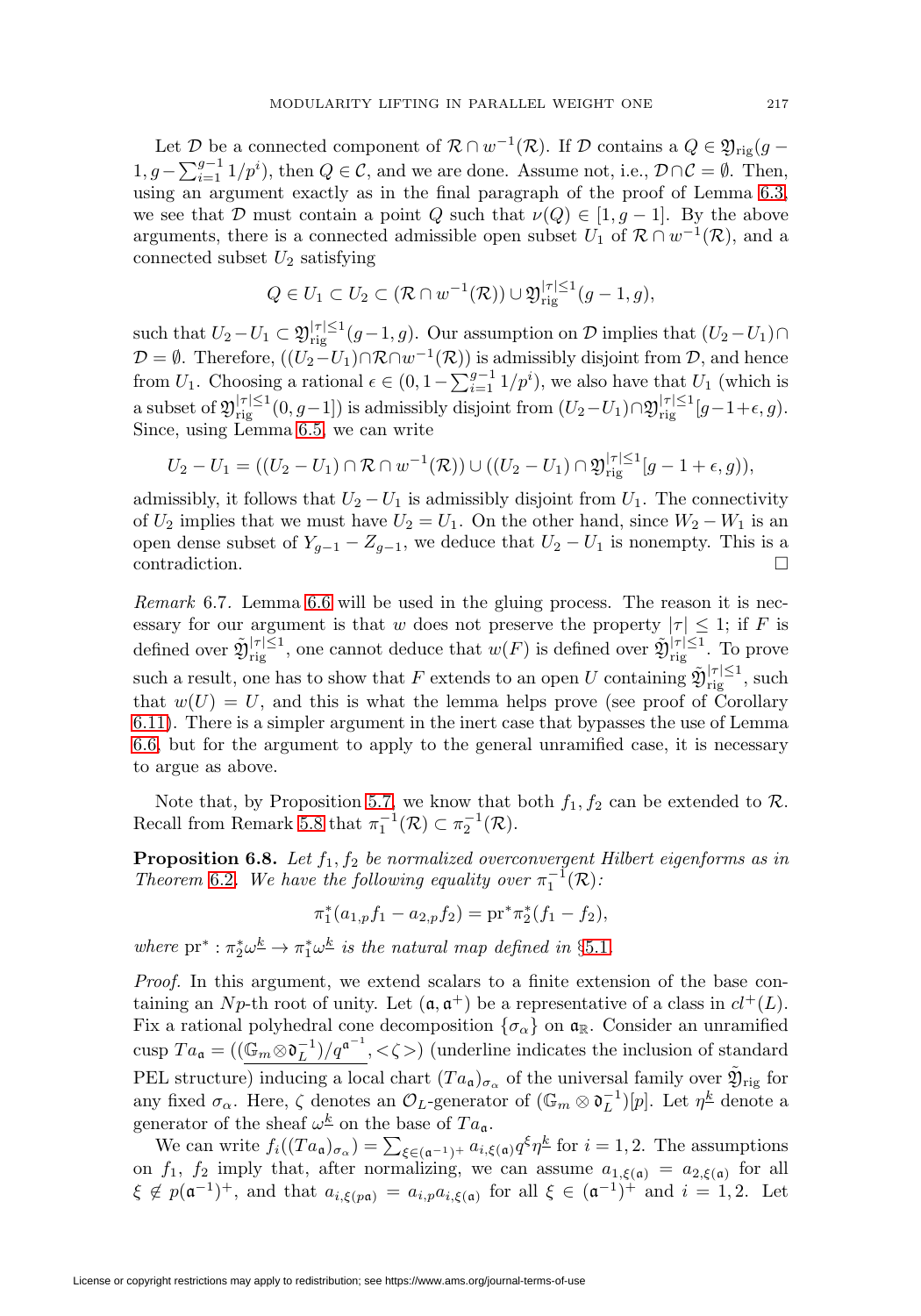$c \in \mathfrak{a}^{-1} - p\mathfrak{a}^{-1}$ . We will calculate both sides of the equality over  $(Ta_{\mathfrak{a}}^0)_{\sigma_{\alpha}} =$  $((Ta_{\mathfrak{a}})_{\sigma_{\alpha}},  >), a local chart of the universal family over  $\tilde{\mathfrak{Y}}_{\text{rig}}^{(p)}$ . By  $< q^c$  >, we$ mean the subgroup induced by the  $\mathcal{O}_L$ -submodule generated by  $q^c$ :

$$
\pi_1^*(a_{1,p}f_1 - a_{2,p}f_2)((Ta_{\mathfrak{a},j}^0)_{\sigma_\alpha}) = (a_{1,p}f_1 - a_{2,p}f_2)((Ta_{\mathfrak{a}})_{\sigma_\alpha})
$$
  
= 
$$
\sum_{\xi \in (\mathfrak{a}^{-1})^+} (a_{1,p}a_{1,\xi(\mathfrak{a})} - a_{2,p}a_{2,\xi(\mathfrak{a})})q^{\xi}\eta^{\underline{k}}
$$
  
= 
$$
\sum_{\xi \in (\mathfrak{a}^{-1})^+} (a_{1,\xi(p\mathfrak{a})} - a_{2,\xi(p\mathfrak{a})})q^{\xi}\eta^{\underline{k}}.
$$

On the other hand, we can write:

$$
pr^* \pi_2^*(f_1 - f_2)((Ta_\mathfrak{a}^0)_{\sigma_\alpha}) = pr^*((f_1 - f_2)((\underbrace{\mathbb{G}_m \otimes \mathfrak{d}_L^{-1}})/q^{(p\mathfrak{a})^{-1}}, <\overline{\zeta}>)_{\sigma_\alpha})
$$
  
\n
$$
= \sum_{\xi \in p^{-1}(\mathfrak{a}^{-1})^+} (a_{1,\xi(p\mathfrak{a})} - a_{2,\xi(p\mathfrak{a})})q^{\xi} \eta^{\underline{k}}
$$
  
\n
$$
= \sum_{\xi \in (\mathfrak{a}^{-1})^+} (a_{1,\xi(p\mathfrak{a})} - a_{2,\xi(p\mathfrak{a})})q^{\xi} \eta^{\underline{k}}.
$$

To end the proof, it is enough to show that every connected component of  $\pi_1^{-1}(\mathcal{R}_\mathfrak{a})$  intersects the unramified cuspidal locus. Since  $\pi_1$  is finite and flat, every connected component of  $\pi_1^{-1}(\mathcal{R}_\mathfrak{a})$  maps onto  $\mathcal{R}_\mathfrak{a}$  (using Lemma [6.3\)](#page-15-0). Now,  $\mathcal{R}_\mathfrak{a}$ contains  $\tilde{\mathfrak{Y}}_{\text{rig}}[0,0]_{\mathfrak{a}}$ , which, in turn, contains the entire unramified cuspidal locus of  $\mathfrak{Y}_{\mathrm{rig},\mathfrak{a}}$ . We are done.

By Proposition [5.7,](#page-13-1) the section  $a_{1,p}f_1-a_{2,p}f_2$  can be extended to R and  $w(f_1-f_2)$ can be extended to  $w^{-1}(\mathcal{R})$ . We claim that these sections are equal over the intersection  $\mathcal{R} \cap w^{-1}(\mathcal{R})$ . We first show that these sections are equal on

$$
\mathcal{C} = \tilde{\mathfrak{Y}}_{\mathrm{rig}}^{|\tau| \leq 1} (g - 1, g - \sum_{i=1}^{g-1} 1/p^i) \subset \mathcal{R} \cap w^{-1}(\mathcal{R}).
$$

The claim would then follow as every connected component of  $\mathcal{R} \cap w^{-1}(\mathcal{R})$  intersects C, by Lemma [6.6](#page-17-0) (and all local rings of  $\mathcal{R} \cap w^{-1}(\mathcal{R})$  are integral).

<span id="page-19-0"></span>**Proposition 6.9.** Over C, we have:

$$
a_{1,p}f_1 - a_{2,p}f_2 = w(f_1 - f_2).
$$

*Proof.* Let  $Q = (\underline{A}, C)$  be a point in C. By Lemma [5.9,](#page-14-2) we have Sib $(Q) \subset C$ . Hence, for any distinct pair  $Q_1 = (\underline{A}, C_1)$  and  $Q_2 = (\underline{A}, C_2)$  of points belonging to  $\pi^{-1}(\underline{A})$ , we have  $(\underline{A}, C_1, C_2) \in \pi_1^{-1}(\mathcal{R})$ . By Proposition [6.8,](#page-18-0) we can write

$$
(a_{1,p}f_1 - a_{2,p}f_2)(\underline{A}, C_1) = pr^*(f_1 - f_2)(\underline{A}/C_2, \underline{A}[p]/C_2) = w(f_1 - f_2)(\underline{A}, C_2).
$$

Writing this equation for all possible distinct pairs as above, we readily obtain our desired equality:

$$
(a_{1,p}f_1 - a_{2,p}f_2)(\underline{A}, C) = w(f_1 - f_2)(\underline{A}, C).
$$

 $\Box$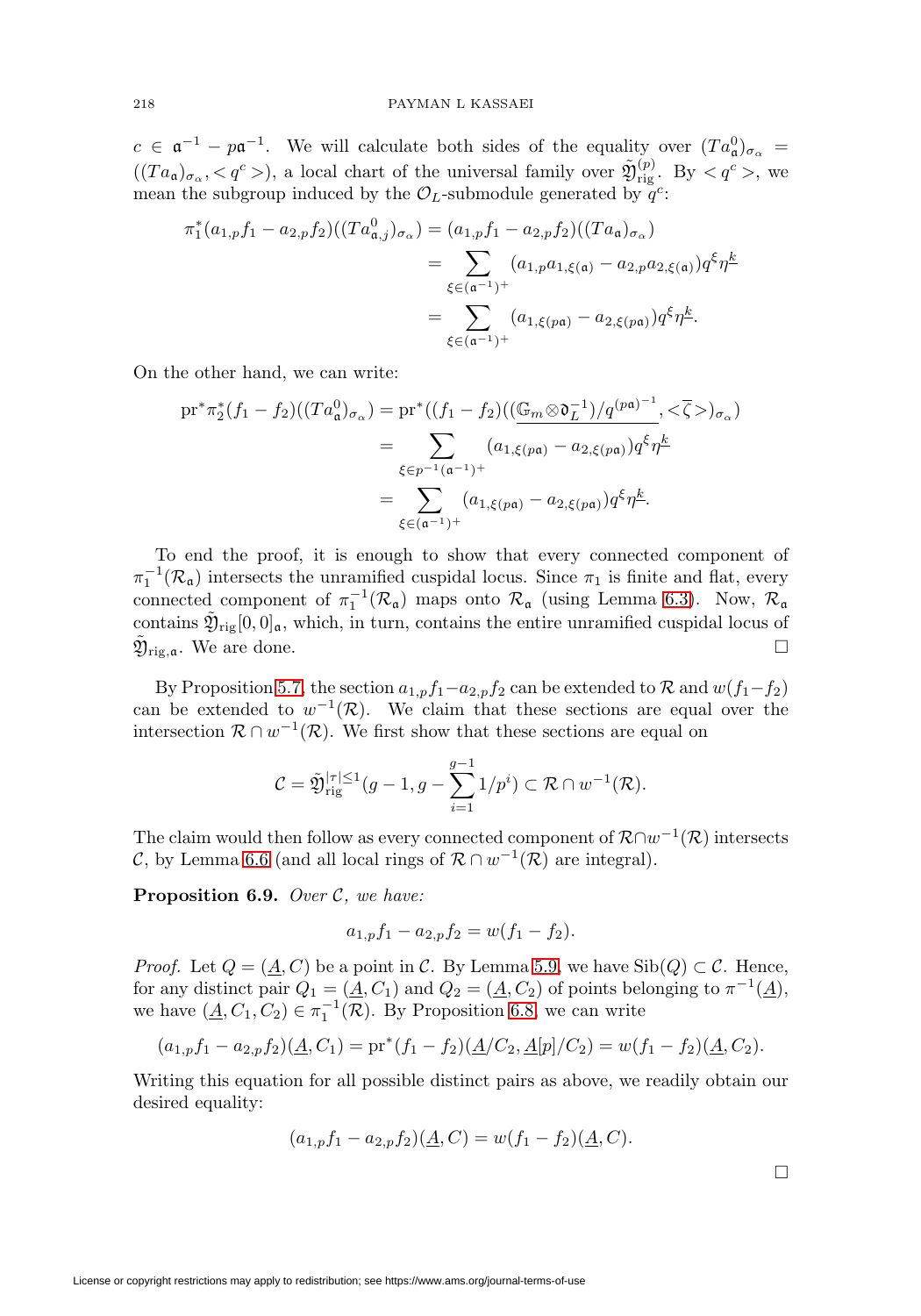Remark 6.10. Note that it is important for the above argument that we are working over  $\mathcal{C} = \tilde{\mathfrak{Y}}_{\text{rig}}^{|\tau| \leq 1} (g-1, g-\sum_{i=1}^{g-1} 1/p^i)$  which is a π-saturated region; no region inside  $\tilde{\mathfrak{Y}}_{\text{rig}}^{|\tau|\leq 1}[0,g-1]$  has the same property. While in the above argument we haven't used the full force of this property, we will do so below (Corollary [6.12\)](#page-20-1). This necessitates our chosen extent of the analytic continuation of  $f_1, f_2$ .

<span id="page-20-0"></span>**Corollary 6.11.** The sections  $a_{1,p}f_1 - a_{2,p}f_2$  and  $f_1 - f_2$  extend to  $\tilde{\mathfrak{Y}}_{\text{rig}}^{|\tau| \leq 1}$ . Equivalently, both  $f_1, f_2$  extend to  $\tilde{\mathfrak{Y}}_{\text{rig}}^{|\tau| \leq 1}$ .

*Proof.* By the arguments above, the section  $a_{1,p}f_1 - a_{2,p}f_2$  extends to  $\mathcal{R} \cup w^{-1}(\mathcal{R})$ , which contains  $\tilde{\mathfrak{Y}}_{\text{rig}}^{|\tau|\leq 1}$  by Lemma [5.5.](#page-13-0) The argument also shows that  $w(f_1 - f_2)$ extends to  $\mathcal{R} \cup w^{-1}(\mathcal{R})$ , and hence  $f_1 - f_2$  extends to  $w(\mathcal{R} \cup w^{-1}(\mathcal{R})) = \mathcal{R} \cup w(\mathcal{R}),$ which contains  $\tilde{\mathfrak{Y}}_{\text{rig}}^{|\tau|\leq 1}$ . The last statement follows since  $a_{1,p} \neq a_{2,p}$ .

<span id="page-20-1"></span>**Corollary 6.12.** Let  $Q = (\underline{A}, C) \in \mathcal{C}$ . Let  $(\underline{A}, C') \in \text{Sib}(Q)$ . We have

$$
(a_{1,p}f_1 - a_{2,p}f_2)(\underline{A}, C) = (a_{1,p}f_1 - a_{2,p}f_2)(\underline{A}, C').
$$

*Proof.* Looking at the proof of Proposition [6.9,](#page-19-0) we find that if  $(A, D)$  is another point in  $\text{Sib}(Q)$ , we can write

$$
(a_{1,p}f_1 - a_{2,p}f_2)(\underline{A}, C) = w(f_1 - f_2)(\underline{A}, D) = (a_{1,p}f_1 - a_{2,p}f_2)(\underline{A}, C').
$$

We can now finish the proof of Theorem [6.2.](#page-15-1) We first show that  $a_{1,p}f_1 - a_{2,p}f_2$ extends from  $\tilde{\mathfrak{Y}}_{\text{rig}}^{|\tau|\leq 1}$  to  $\tilde{\mathfrak{Y}}_{\text{rig}}$ . Since the morphism

$$
\pi: \tilde{\mathfrak{Y}}_{\mathrm{rig}}^{|\tau|\leq 1} \to \tilde{\mathfrak{X}}_{\mathrm{rig}}^{|\tau|\leq 1}
$$

is finite and flat of rank  $p^g + 1$ , there is a trace map

$$
\pi_*: H^0(\tilde{\mathfrak{Y}}_{\mathrm{rig}}^{|\tau|\leq 1}, \omega^{\underline{k}}) = H^0(\tilde{\mathfrak{Y}}_{\mathrm{rig}}^{|\tau|\leq 1}, \pi^*\omega^{\underline{k}}) \to H^0(\tilde{\mathfrak{X}}_{\mathrm{rig}}^{|\tau|\leq 1}, \omega^{\underline{k}}),
$$

satisfying  $\pi_* \pi^*(s) = (p^g + 1)s$ , for all  $s \in H^0(\tilde{\mathfrak{X}}_{\text{rig}}^{|\tau| \leq 1}, \omega^{\underline{k}})$ . We define  $h = \pi_*(a_{1,p}f_1 - a_{2,p}f_2),$ 

a section of  $\omega^{\underline{k}}$  on  $\tilde{\mathfrak{X}}_{\text{rig}}^{|\tau|\leq 1}$ . Note that, by definition (§[5.2\)](#page-12-3), we have

$$
\tilde{\mathfrak{X}}_{\text{rig}}^{|\tau|\leq 1} = \text{sp}^{-1}(\tilde{\overline{X}} - W_1),
$$

and that  $\text{codim}(W_1) > 1$  by results of [\[18\]](#page-25-13). Therefore, the rigid analytic Koecher principle, Proposition [6.8,](#page-18-0) implies that h extends to a section of  $\omega^{\underline{k}}$  on  $\mathfrak{X}_{\text{rig}}$ , which we will still call h. We show that  $(1/(p<sup>g</sup>+1))\pi<sup>*</sup>(h)$  provides an analytic continuation of  $a_{1,p}f_1-a_{2,p}f_2$  to  $\tilde{\mathfrak{Y}}_{\text{rig}}$ . Since all local rings in  $\tilde{\mathfrak{Y}}_{\text{rig}}$  are integral and every connected component of  $\tilde{\mathfrak{Y}}_{\text{rig}}$  intersects C, it is enough to show that  $(p^g + 1)(a_{1,p}f_1 - a_{2,p}f_2)$ agrees with  $\pi^*(h)$  on C. Over C, we can write

$$
\pi^*(h)(\underline{A}, C) = h(\underline{A}) = \sum_D (a_{1,p}f_1 - a_{2,p}f_2)(\underline{A}, D) = (p^g + 1)(a_{1,p}f_1 - a_{2,p}f_2)(\underline{A}, C),
$$

where  $(\underline{A}, D)$  runs over  $\pi^{-1}(\underline{A})$ , and the last equality follows from Corollary [6.12.](#page-20-1) Therefore,  $a_{1,p}f_1-a_{2,p}f_2$  is classical. Proposition [6.9](#page-19-0) now implies that  $w(f_1)-w(f_2)$ is also classical. Also, applying w, it follows that  $a_{1,p}w(f_1) - a_{2,p}w(f_2)$  is classical. Since  $a_{1,p} \neq a_{2,p}$ , we deduce that both  $f_1$  and  $f_2$  are classical. It also follows that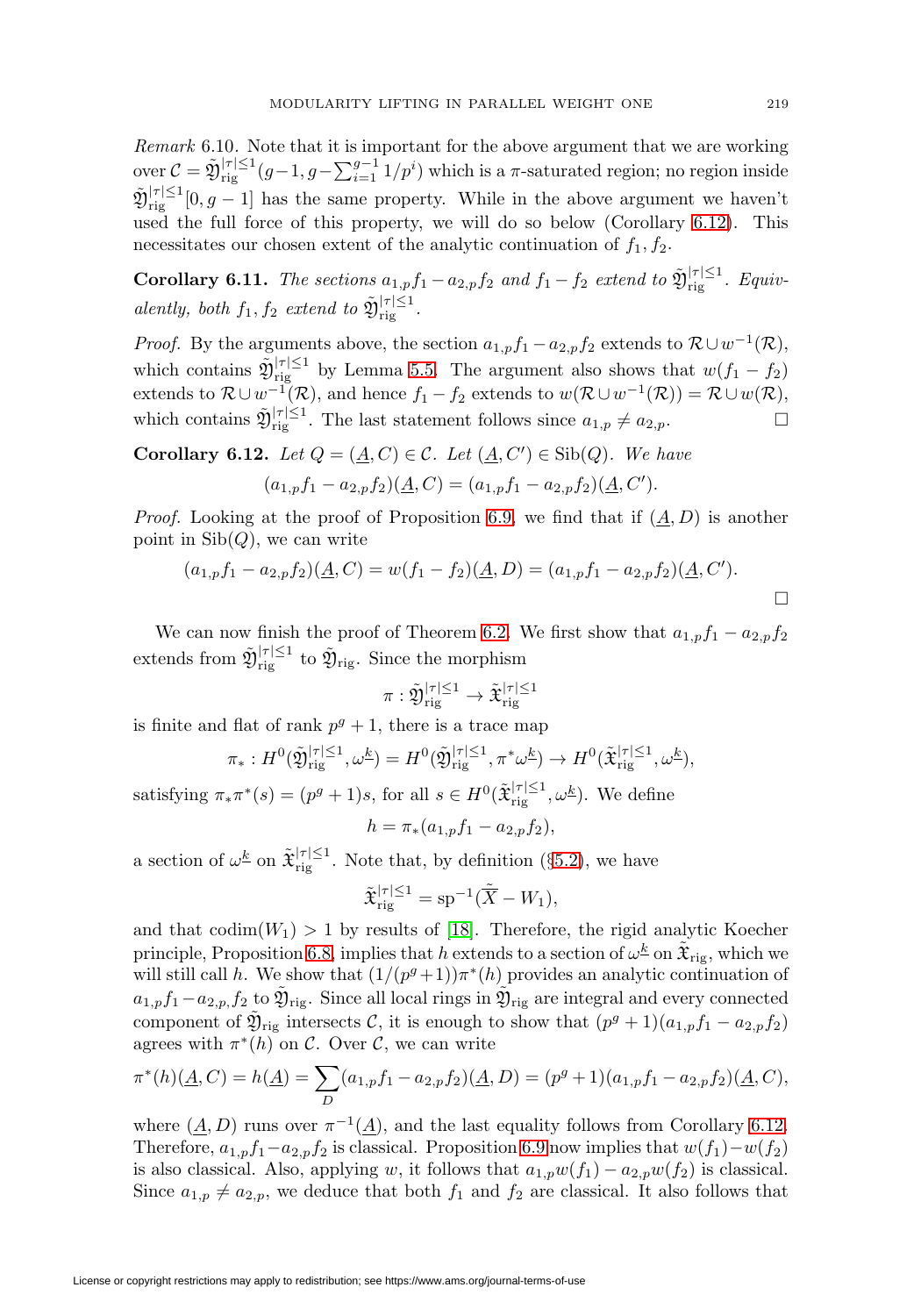<span id="page-21-0"></span> $f_1$  and  $f_2$  are p-stabilizations of  $a_{1,p}f_1 - a_{2,p}f_2$  which we have shown is classical of level  $\Gamma_{00}(N)$ . This finishes the proof of Theorem [6.2,](#page-15-1) and, hence, of Theorem [6.1.](#page-14-0)

### 7. The general unramified case

In this section, we indicate how our proofs in the inert case can be extended to the general case, where  $p$  is unramified in the totally real field. The notation is as in §[2.](#page-2-1) Let  $\mathbb{S} = {\{\mathfrak{p}|p\}}$ , the set of all prime ideals of  $\mathcal{O}_L$  dividing p. We denote the complement of  $S \subset \mathbb{S}$  by  $S^c$ .

**Definition 7.1.** Let  $Q \in \mathfrak{Y}_{\text{rig}}$ . For any  $\mathfrak{p} \in \mathbb{S}$ , we define  $\nu_{\mathfrak{p}}(Q) = \sum_{\beta \in \mathbb{B}_{\mathfrak{p}}} \nu_{\beta}(Q)$ . If I is a multiset of intervals indexed by  $\mathbb{S}, \underline{I} = \{I_{\mathfrak{p}} \subset [0, f_{\mathfrak{p}}] : \mathfrak{p} \in \mathbb{S}\},\$ and  $\mathcal{V} \subset \mathfrak{Y}_{\mathrm{rig}},$ we define an admissible open subset of  $\mathfrak{Y}_{\text{rig}}$  by

$$
\mathcal{V}\underline{I} = \{Q \in \mathcal{V} : \nu_{\mathfrak{p}}(Q) \in I_{\mathfrak{p}}, \forall \mathfrak{p} \in \mathbb{S}\}.
$$

We also define

$$
\tilde{\mathfrak{Y}}_{\mathrm{rig}}\underline{\mathit{I}}=\mathfrak{Y}_{\mathrm{rig}}\underline{\mathit{I}}\cup\bigcup_{\mathfrak{t}}\mathrm{sp}^{-1}(\tilde{W}_{\mathbb{B}_{\mathfrak{t}},\mathbb{B}_{\mathfrak{t}^*}}),
$$

where t runs over all ideals  $t|p$ , such that for all prime ideals  $\mathfrak{p} | t^*$ , we have  $f_{\mathfrak{p}} \in I_{\mathfrak{p}}$ , and for all  $\mathfrak{p}/\mathfrak{t}^*$ , we have  $0 \in I_{\mathfrak{p}}$ . See Definition [2.3](#page-5-0) and §[4](#page-9-3) for the notation.

**Definition 7.2.** Let  $\mathfrak{p} \in \mathbb{S}$ . We define  $\mathbb{I}'_{\mathfrak{p}}$  to be the interval  $[0,1)$  if  $f_{\mathfrak{p}} > 1$ , and  $[0, p/(p+1))$  if  $f_{\mathfrak{p}} = 1$ . We define  $\mathbb{I}_{\mathfrak{p}}$  to be the interval  $[0, f_{\mathfrak{p}} - \sum_{i=1}^{f_{\mathfrak{p}}-1} 1/p^i)$  if  $f_{\mathfrak{p}} > 1$ , and [0, 1) if  $f_{\mathfrak{p}} = 1$ . We also define  $\mathbb{I}_{\mathfrak{p}}^*$  to be the interval  $(f_{\mathfrak{p}} - 1, f_{\mathfrak{p}} - \sum_{i=1}^{f_{\mathfrak{p}}-1} 1/p^i)$ if  $f_{\mathfrak{p}} > 1$ , and  $(0,1)$  if  $f_{\mathfrak{p}} = 1$ . We define I (respectively, I', I<sup>\*</sup>) to be the multiset of intervals (as defined above), whose component at  $\mathfrak{p}$  is  $\mathbb{I}_{\mathfrak{p}}$  (respectively,  $\mathbb{I}'_{\mathfrak{p}}, \mathbb{I}^*_{\mathfrak{p}}$ ).

Using an identical argument as in Lemma [5.3,](#page-12-1) we can prove

**Lemma 7.3.** Let  $Q \in \tilde{\mathfrak{Y}}_{\text{rig}}^{|\tau| \leq 1}$ . Let  $\mathfrak{p} \in \mathbb{S}$  be such that  $\tau(\pi(\overline{Q})) \cap \mathbb{B}_{\mathfrak{p}} = {\beta_0(\mathfrak{p})}.$ There is an integer  $0 \leq m(\mathfrak{p}) \leq f_{\mathfrak{p}} - 1$ , and a rational number  $0 \leq x(\mathfrak{p}) < 1$ , such that  $(\nu_\beta(Q) : \beta \in \mathbb{B}_p)$  is equal to  $v(\beta_0(p), m(p), f_p, x(p))$  (see Definition [5.4](#page-13-2)). Furthermore, for any  $\mathfrak{p} \in \mathbb{S}$  such that  $\tau(\pi(\overline{Q})) \cap \mathbb{B}_{\mathfrak{p}} = \emptyset$ , we have, either  $\nu_{\beta}(Q) = 0$ for all  $\beta \in \mathbb{B}_{\mathfrak{p}}$  or  $\nu_{\beta}(Q)=1$  for all  $\beta \in \mathbb{B}_{\mathfrak{p}}$ .

The following lemma is an analogue of Lemma [5.5](#page-13-0) and can be proved in exactly the same way.

<span id="page-21-3"></span>**Lemma 7.4.** Let  $Q = (\underline{A}, C) \in \tilde{\mathfrak{Y}}_{\text{rig}}$ . Assume  $\mathfrak{p} \in \mathbb{S}$  is a prime ideal such that the valuation vector  $(\nu_\beta(Q) : \beta \in \mathbb{B}_p)$  equals  $v(\beta_0(p), m(p), f_p, x(p))$  for a rational number  $0 \leq x(\mathfrak{p}) < 1$  (see Definition [5.4](#page-13-2)). If  $\nu_{\mathfrak{p}}(Q) \notin \mathbb{Z}$ , then,  $\tau(\pi(\overline{Q})) \cap \mathbb{B}_{\mathfrak{p}} =$  $\{\beta_0(\mathfrak{p})\}.$ 

Proposition [5.2](#page-12-0) implies the following.

<span id="page-21-1"></span>**Proposition 7.5.** Any  $f \in \mathcal{M}_k^{\dagger}$  which is a  $U_p$ -eigenform with a nonzero eigenvalue for all  $\mathfrak{p}|p$  can be extended to  $\tilde{\mathfrak{Y}}_{\mathrm{rig}}^{|\tau|\leq 1}\mathbb{I}'.$ 

Using the same method as in Proposition [5.7,](#page-13-1) we can prove

<span id="page-21-2"></span>**Proposition 7.6.** Let  $q \in \mathbb{S}$ . Let f be an overconvergent Hilbert modular form of weight  $\underline{\kappa}$ , which is a  $U_{\mathfrak{q}}$  eigenform with a nonzero eigenvalue  $a_{\mathfrak{q}}$ . Let  $\underline{I}'$  be a multiset of intervals such that  $I'_{\mathsf{q}} = \mathbb{I}'_{\mathsf{q}}$ . Assume f is defined on  $\tilde{\mathfrak{Y}}_{\text{rig}}^{|\tau| \leq 1} \underline{I}'$ . Then, f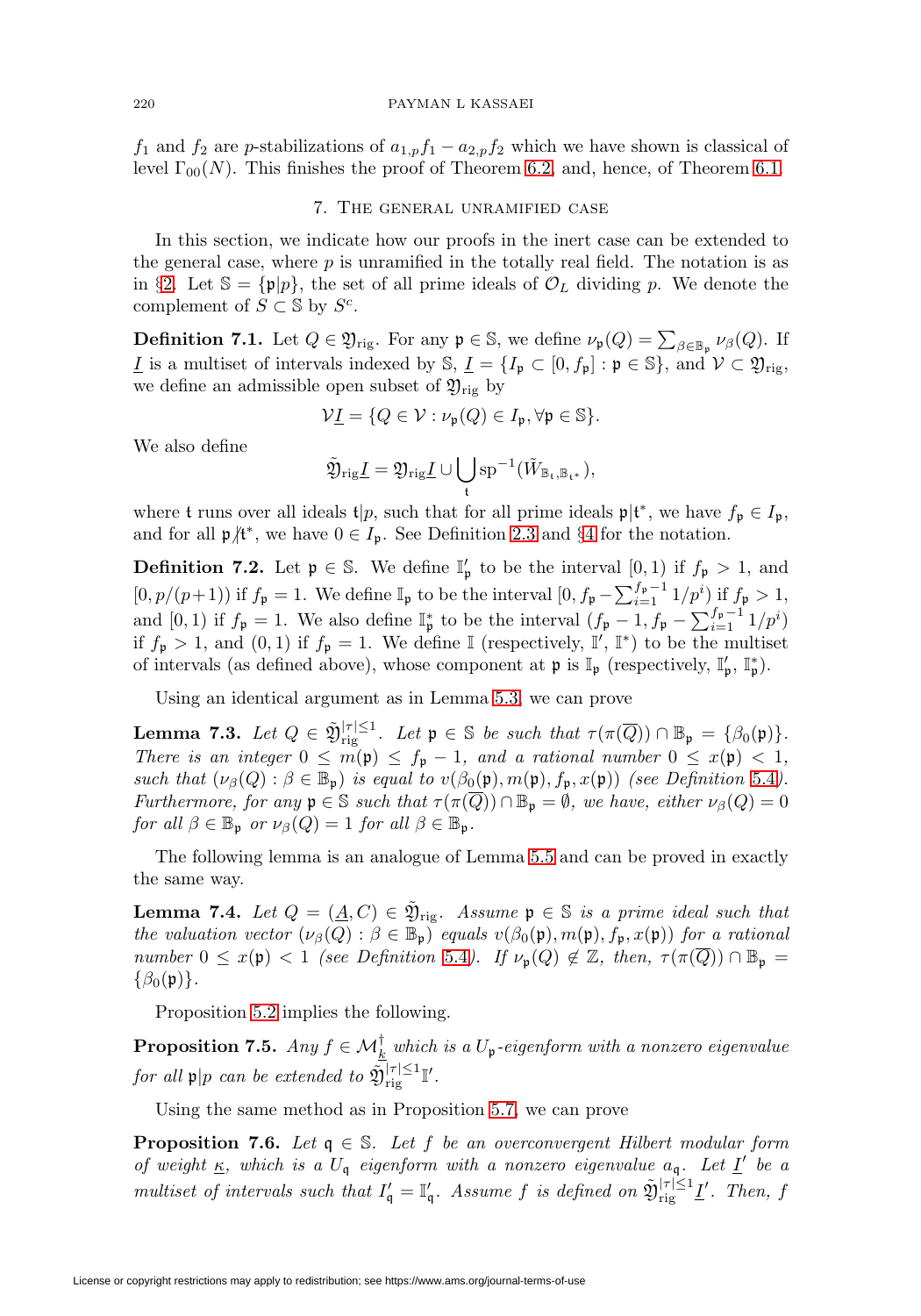can be analytically extended to  $\tilde{\mathfrak{Y}}_{\text{rig}}^{|\tau| \leq 1}$  where  $\underline{I}$  is such that  $I_{\mathfrak{p}} = I'_{\mathfrak{p}}$  for  $\mathfrak{p} \neq \mathfrak{q}$ , and  $I_{\mathfrak{q}} = \mathbb{I}_{\mathfrak{q}}$ .

Proposition [7.5](#page-21-1) combined with Proposition [7.6](#page-21-2) implies the following corollary.

**Corollary 7.7.** Let f be an overconvergent Hilbert modular form of weight  $\kappa$ , which is a  $U_{\mathfrak{p}}$  eigenform with a nonzero eigenvalue  $a_{\mathfrak{p}}$ , for all  $\mathfrak{p} \in \mathbb{S}$ . Then, f extends to  $\tilde{\mathfrak{Y}}_{\mathrm{rig}}^{|\tau|\leq 1}$ I.

Exactly as in Lemma [5.9,](#page-14-2) we can prove

<span id="page-22-0"></span>**Lemma 7.8.** Let  $\underline{I}$  be such that for some  $\mathfrak{q} \in \mathbb{S}$ , we have  $I_{\mathfrak{q}} = \mathbb{I}_{\mathfrak{q}}^*$ . Let  $Q \in \mathfrak{D}_{\mathrm{rig}}^{|\tau| \leq 1}$ . Then

$$
\mathrm{Sib}_{\mathfrak{q}}(Q) \subset \tilde{\mathfrak{Y}}_{\mathrm{rig}}^{|\tau| \leq 1} \underline{I}.
$$

The following corollary follows immediately.

**Corollary 7.9.** The region  $\mathcal{C}^* := \tilde{\mathfrak{Y}}_{\text{rig}}^{|\tau| \leq 1} \mathbb{I}^*$  is saturated with respect to the morphism  $\pi : \tilde{\mathfrak{Y}}_{\mathrm{rig}} \to \tilde{\mathfrak{X}}_{\mathrm{rig}}.$ 

By discussions after the statement of Theorem [6.1,](#page-14-0) to extend the proof of this theorem to the general case where the prime  $p$  is unramified in  $\mathcal{O}_L$ , it is enough to prove the following result.

<span id="page-22-1"></span>**Theorem 7.10.** Consider a collection of elements of  $\mathcal{M}_k^{\dagger}$ ,

$$
\{f_T : T \subset \mathbb{S}\},\
$$

consisting of Hecke eigenforms with identical prime-to-p Hecke eigenvalues for varying T. Assume, also, that the  $U_p$ -eigenvalue of  $f_T$  is  $a_p$ , if  $\mathfrak{p} \in T$ , and  $b_p$ , if  $\mathfrak{p} \notin T$ , with  $a_p \neq b_p$  for all  $p|p$ . Then, all  $f_T$ 's are classical. Furthermore, there is a classical Hilbert modular form h of weight  $K$  and level  $\Gamma_{00}(N)$  with the same prime-to-p Hecke eigenvalues as all the  $f_T$ 's.

The proof will be by induction. We first prove a lemma which provides the induction step.

We begin by setting some notation. For any  $\Sigma \subset \mathbb{S}$ , let  $\mathbb{H}_{\Sigma}$  be the Hecke algebra generated by the Hecke operators at all ideals prime to p, as well as all the  $U_p$ operators for  $\mathfrak{p} \in \Sigma$ . For  $T \subset \Sigma$ , let  $\lambda_T$  denote the system of Hecke eigenvalues on  $\mathbb{H}_{\Sigma}$  which is equal to the common system of eigenvalues of  $\{f_T : T \subset \mathbb{S}\}\$ at prime-to-p ideals, and  $a_{\mathfrak{p}}$  (respectively,  $b_{\mathfrak{p}}$ ) at  $U_{\mathfrak{p}}$  for  $\mathfrak{p} \in T$  (respectively,  $\mathfrak{p} \notin T$ ).

Let  $S \subset \mathbb{S}$ , and choose  $\mathfrak{q} \notin S$ . Define  $I_S$  to be the multiset of intervals such that  $(I_S)_{\mathfrak{p}} = [0, f_{\mathfrak{p}}]$  for  $\mathfrak{p} \in S$ , and  $(I_S)_{\mathfrak{p}} = \mathbb{I}_{\mathfrak{p}}$  for  $\mathfrak{p} \notin S$ . Therefore,  $I_{S \cup \{\mathfrak{q}\}}$ will have the same components as  $I<sub>S</sub>$  at prime ideals  $\mathfrak{p} \neq \mathfrak{q}$ , and at  $\mathfrak{q}$ , we have  $(I_{S\cup\{\mathfrak{q}\}})_{\mathfrak{q}} = [0, f_{\mathfrak{q}}]$ . Let  $\mathcal{R}_S = \tilde{\mathfrak{Y}}_{\text{rig}}^{|\tau| \leq 1} I_S$ . For any polarization module  $(\mathfrak{a}, \mathfrak{a}^+)$ , we define  $\mathcal{R}_{S,\mathfrak{a}} = \mathcal{R}_S \cap \tilde{\mathfrak{Y}}_{\mathrm{rig},\mathfrak{a}}$ . Recall that  $\mathcal{C}^* = \tilde{\mathfrak{Y}}_{\mathrm{rig}}^{|\tau| \leq 1} \mathbb{I}^*.$ 

An argument as in Lemma [6.3](#page-15-0) can be used to show that  $\mathcal{R}_{S,\mathfrak{a}}$  is connected. Also, as in Lemma [6.6,](#page-17-0) we can prove that  $\mathcal{C}^*$  intersects every connected component of  $\mathcal{R}_S \cap w_{\mathsf{q}}^{-1}(\mathcal{R}_S)$ . As in Remark [5.8](#page-14-1) (and, in fact, as a by-product of the proof of Proposition [7.6\)](#page-21-2), one shows that  $\pi_{1,\mathsf{q}}^{-1}(\mathcal{R}_S) \subset \pi_{2,\mathsf{q}}^{-1}(\mathcal{R}_S) \subset \tilde{\mathfrak{Y}}_{\text{rig}}^{\mathsf{q}}$  (see §[4](#page-9-3) for notation).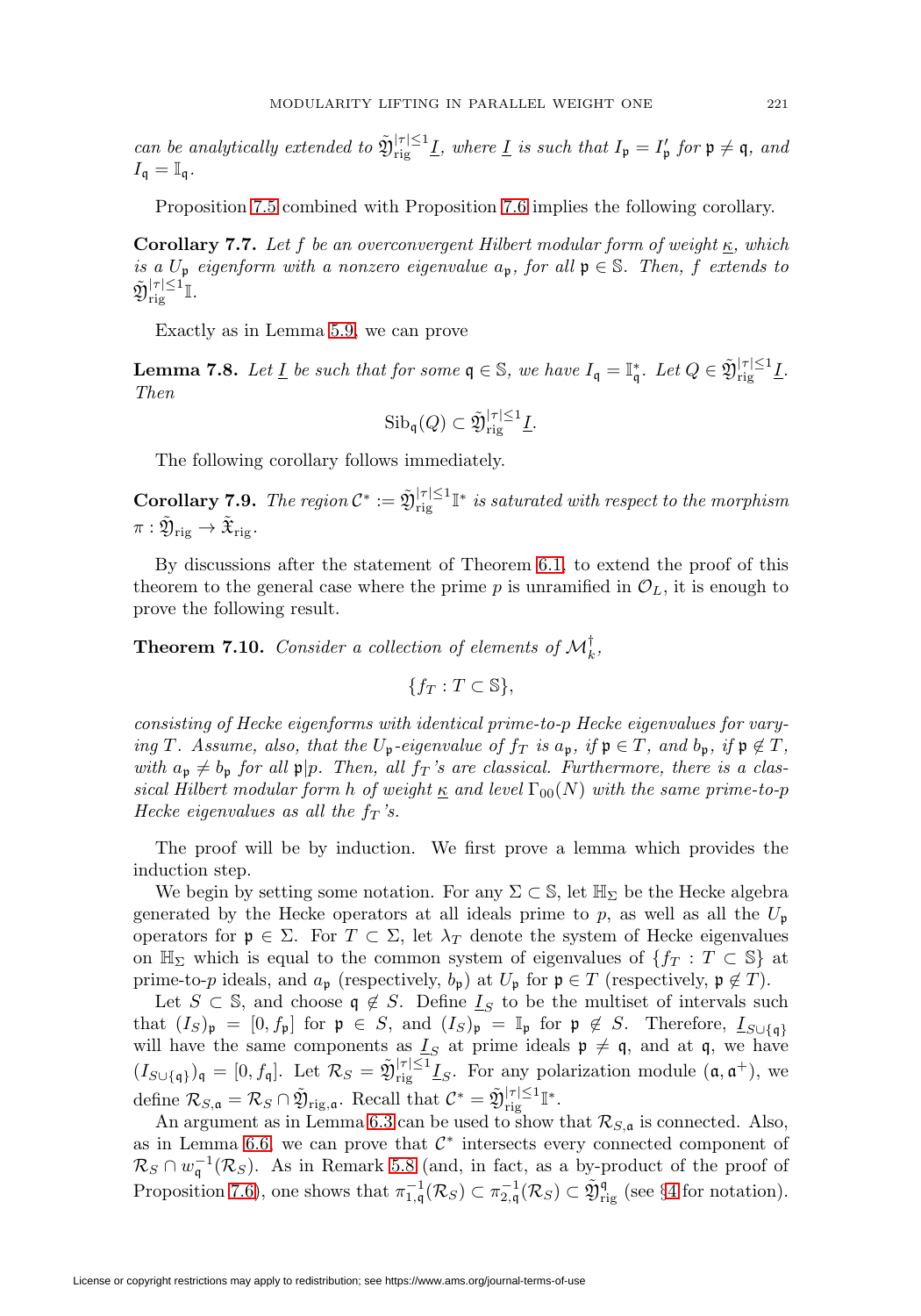<span id="page-23-1"></span>**Lemma 7.11.** Let  $S \subset \mathbb{S}$ , and  $q \notin S$ . Assume

$$
\{f_T(S) : T \subset S^c\}
$$

is a collection of sections of  $\omega^k$  over  $\mathcal{R}_S$ . Assume that for each  $T \subset S^c$ , the form  $f_T(S)$  is an  $\mathbb{H}_{S^c}$ -eigenform with system of Hecke eigenvalues  $\lambda_T$ . Assume, further, that for each  $T \subset S^c$ , and  $(\underline{A}, C) \in C^*$ ,  $f_T(S)(\underline{A}, C)$  is independent of the choice of  $C_{\mathfrak{p}}$  for  $\mathfrak{p} \in S$ . Then, there is a collection of sections of  $\omega^{\underline{\kappa}}$  on  $\mathcal{R}_S \cup w_{\mathfrak{q}}^{-1}(\mathcal{R}_S)$  (a region which contains  $\mathcal{R}_{S\cup\{\mathfrak{q}\}}$  by Lemma [7.4](#page-21-3)),

$$
\{f_T(S\cup\{\mathfrak{q}\}): T\subset (S\cup\{\mathfrak{q}\})^c\},
$$

such that, for each  $T \subset (S \cup \{\mathfrak{q}\})^c$ , the form  $f_T(S \cup \{\mathfrak{q}\})$  is an  $\mathbb{H}_{(S \cup \{\mathfrak{q}\})^c}$ -eigenform with system of Hecke eigenvalues  $\lambda_T$ . Furthermore, if  $(\underline{A}, C) \in C^*$ , then,  $f_T(S \cup$  ${\sf q}\}(A,C)$  is independent of the choice of  $C_{\sf p}$  for  ${\sf p} \in S \cup {\sf q}$ . Finally, for  $T \subset$  $(S \cup \{\mathfrak{q}\})^c$ , if  $f_T(S \cup \{\mathfrak{q}\})$  is classical, then both  $f_T(S)$  and  $f_{T \cup \{\mathfrak{q}\}}(S)$  are classical.

*Proof.* Consider  $T \subset (S \cup \{\mathfrak{q}\})^c$ . We want to define  $f_T(S \cup \{\mathfrak{q}\})$ . Both T and  $T \cup \{\mathfrak{q}\}$ are subsets of  $S^c$ , and, hence,  $f_T(S)$  and  $f_{T\cup\{q\}}(S)$  are defined. Without loss of generality, we assume they are normalized. Therefore, by assumption, they have the same  $q$ -expansion coefficients away from  $q$ . Applying a  $q$ -expansion calculation as in Proposition [6.8,](#page-18-0) and using the fact that  $\mathcal{R}_{S,\mathfrak{a}}$  is connected for each choice of  $(\mathfrak{a}, \mathfrak{a}^+)$ , we can show that on  $\pi_{1,\mathfrak{q}}^{-1}(\mathcal{R}_S)$   $(\subset \pi_{2,\mathfrak{q}}^{-1}(\mathcal{R}_S))$ , we have

<span id="page-23-0"></span>(7.1) 
$$
\pi_{1,\mathfrak{q}}^*(a_{\mathfrak{q}}f_{T\cup\{\mathfrak{q}\}}(S)-b_{\mathfrak{q}}f_T(S))=\mathrm{pr}^*\pi_{2,\mathfrak{q}}^*(f_{T\cup\{\mathfrak{q}\}}(S)-f_T(S)).
$$

Now,  $a_{\mathfrak{q}}f_{T\cup\{\mathfrak{q}\}}(S)-b_{\mathfrak{q}}f_T(S)$  is defined on  $\mathcal{R}_S$ , and  $w_{\mathfrak{q}}(f_{T\cup\{\mathfrak{q}\}}(S)-f_T(S))$  is defined on  $w_{\mathfrak{q}}^{-1}(\mathcal{R}_S)$ . We want to show that these sections agree on

$$
\mathcal{R}_S \cap w^{-1}_{\mathfrak{q}}(\mathcal{R}_S).
$$

This is a region containing  $\mathcal{C}^*$  by Lemma [7.4](#page-21-3) . Since  $\mathcal{C}^*$  intersects every connected component of  $\mathcal{R}_S \cap w^{-1}_{\mathfrak{q}}(\mathcal{R}_S)$ , it is enough to show that the two sections agree on C∗. This can be proved using Equation [7.1,](#page-23-0) in combination with Lemma [7.8,](#page-22-0) exactly as in Proposition [6.9.](#page-19-0) Gluing these sections, we obtain an extension of  $a_{\mathfrak{q}}f_{T\cup\{\mathfrak{q}\}}(S) - b_{\mathfrak{q}}f_T(S)$  to

$$
\mathcal{R}_S \cup w^{-1}_{\mathfrak{q}}(\mathcal{R}_S),
$$

which we define to be  $f_T(S \cup \{\mathfrak{q}\})$ , which is clearly an  $\mathbb{H}_{(S \cup \{\mathfrak{q}\})^c}$ -eigenform with system of Hecke eigenvalues  $\lambda_T$ .

Assume that  $f_T(S \cup \{\mathfrak{q}\}) = a_{\mathfrak{q}} f_{T \cup \{\mathfrak{q}\}}(S) - b_{\mathfrak{q}} f_T(S)$  can be extended to  $\mathfrak{Y}_{\text{rig}}$ . The above argument shows that  $w_{\mathfrak{q}}(f_{T\cup\{\mathfrak{q}\}}(S) - f_T(S))$ , and hence  $f_{T\cup\{\mathfrak{q}\}}(S) - f_T(S)$ , can be extended to  $\mathfrak{Y}_{\text{rig}}$ . Since  $a_{\mathfrak{q}} \neq b_{\mathfrak{q}}$ , it follows that both  $f_T(S)$  and  $f_{T\cup{\mathfrak{q}}}(S)$ extend to  $\mathfrak{Y}_{\text{rig}}$ , as claimed.

Finally, we need to show that over  $\mathcal{C}^*$ ,  $f_T(S \cup \{q\})$  is independent of  $C_p$  for  $\mathfrak{p} \in S \cup \{\mathfrak{q}\}.$  This is clearly true for  $\mathfrak{p} \in S$  by assumptions on  $f_T(S)$  and  $f_{T\cup\{\mathfrak{q}\}}(S)$ . For  $p = q$  this follows as in the proof of Corollary [6.12.](#page-20-1)

We now prove Theorem [7.10.](#page-22-1) We argue by induction starting with  $S = \emptyset$ , and  ${f_T(\emptyset)} = {f_T}$ , and add prime ideals to S until we reach  $S = S$ . Applying Lemma [7.11,](#page-23-1) as many times as  $|\mathbb{S}|$ , it follows that  $f_{\emptyset}(\mathbb{S})$  is defined on  $\mathcal{R}_{\mathbb{S}} = \tilde{\mathfrak{Y}}_{\text{rig}}^{|\tau| \leq 1}$ , and  $f_{\emptyset}(\mathbb{S})(\underline{A}, C)$  is independent of the choice of C over  $\mathcal{C}^*$ . Let  $h := \pi_*(f_{\emptyset}(\mathbb{S}))$ . Using these, and arguing as in the proof of Theorem [6.2,](#page-15-1) it follows that

$$
(p^g+1)f_{\emptyset}(\mathbb{S}) = \pi^*(h).
$$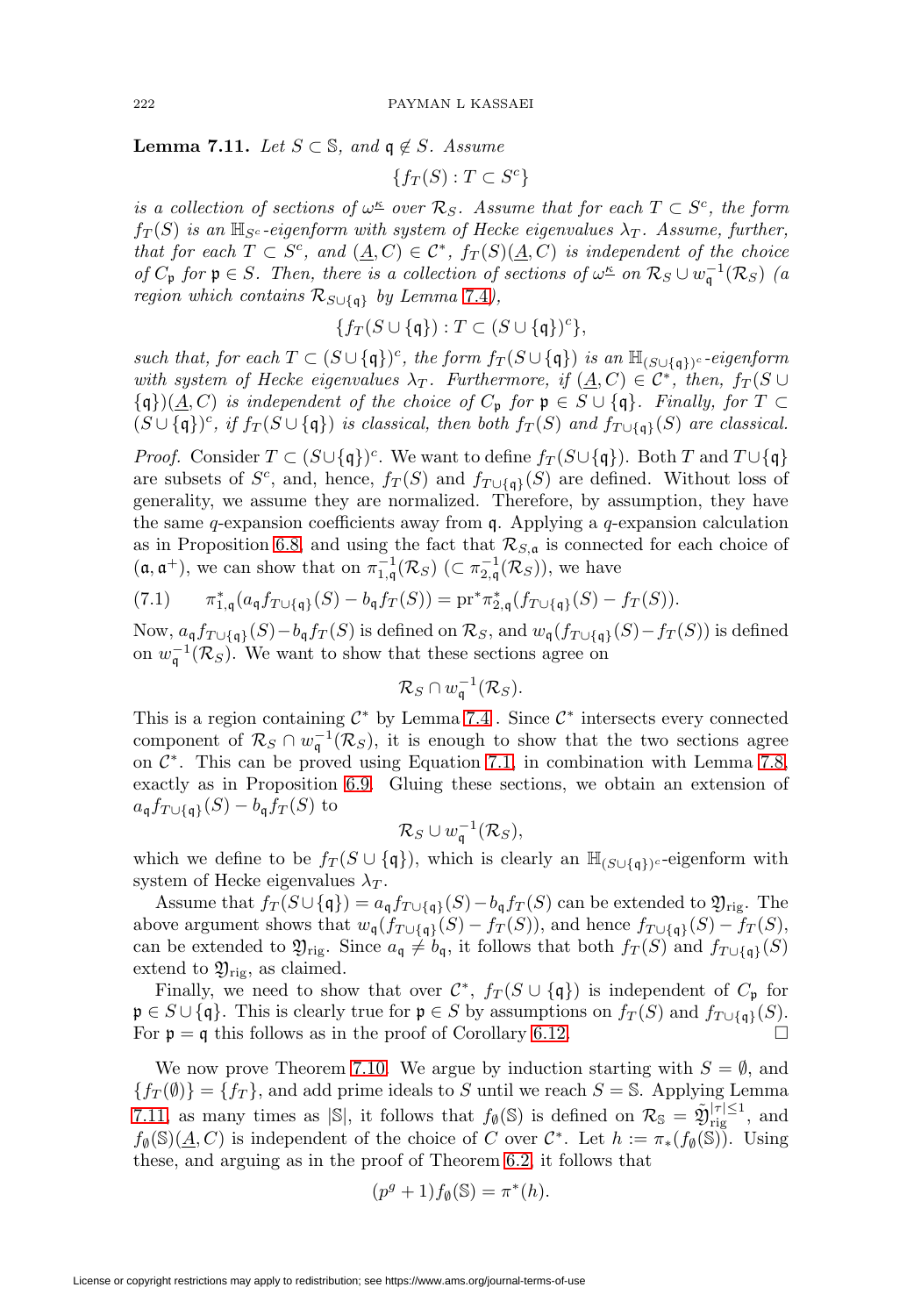On the other hand, h is a section of  $\omega^{\underline{\kappa}}$  defined on  $\tilde{\mathfrak{X}}_{\text{rig}}^{|\tau|\leq 1}$ . Applying the rigid analytic Koecher principle, Proposition [6.8,](#page-18-0) as in the proof of Theorem [6.2,](#page-15-1) it follows that h extends to  $\tilde{\mathfrak{X}}_{\text{rig}}$ . Therefore,  $(p^g + 1)f_{\emptyset}(\mathbb{S}) = \pi^*(h)$  extends to  $\tilde{\mathfrak{Y}}_{\text{rig}}$ . Applying the last statement in Lemma [7.11,](#page-23-1) and noting that  $w_{\mathfrak{p}}(\mathfrak{Y}_{\text{rig}}) = \mathfrak{Y}_{\text{rig}}$  for all  $\mathfrak{p} \in \mathbb{S}$ , it follows that all  $f_T(S)$  are classical. In particular, all  $f_T = f_T(\emptyset)$  are classical. Finally, h provides the classical Hilbert modular form of level  $\Gamma_{00}(N)$ with the same system of prime-to-p Hecke eigenvalues as all the  $f_T$ 's.

#### **ACKNOWLEDGMENTS**

The author would like to thank B. Conrad, F. Diamond, S. Sasaki, and R. Taylor for helpful conversations. The author is grateful to K. Buzzard, T. Gee, and C. Johannson, as well as E. Goren, for reading a first draft of this article and providing valuable feedback. The author would also like to thank the mathematics department at Stanford University where he spent some time in the winter of 2011, when part of this work was completed. After this work was completed, and while under review in a journal, the author was sent a preprint by V. Pilloni where results similar to those in this paper are presented.

#### Added after posting

Lemma [6.6](#page-17-0) is entirely unnecessary for our arguments and, in fact, not correct as stated. It can be avoided using a formal argument, as follows. Let  $\mathcal{R}' =$  $\tilde{\mathfrak{Y}}_{\text{rig}}^{|\tau|\leq 1}[0,1] \subset \mathcal{R}$ . To extend  $a_{1,p}f_1 - a_{2,p}f_2$  to  $\tilde{\mathfrak{Y}}_{\text{rig}}^{|\tau|\leq 1}$ , we glue  $a_{1,p}f_1 - a_{2,p}f_2$ on R to  $w(f_1 - f_2)$  on  $w^{-1}(\mathcal{R}')$  (instead of on the region  $w^{-1}(\mathcal{R})$ , as done above). This is enough as we have

$$
\tilde{\mathfrak{Y}}_{\mathrm{rig}}^{|\tau| \leq 1} \subset \mathcal{R} \cup w^{-1}(\mathcal{R}') \subset \mathcal{R} \cup w^{-1}(\mathcal{R}).
$$

The advantage is that  $\mathcal{R} \cap w^{-1}(\mathcal{R}') = \mathcal{C}$  (as opposed to  $\mathcal{C} \subsetneq \mathcal{R} \cap w^{-1}(\mathcal{R})$ ), and Proposition [6.9](#page-19-0) immediately implies that the two forms agree on the intersection of R and  $w^{-1}(\mathcal{R}')$ . This renders Lemma [6.6](#page-17-0) unnecessary. In view of this change, one should remove Lemma [6.6](#page-17-0) and Remark 6.7 and modify Corollary [6.11](#page-20-0) to state only that  $a_{1,p}f_1 - a_{2,p}f_2$  extends to  $\tilde{\mathfrak{Y}}_{\text{rig}}^{|\tau| \leq 1}$ .

A similar modification can be applied in the general unramified case discussed in §[7](#page-21-0) (see proof of Theorem [7.10,](#page-22-1) and Lemma [7.11\)](#page-23-1). Given  $S \subset \mathbb{S}$  and  $\mathfrak{q} \notin S$ , define  $I_{S,\mathfrak{q}}$ via  $(I_{S,q})_{\mathfrak{p}} = (I_S)_{\mathfrak{p}}$  for  $\mathfrak{p} \neq \mathfrak{q}$ , and  $(I_{S,q})_{\mathfrak{q}} = [0,1)$ . Define  $\mathcal{R}_{S,q} = \tilde{\mathfrak{Y}}_{\text{rig}}^{|\tau| \leq 1} I_{S,q} \subset \mathcal{R}_S$ . Now, we glue  $a_{\mathfrak{q}} f_{T \cup \{\mathfrak{q}\}}(S) - b_{\mathfrak{q}} f_T(S)$  on  $\mathcal{R}_S$  to  $w_{\mathfrak{q}} (f_{T \cup \{\mathfrak{q}\}}(S) - f_T(S))$  on  $w_{\mathfrak{q}}^{-1} (\mathcal{R}_{S,\mathfrak{q}})$ (instead of on the unnecessarily bigger  $w_{\mathfrak{q}}^{-1}(\mathcal{R}_S)$ ) and avoid using an analogue of Lemma [6.6](#page-17-0) in this context.

A version of this article where the above changes are incorporated can be found on arxiv.org (arXiv:1111.2804v2 [math.NT]).

### **REFERENCES**

- [1] Andreatta, F.; Goren, E. Z.: Hilbert modular forms: mod p and p-adic aspects. Mem. Amer. Math. Soc. 173 (2005), no. 819. M[R2110225 \(2006f:11049\)](http://www.ams.org/mathscinet-getitem?mr=2110225)
- <span id="page-24-0"></span>[2] Barnet-Lamb,T.; Gee, T.; Geraghty, D.: Congruences between Hilbert modular forms: constructing ordinary lifts. Preprint.
- <span id="page-24-1"></span>[3] Bartenwerfer, W.: Einige Fortsetzungssätze in der p-adischen Analysis, Math. Ann., 185 (1970), 191–210. M[R0273071 \(42:7952\)](http://www.ams.org/mathscinet-getitem?mr=0273071)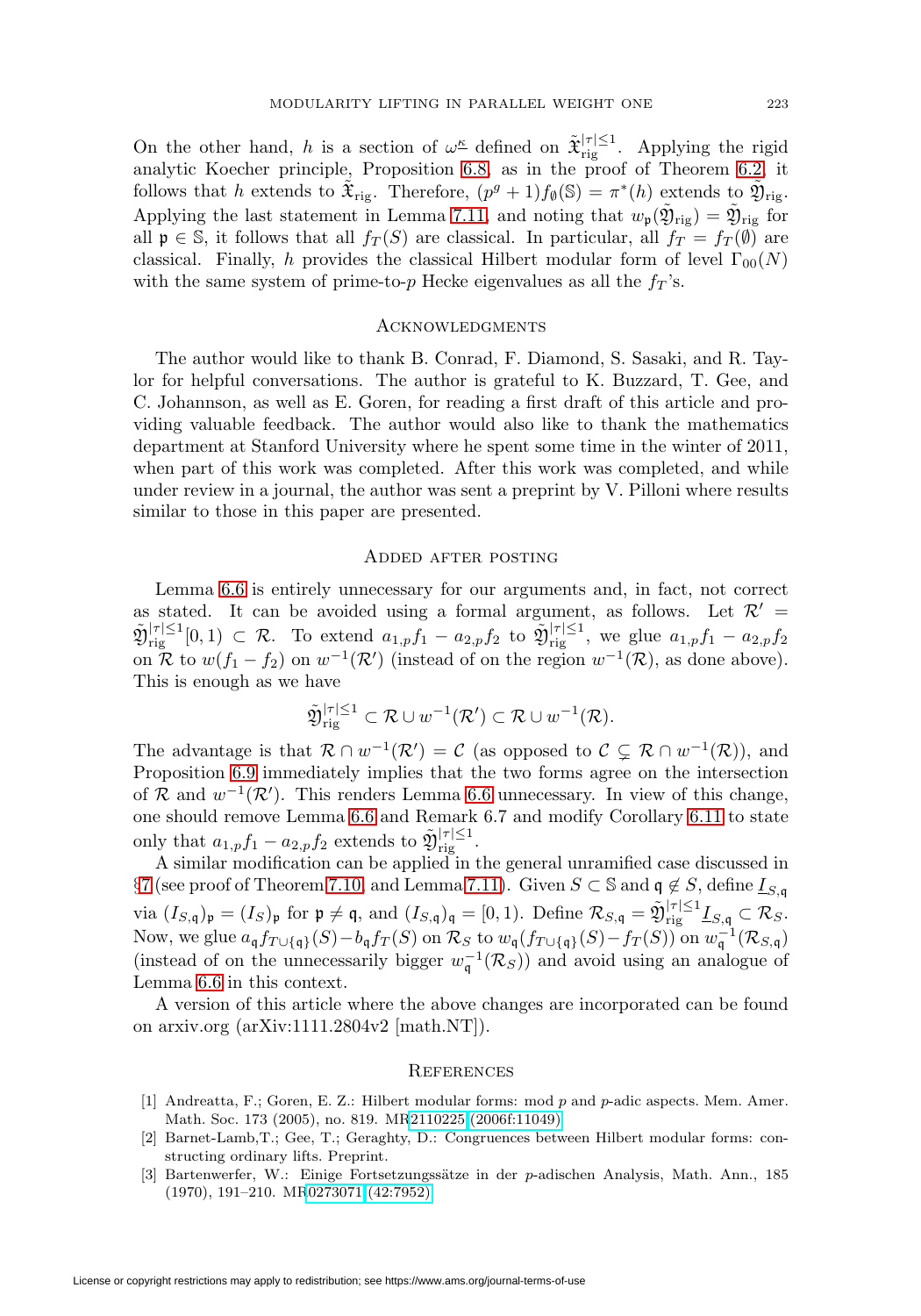- <span id="page-25-19"></span><span id="page-25-16"></span>[4] Breuil, C.: Groupes p-divisibles, groupes finis et modules filtrés., Ann. of Math. (2) 152 (2000), no. 2, 489–549. M[R1804530 \(2001k:14087\)](http://www.ams.org/mathscinet-getitem?mr=1804530)
- [5] Brinon, O.; Conrad, C.: Notes on p-adic Hodge theory. CMI Summer School preprint.
- [6] Buzzard, K.: Analytic continuation of overconvergent eigenforms. J. Amer. Math. Soc. 16 (2003), 29–55. M[R1937198 \(2004c:11063\)](http://www.ams.org/mathscinet-getitem?mr=1937198)
- [7] Buzzard, K.; Dickinson, M.; Shepherd-Barron, N.; Taylor, R.: On icosahedral Artin representations. Duke Math. J. 109 (2001), no. 2, 283–318. M[R1845181 \(2002k:11078\)](http://www.ams.org/mathscinet-getitem?mr=1845181)
- <span id="page-25-0"></span>[8] Buzzard, K.; Taylor, R.: Companion forms and weight one forms. Ann. of Math. (2) 149 (1999), no. 3, 905–919. M[R1709306 \(2000j:11062\)](http://www.ams.org/mathscinet-getitem?mr=1709306)
- [9] Chai, C.-L.: Arithmetic minimal compactification of the Hilbert-Blumenthal moduli spaces. Ann. of Math. (2) 131 (1990), no. 3, 541–554. M[R1053489 \(91i:11063\)](http://www.ams.org/mathscinet-getitem?mr=1053489)
- [10] Coleman, R. F.: Classical and overconvergent modular forms. Invent. Math. 124 (1996), no. 1-3, 215–241. M[R1369416 \(97d:11090a\)](http://www.ams.org/mathscinet-getitem?mr=1369416)
- <span id="page-25-14"></span>[11] Deligne, P.; Pappas, G.: Singularités des espaces de modules de Hilbert en caractéristiques divisant le discriminant. Compositio Mathematica 90 (1994), 59–79. M[R1266495 \(95a:11041\)](http://www.ams.org/mathscinet-getitem?mr=1266495)
- [12] Diamond, F.: The Taylor-Wiles construction and multiplicity one. Invent. Math. 128 (1997), no. 2, 379–391. M[R1440309 \(98c:11047\)](http://www.ams.org/mathscinet-getitem?mr=1440309)
- <span id="page-25-1"></span>[13] Diamond, F.: On deformation rings and Hecke rings. Ann. of Math. (2) 144 (1996), no. 1, 137–166. M[R1405946 \(97d:11172\)](http://www.ams.org/mathscinet-getitem?mr=1405946)
- <span id="page-25-18"></span>[14] Fargues, L.: La filtration de Harder-Narasimhan des schémas en groupes finis et plats, J. für die reine und ang. Math. 645 (2010), 1–39. M[R2673421 \(2011f:14076\)](http://www.ams.org/mathscinet-getitem?mr=2673421)
- <span id="page-25-23"></span>[15] Fujiwara, K.: Deformation rings and Hecke algebras in the totally real case. arXiv: math/0602606.
- <span id="page-25-22"></span>[16] Gee, T.: Companion forms over totally real fields. II. Duke Math. J. 136 (2007), no. 2, 275–284. M[R2286631 \(2008e:11053\)](http://www.ams.org/mathscinet-getitem?mr=2286631)
- <span id="page-25-9"></span>[17] Goren, E.; Kassaei, P.: Canonical Subgroups over Hilbert Modular Varieties. Journal für die reine und angewandte Mathematik (to appear).
- <span id="page-25-13"></span>[18] Goren, E. Z.; Oort, F.: Stratifications of Hilbert modular varieties. J. Algebraic Geom. 9 (2000), no. 1, 111–154. M[R1713522 \(2000g:14034\)](http://www.ams.org/mathscinet-getitem?mr=1713522)
- <span id="page-25-10"></span>[19] Hattori, S.: Canonical subgroups via Breuil-Kisin modules. arXiv:1012.1110
- [20] Kassaei, P. L:  $\mathscr{P}\text{-}\mathrm{adic}$  modular forms over Shimura curves over totally real fields. Compos. Math. 140 (2004), no. 2, 359–395. M[R2027194 \(2004m:11082\)](http://www.ams.org/mathscinet-getitem?mr=2027194)
- <span id="page-25-2"></span>[21] Kassaei, P. L: A gluing lemma and overconvergent modular forms. Duke Math. J. 132 (2006), no. 3, 509–529. M[R2219265 \(2007c:11056\)](http://www.ams.org/mathscinet-getitem?mr=2219265)
- <span id="page-25-3"></span>[22] Kassaei, P. L: Overconvergence and classicality: the case of curves. Journal für die reine und angewandte Mathematik 631 (2009), 109–139. M[R2542219 \(2011a:11085\)](http://www.ams.org/mathscinet-getitem?mr=2542219)
- <span id="page-25-11"></span>[23] Kassaei, P.; Sasaki, S.; Tian, Y.: Modularity lifting results in parallel weight one and applications to the Artin conjecture: the tamely ramified case. arXiv:1204.0579v1 [math.NT]
- <span id="page-25-17"></span>[24] Kisin, M.: Crystalline representations and F-crystals, Algebraic geometry and number theory, 459–496, Progr. Math. 253, Birkhäuser Boston, Boston, MA, 2006. M[R2263197 \(2007j:11163\)](http://www.ams.org/mathscinet-getitem?mr=2263197)
- <span id="page-25-21"></span>[25] Kisin, M.; Lai, K. F.: Overconvergent Hilbert modular forms. Amer. J. Math. 127 (2005), no. 4, 735–783. M[R2154369 \(2006d:11045\)](http://www.ams.org/mathscinet-getitem?mr=2154369)
- <span id="page-25-15"></span>[26] L¨utkebohmert, W.: Fortsetzbarkeit k-meromorpher Funktionen, Math. Ann., 220 (1976), 273–284. M[R0397007 \(53:867\)](http://www.ams.org/mathscinet-getitem?mr=0397007)
- <span id="page-25-6"></span>[27] Pilloni, V.: Prolongement analytique sur les variétés de Siegel. Duke Math. J. 157 (2011), no. 1, 167–222. M[R2783930 \(2012f:11094\)](http://www.ams.org/mathscinet-getitem?mr=2783930)
- <span id="page-25-7"></span><span id="page-25-5"></span>[28] Pilloni, V.; Stroh, B.: Surconvergence et classicité: le cas Hilbert. Preprint.
- [29] Ramsey, N.: The half-integral weight eigencurve. With an appendix by Brian Conrad. Algebra Number Theory 2 (2008), no. 7, 755–808. M[R2460694 \(2010a:11077\)](http://www.ams.org/mathscinet-getitem?mr=2460694)
- <span id="page-25-20"></span>[30] Rapoport, M.: Compactifications de l'espace de modules de Hilbert-Blumenthal. Compositio Math. 36 (1978), no. 3, 255–335. M[R515050 \(80j:14009\)](http://www.ams.org/mathscinet-getitem?mr=515050)
- <span id="page-25-4"></span>[31] Sasaki, S.: Analytic continuation of overconvergent Hilbert eigenforms in the totally split case. Compos. Math. 146 (2010), no. 3, 541–560. M[R2644926 \(2011d:11105\)](http://www.ams.org/mathscinet-getitem?mr=2644926)
- <span id="page-25-8"></span>[32] Sasaki, S.: On Artin representations and nearly ordinary Hecke algebras over totally real fields. Preprint.
- <span id="page-25-12"></span>[33] Sasaki, S.: On Artin representations and nearly ordinary Hecke algebras over totally real fields II. Preprint.